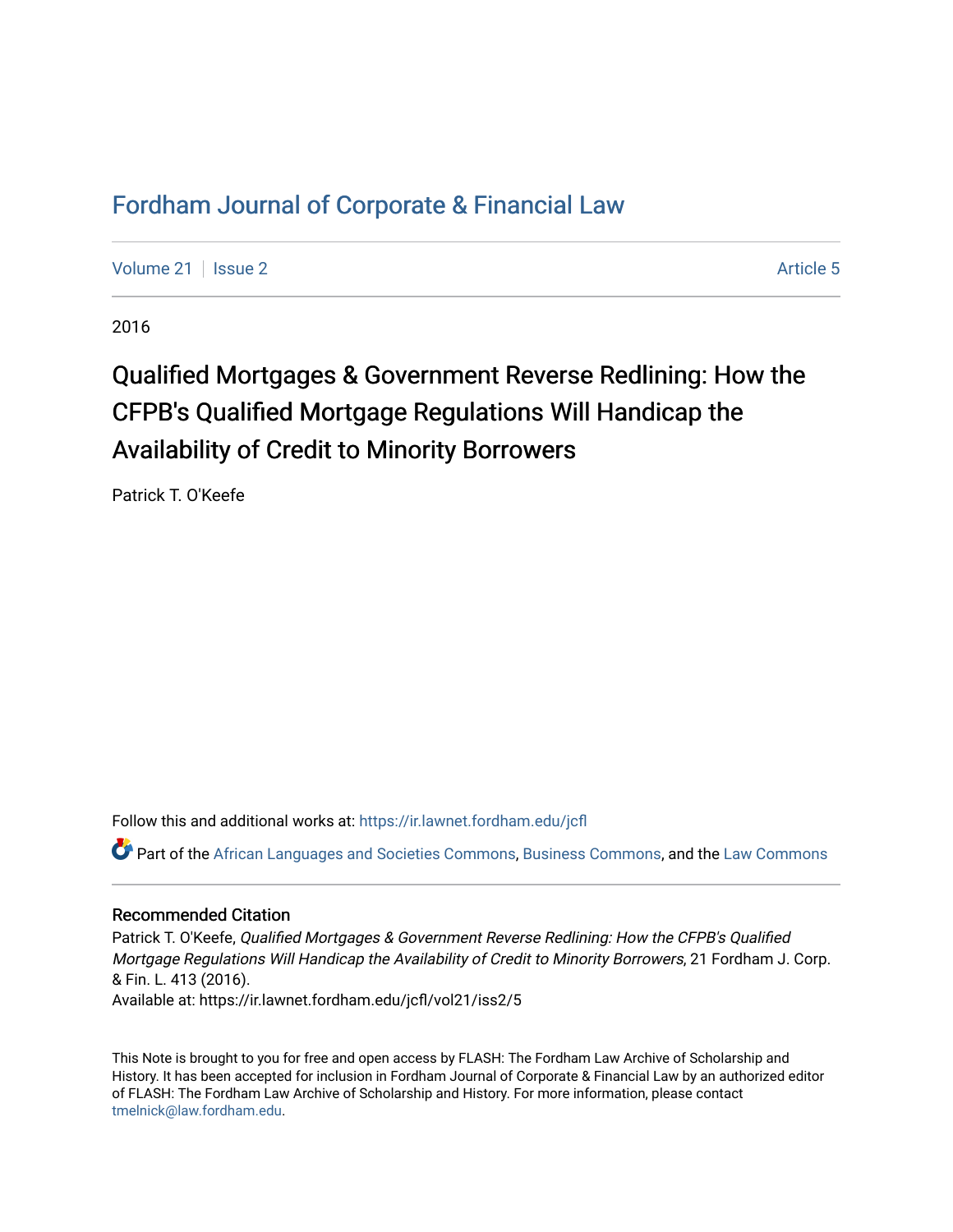# Qualified Mortgages & Government Reverse Redlining: How the CFPB's Qualified Mortgage Regulations Will Handicap the Availability of Credit to Minority Borrowers

# Cover Page Footnote

J.D. Candidate Fordham University School of Law, 2016; B.A., Politics and French, New York University, 2011. The author would like to thank Professor Susan Block-Lieb for her invaluable wisdom and guidance throughout the development of this Note. Any errors are my own. The author would also like to thank his parents, Tom and Gayle, and sister, Lauren, for their love and unwavering support.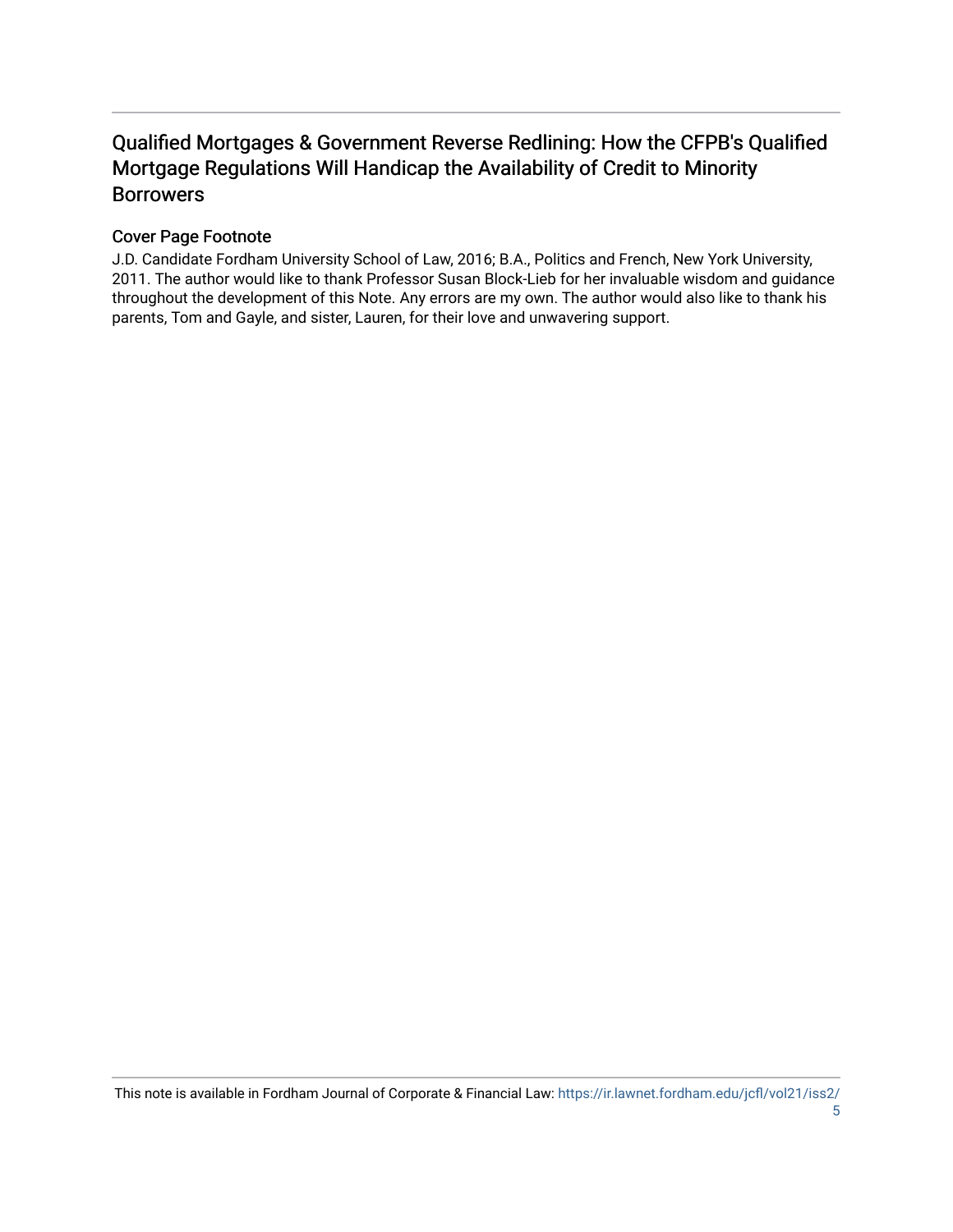# **QUALIFIED MORTGAGES & GOVERNMENT REVERSE REDLINING: HOW THE CFPB'S QUALIFIED MORTGAGE REGULATIONS WILL HANDICAP THE AVAILABILITY OF CREDIT TO MINORITY BORROWERS**

# *By Patrick T. O'Keefe*\*

#### **ABSTRACT**

Imprudent underwriting and mortgage origination in the years leading up to the Global Financial Crisis of 2007 and 2008 was determined to be one of its predominant causes. As a result, partly in an effort to protect consumers and ensure that lending institutions did not relapse into poor mortgage origination practices, Congress passed the Dodd-Frank Wall Street Reform and Consumer Protection Act. This Note examines the qualified mortgage rule promulgated by the Consumer Financial Protection Bureau pursuant to the Dodd-Frank Act. This rule is intended to ensure that borrowers receive loans that are not unfair, deceptive, or abusive, and to ensure that lenders will be repaid by borrowers. However, despite public belief that the rule will afford protection to all borrowers, the rule may unintentionally have a negative impact on Black and Hispanic borrowers by increasing lending costs for a greater percentage of minority borrowers.

This Note argues that there are strong justifications for modifying the qualified mortgage rule's requirement that a borrower have a 43% debt-to-income ratio. This Note will examine criticism of the rule as well as statistical data of historical mortgage originations to determine that the rule may negatively impact minority borrowers. The rule will force a larger percentage of Black and Hispanic borrowers to pay exorbitant prices for government guaranteed loans compared to similarly situated Asian and White borrowers. Black and Hispanic borrowers are, on average, more unlikely to meet the

<sup>\*</sup> J.D. Candidate Fordham University School of Law, 2016; B.A., Politics and French, New York University, 2011. The author would like to thank Professor Susan Block-Lieb for her invaluable wisdom and guidance throughout the development of this Note. Any errors are my own. The author would also like to thank his parents, Tom and Gayle, and sister, Lauren, for their love and unwavering support.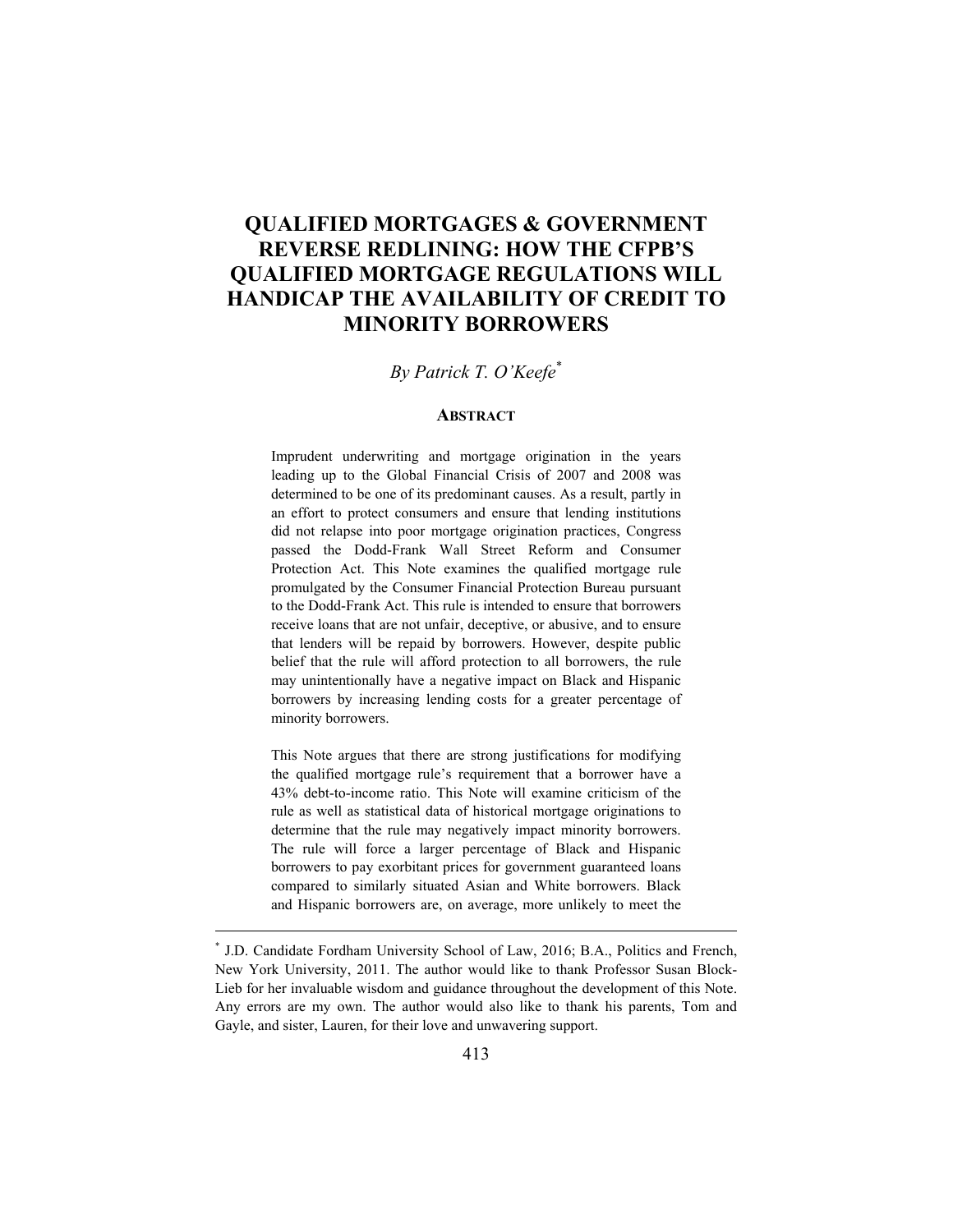# 414 *FORDHAM JOURNAL* [Vol. XXI *OF CORPORATE & FINANCIAL LAW*

qualified mortgage rule's 43% debt-to-income requirement. This Note presents multiple solutions to this problem in the form of proposed amendments to the qualified mortgage rule. All of these proposals will ensure that borrowers receive loans they are capable of repaying, while simultaneously removing the projected disparate impact upon Black and Hispanic borrowers.

# **TABLE OF CONTENTS**

|                                                              | 415 |
|--------------------------------------------------------------|-----|
|                                                              |     |
| A. THE FINANCIAL CRISIS: CAUSES AND CONSEQUENCES  417        |     |
| B. ADDRESSING THE CAUSES AND CONSEQUENCES  423               |     |
|                                                              |     |
| 2. Qualified Mortgage as a Safe Harbor  425                  |     |
|                                                              |     |
| C. ALTERNATIVES TO QUALIFIED MORTGAGE RULE COMPLIANT         |     |
|                                                              |     |
|                                                              |     |
| A. ARGUMENTS AGAINST QUALIFIED MORTGAGE RULE  430            |     |
| 1. The Safe Harbor in the Qualified Mortgage Rule Will       |     |
| Discourage the Origination of Non-Qualified                  |     |
|                                                              |     |
| 2. The 43% Debt-To-Income Threshold Will Unduly              |     |
| <b>Preclude Creditworthy Borrowers From Obtaining</b>        |     |
|                                                              |     |
| B. ANTICIPATED EFFECTS OF QUALIFIED MORTGAGE RULE:           |     |
|                                                              |     |
| C. POTENTIAL SOURCES OF FUTURE LITIGATION: THE FAIR          |     |
| HOUSING ACT AND THE EQUAL CREDIT OPPORTUNITY ACT  438        |     |
| <b>III. RESOLUTION: PROPOSALS TO PROVIDE EQUAL ACCESS TO</b> |     |
| <b>CREDIT FOR CREDITWORTHY MINORITY BORROWERS  441</b>       |     |
| A. ALLOW FOR THE CONSIDERATION OF COMPENSATING               |     |
|                                                              |     |
| B. CREATION OF LOSS RESERVES BY LENDERS  443                 |     |
| C. INCREASE FOCUS ON THE CREATION OF AFFORDABLE              |     |
|                                                              |     |
|                                                              |     |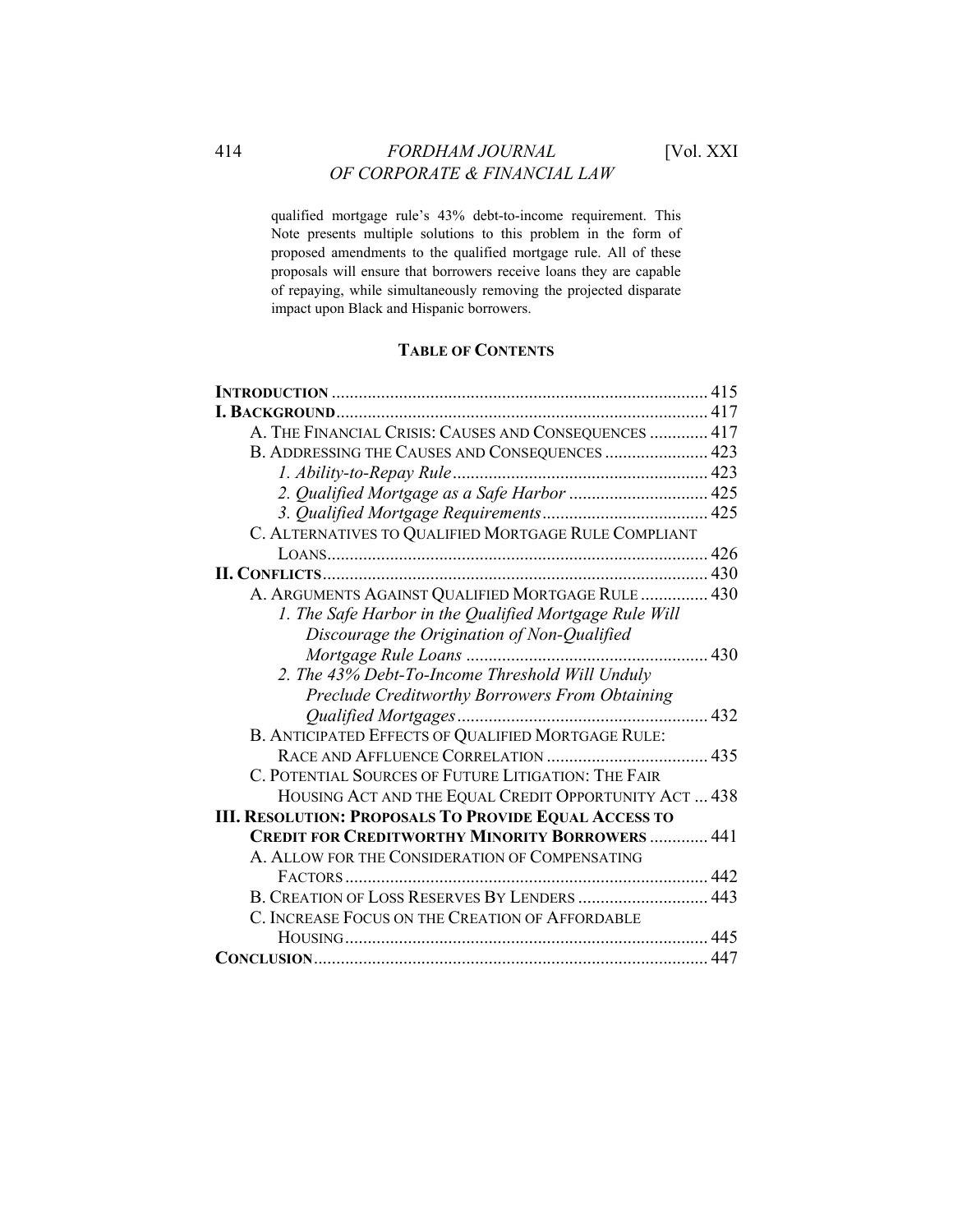# 2016] *QUALIFIED MORTGAGES &* 415  *GOVERNMENT REVERSE REDLINING*

#### **INTRODUCTION**

Title XIV of the Dodd-Frank Wall Street Reform and Consumer Protection Act (the "Dodd-Frank Act"), the Mortgage Reform and Anti-Predatory Lending Act, was intended to address irresponsible lending practices that occurred prior to the financial crisis, notably those relating to subprime mortgages.<sup>1</sup> Title XIV amends the Truth in Lending Act to require that consumers receive residential mortgage loans on terms that reasonably reflect their ability to repay and to receive a loan that is not "unfair, deceptive, or abusive." <sup>2</sup> In implementing Title XIV, the Consumer Financial Protection Bureau (the "CFPB") promulgated a definition of "qualified mortgage" that was intended to ensure that "residential borrowers only take loans that are suitable for them."<sup>3</sup> Clearly, the qualified mortgage rule was created to aid consumers. <sup>4</sup> However, the final qualified mortgage rule has received backlash from consumer advocacy groups and industry constituents who argue that the rule will handicap consumers by unnecessarily limiting mortgage options and access to credit.<sup>5</sup>

 

4. Ctr. for Responsible Lending et al., Comment Letter on Proposed Rule to Implement the Ability to Repay/Qualified Mortgage Provisions of the Dodd-Frank Wall Street Reform and consumer Protection Act of 2010, at 1 (July 9, 2012), http://www.responsiblelending.org/mortgage-lending/policy-legislation/regulators/QM-Comment-Letter\_Final\_0709.pdf [http://perma.cc/N7CS-JEUU].

5*. See id.* at 5 (concluding that "a lower [debt-to-income] will also disproportionately exclude low and moderate income borrowers as well as communities of color."); *see also* Ctr. For Responsible Lending et al., Discussion Draft on Ability-to-Repay ("ATR") and Qualified Mortgage ("QM") Determination, at 1 (Mar. 7, 2012), http://www.consumerfed.org/pdfs/QM\_Term\_Sheet\_3-7-12.pdf [http://perma.cc/M9CN -UE27] (stating that "[i]f the QM [qualified mortgage] definition is construed narrowly, it will be more difficult for low-income and minority families to qualify for safer loans"); Greenlining Inst., Comment Letter on Proposed Rule to Implement the Ability to Repay/Qualified Mortgage Provisions of the Dodd-Frank Wall Street Reform and consumer Protection Act of 2010, at 1 (July 9, 2012) (stating that "Greenlining is keenly aware of the potential negative impact the implementation of the proposed QRM

<sup>1.</sup> Dodd-Frank Wall Street Reform & Consumer Protection Act, Pub. L. No. 111- 203, § 1402, 124 Stat. 1376, 2138-39 (2010) (codified as amended at 15 U.S.C. §§ 1639a-1639b (2012)).

<sup>2</sup>*. Id.*

<sup>3</sup>*. See* Jay Weiser, *Dodd-Frank Qualified Mortgage Rules Will Create a New Bubble*, U.S. NEWS & WORLD REP. (Jan. 16, 2013, 10:45 AM), http://www.usnews.com /opinion/blogs/economic-intelligence/2013/01/16/dodd-frank-qualified-mortgage-ruleswill-create-a-new-bubble [http://perma.cc/UME2-VBCP].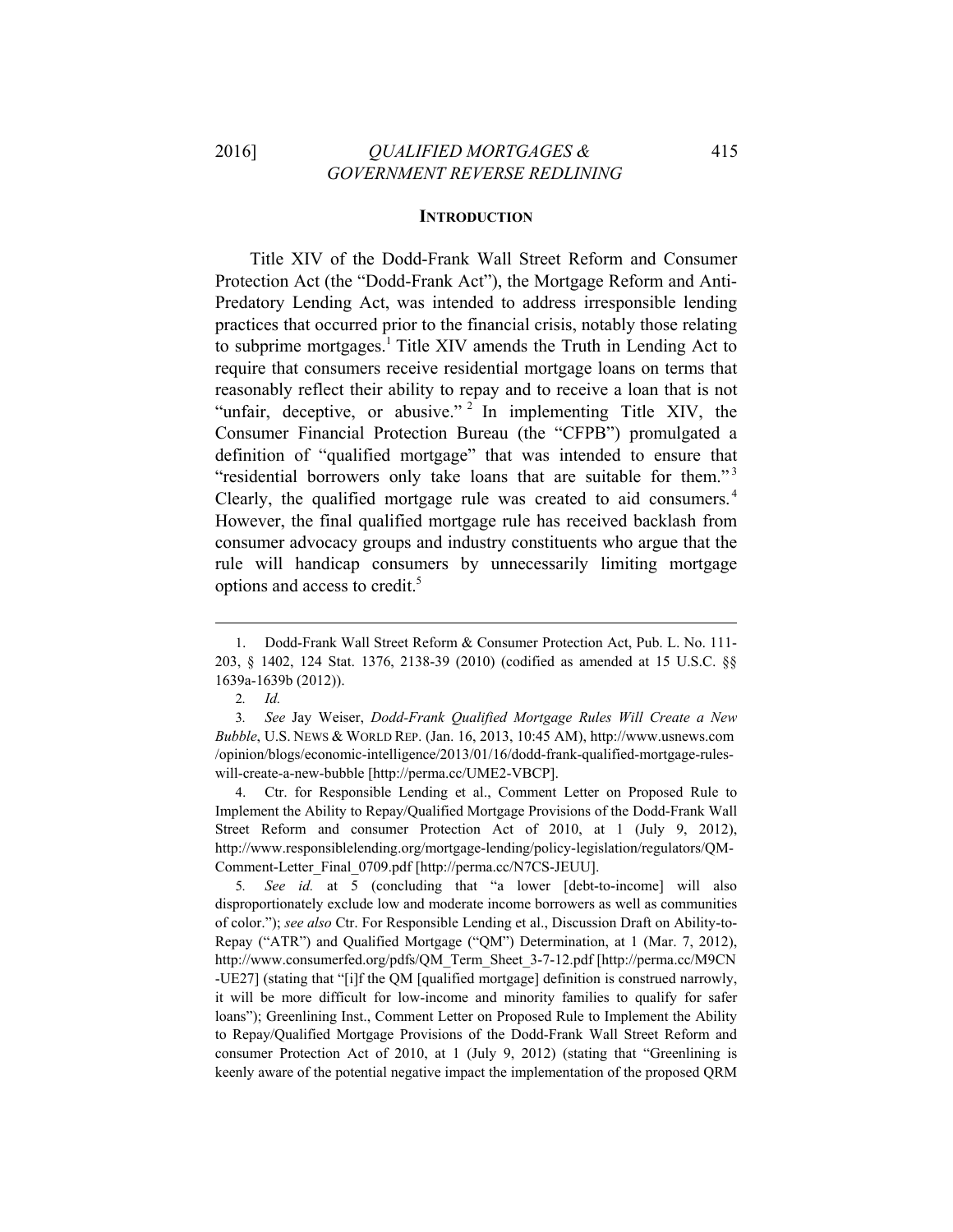# 416 *FORDHAM JOURNAL* [Vol. XXI *OF CORPORATE & FINANCIAL LAW*

Part I of this Note provides background information on the financial crisis, the qualified mortgage rule, and lending alternatives to qualified mortgages. Part II examines the criticisms against the qualified mortgage rule, including an analysis of the anticipated disparate impact that some minority borrowers may face as a result of the rule, and a tension between the rule and the Fair Housing Act. Part III presents alternatives to the qualified mortgage rule that provide equal access to credit for creditworthy minority consumers. This Note concludes that the inflexible debt-to-income requirements and loan parameters of the qualified mortgage rule increase the likelihood that less affluent borrowers, and consequently more minority borrowers, <sup>6</sup> will not be eligible for a qualified mortgage when Fannie Mae and Freddie Mac are removed from conservatorship.

<sup>[</sup>qualified residential mortgage] rules could have on low-income families and families of color"); Cmty. Depository Inst. Advisory Council, Comment Letter on Proposed Rule to Implement the Ability to Repay/Qualified Mortgage Provisions of the Dodd-Frank Wall Street Reform and consumer Protection Act of 2010, at 1 (July 9, 2012) (stating that "[t]he CFPB's proposed Qualified Mortgage (QM) Ability to Pay regulations, combined with the large number of additional restrictive mortgage lending regulations, have caused many community institutions to begin to curtail mortgage lending businesses or, alternatively, intentionally price themselves out of the mortgage loan market."); Nat'l Cmty. Reinvestment Coal., Comment Letter on the Decision to Release a Final Rule on a Qualified Mortgage Safe Harbor or Rebuttable Presumption to the Consumer Financial Protection Bureau, at 2-3 (Nov. 20, 2012) (stating that "[p]ast experience suggests that racial minorities and borrowers from low and moderate-income neighborhoods are more likely to receive rebuttable presumption loans, both as the result of illegal steering and the unnecessarily restrictive criteria included in the compromise waterfall approach to defining qualified mortgages.").

<sup>6.</sup> Hispanic and Black Americans are, on average, statistically less affluent than their Asian and White counterparts. In 2014, the real median household income by race was as follows: Asian: \$74,297; White: \$60,256; Hispanic: \$42,491; Black: \$35,398. *See* CARMEN DENAVAS-WALT & BERNADETTE D. PROCTOR, U.S. CENSUS BUREAU, INCOME AND POVERTY IN THE UNITED STATES: 2014, at 7 (2015), http://www.census.go v/content/dam/Census/library/publications/2015/demo/p60-252.pdf [http://perma.cc/36 C8-DLU8]. Additionally, the median net worth of households by race in 2013 was as follows: White: \$141,900; Hispanic: \$13,700; Black: \$11,000. *See* Rakesh Kochhar & Richard Fry, *Wealth Inequality has Widened Along Racial, Ethnic Lines Since End of Great Recession*, PEW RES. CTR. (Dec. 12, 2014), http://www.pewresearch.org/facttank/2014/12/12/racial-wealth-gaps-great-recession/ [http://perma.cc/2SDB-6UFM].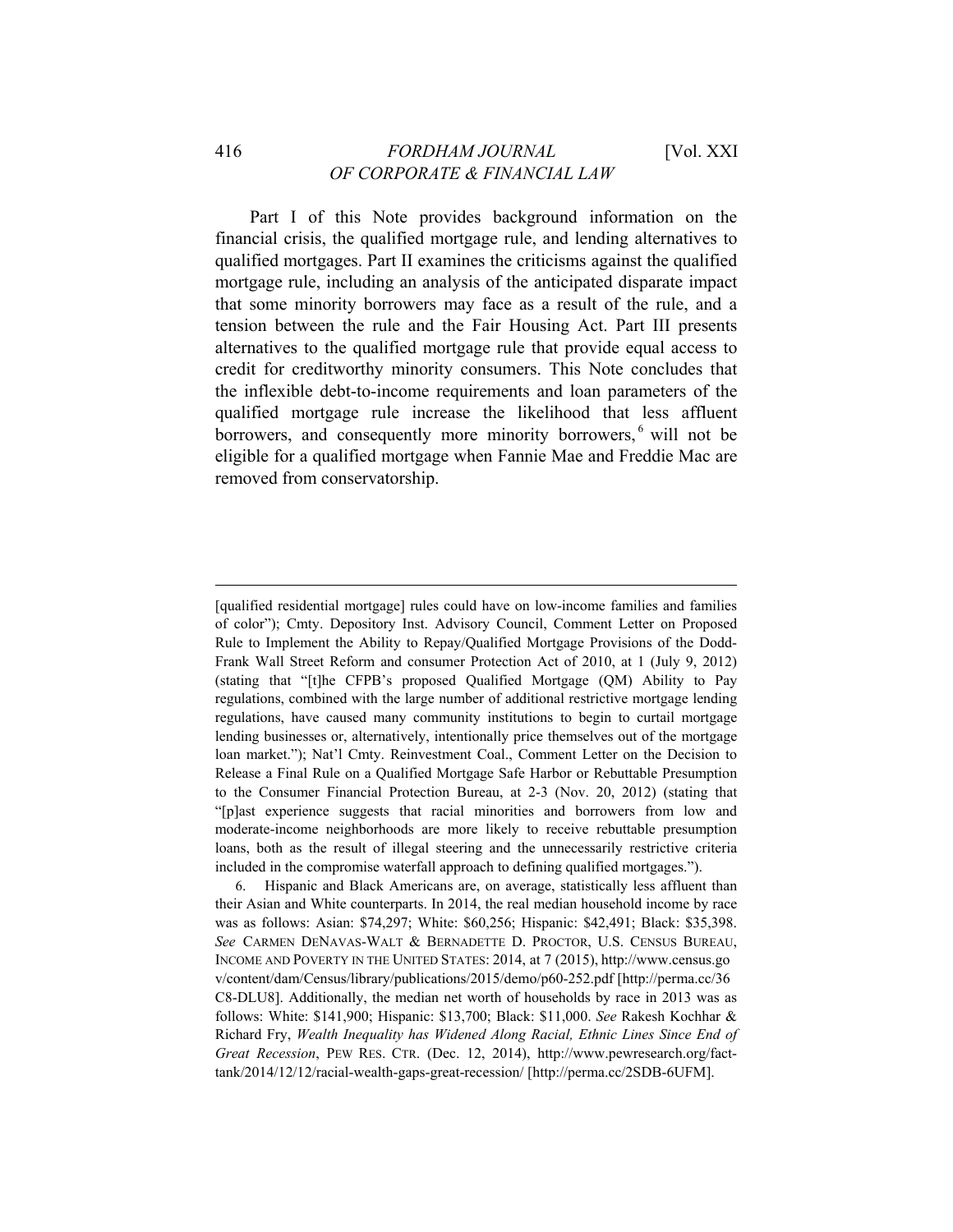# 2016] *QUALIFIED MORTGAGES &* 417  *GOVERNMENT REVERSE REDLINING*

#### **I. BACKGROUND**

#### A. THE FINANCIAL CRISIS: CAUSES AND CONSEQUENCES

One of the pivotal causes of the global financial crisis and the underlying United States subprime mortgage crisis was the implosion of home value that began in  $2007$ .<sup>7</sup> Prior to this collapse, housing prices had experienced an extraordinary rise in value in the United States, with prices nationwide peaking in the second quarter of 2006.<sup>8</sup> Between early 2002 and mid-2006, the average price of a home increased 71%. <sup>9</sup> Because the value of American homes increased "more sharply and dramatically than the change in value of other assets,"<sup>10</sup> the rise in home values was characterized as a bubble.<sup>11</sup> In fact, real estate prices grew faster than the increase in family income.<sup>12</sup>

Housing prices increased rapidly during this period for multiple reasons.13 First, the Federal Reserve "injected additional reserves" into the monetary supply,  $14$  which caused interest rates to reach "nearhistoric lows" from 2002 to 2004, and made credit inexpensive and more accessible.15 Second, "irrational exuberance" caused a "heightened

 

10. RICHARD SCOTT CARNELL ET AL., THE LAW OF FINANCIAL INSTITUTIONS 30 (5th ed. 2013).

11. Jeff Holt, *A Summary of the Primary Causes of the Housing Bubble and the Resulting Credit Crisis: A Non-Technical Paper,* 8 J. BUS. INQUIRY 120, 120-29 (2009), http://www.uvu.edu/woodbury/docs/summaryoftheprimarycauseofthehousingbubble.pd f [http://perma.cc/RY89-7PZR].

<sup>7.</sup> Dean Baker, *The Housing Bubble and the Financial Crisis*, 46 REAL-WORLD ECO. REV. 73 (2008), http://www.paecon.net/PAEReview/issue46/Baker46.pdf [http://p erma.cc/7SLA-FPMY].

<sup>8.</sup> STAN J. LIEBOWITZ, *Anatomy of a Train Wreck: Causes of the Mortgage Meltdown*, *in* HOUSING AMERICA: BUILDING OUT OF A CRISIS 287 (Randall G. Holcombe & Benjamin W. Powell eds., 2009).

<sup>9.</sup> N. GREGORY MANKIW & LAURENCE M. BALL, MACROECONOMICS AND THE FINANCIAL SYSTEM 389 (2011).

<sup>12</sup>*. NAR Study: Majority of Metro Areas Experiencing Widening Inequality*, NAT'L ASS'N OF REALTORS (May 7, 2015), http://www.realtor.org/news-releases/2015/05/narstudy-majority-of-metro-areas-experiencing-widening-inequality [http://perma.cc/YV9 B-258J].

<sup>13</sup>*. See infra* notes 14-25 and accompanying text.

<sup>14.</sup> JAMES GWARTNEY ET AL., SPECIAL TOPIC: CRASH OF 2008 10-11 (2011), http://commonsenseeconomics.com/wp-content/uploads/CrashOf2008\_Aug10.pdf [http ://perma.cc/V6ZZ-MSQH].

<sup>15.</sup> CARNELL ET AL., *supra* note 10, at 31.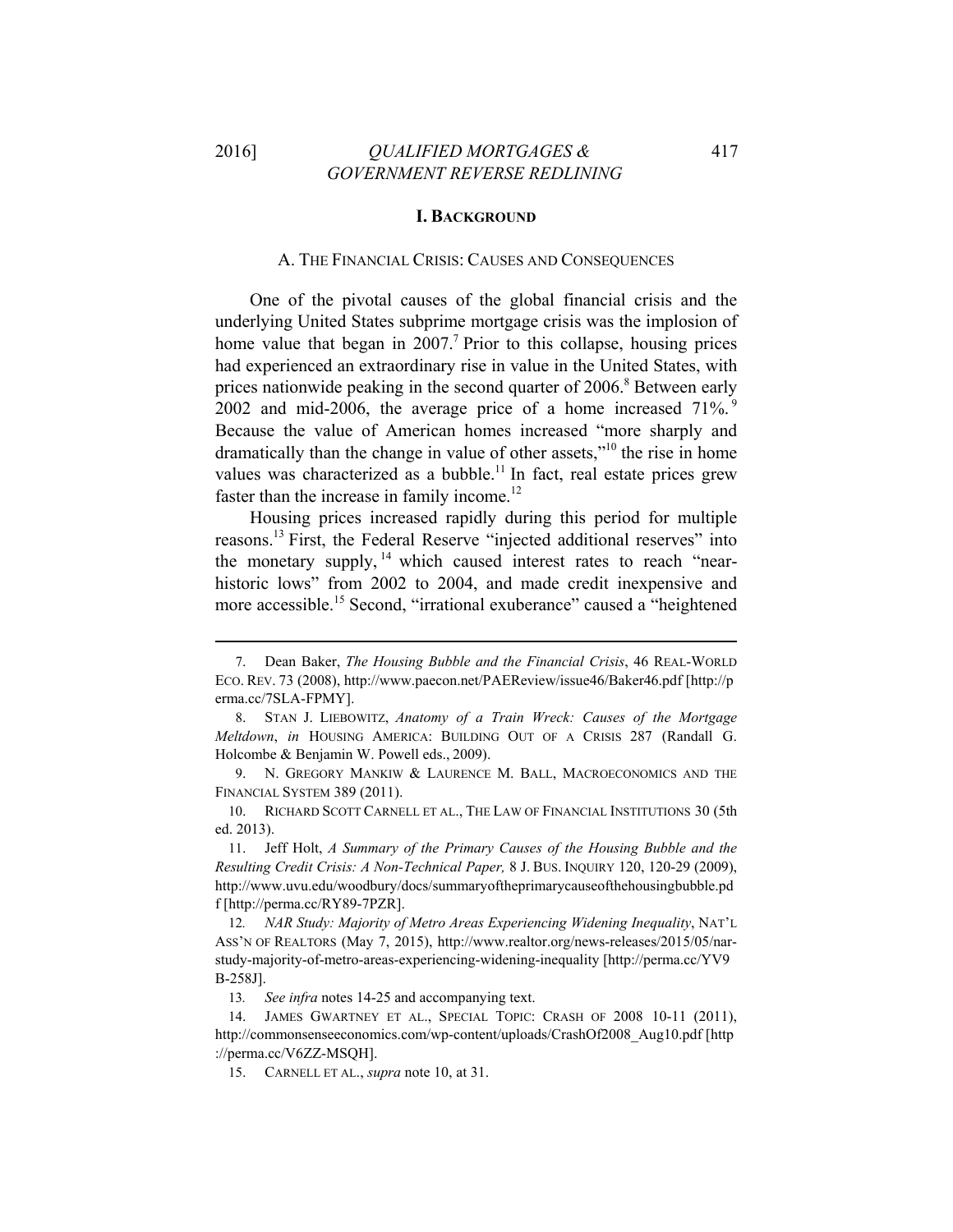state of speculative fervor" that home prices would continue to rise.<sup>16</sup> The belief that home values would continue to increase was attributed to a variety of factors: (1) stable or increasing home values nationwide in any single year since the Great Depression,<sup>17</sup> (2) anticipated increased demand in housing from the baby boom generation,  $18(3)$  absence of "severe overbuilding,"<sup>19</sup> and (4) healthy employment levels.<sup>20</sup> Confident that housing prices would continue to increase, lenders began to use the market value of homes as a proxy for security.<sup>21</sup> Irrational exuberance resulted in banks willingly loaning larger amounts against homes because the homes served as collateral for the  $\gamma$ <sup>22</sup> Lenders presumed that even if a borrower were to become unable to repay their loan, a loss could be avoided by either having the borrower refinance the house for a larger loan based upon the appreciation in the value of the home from the time of the borrower's initial purchase, $2<sup>3</sup>$  or foreclose on and resell the home in order to recoup the funds loaned to the borrower.<sup>24</sup> Thus, a cyclical "feedback effect" was created, where "[l]ow interest rates allowed people to borrow more, bidding up home prices," and causing home prices to soar. $25$ 

<sup>16.</sup> Holt, *supra* note 11, at 125.

<sup>17</sup>*. Housing Bubble -- or Bunk?*, BLOOMBERG BUS. (June 21, 2005), http://www.bl oomberg.com/bw/stories/2005-06-21/housing-bubble-or-bunk [http://perma.cc/4RNP-2 FHA].

<sup>18.</sup> JOINT CTR. FOR HOUS. STUDIES OF HARVARD UNIV., THE STATE OF THE NATION'S HOUSING 3 (2006), http://www.jchs.harvard.edu/sites/jchs.harvard.edu/files/s on2006\_bw.pdf [http://perma.cc/5Y7F-CVJ6].

<sup>19</sup>*. Id.* at 2.

<sup>20</sup>*. Id.*

<sup>21.</sup> CARNELL ET AL., *supra* note 10, at 31.

<sup>22</sup>*. Id.*

<sup>23</sup>*. See* U.N.C. DEP'T OF STATISTICS & OPERATIONS RESEARCH, SUBPRIME MORTGAGE CRISIS 6 (2008), http://www.stat.unc.edu/faculty/cji/fys/2012/Subprime%20 mortgage%20crisis.pdf [http://perma.cc/4M8N-2LAQ]; *see also* CARNELL ET AL., *supra* note 10, at 31.

<sup>24</sup>*. See* Les Christie, *You Lost Your House - But You Still Have to Pay*, CNN MONEY (Feb. 3, 2010, 3:21 PM), http://money.cnn.com/2010/02/03/real\_estate/foreclos ure\_deficiency\_judgement/ [https//perma.cc/6J78-UKH8].

<sup>25</sup>*. See* Adam J. Levitin et al., *Securitization: Cause or Remedy of the Financial Crisis?* 9 (Georgetown Law & Econ., Research Paper No. 1462895; Univ. of Pa., Inst. for Law & Econ., Research Paper No. 09-31, 2009), http://papers.ssrn.com/sol3/papers. cfm?abstract\_id=1462895 [http://perma.cc/WUS2-W6J4].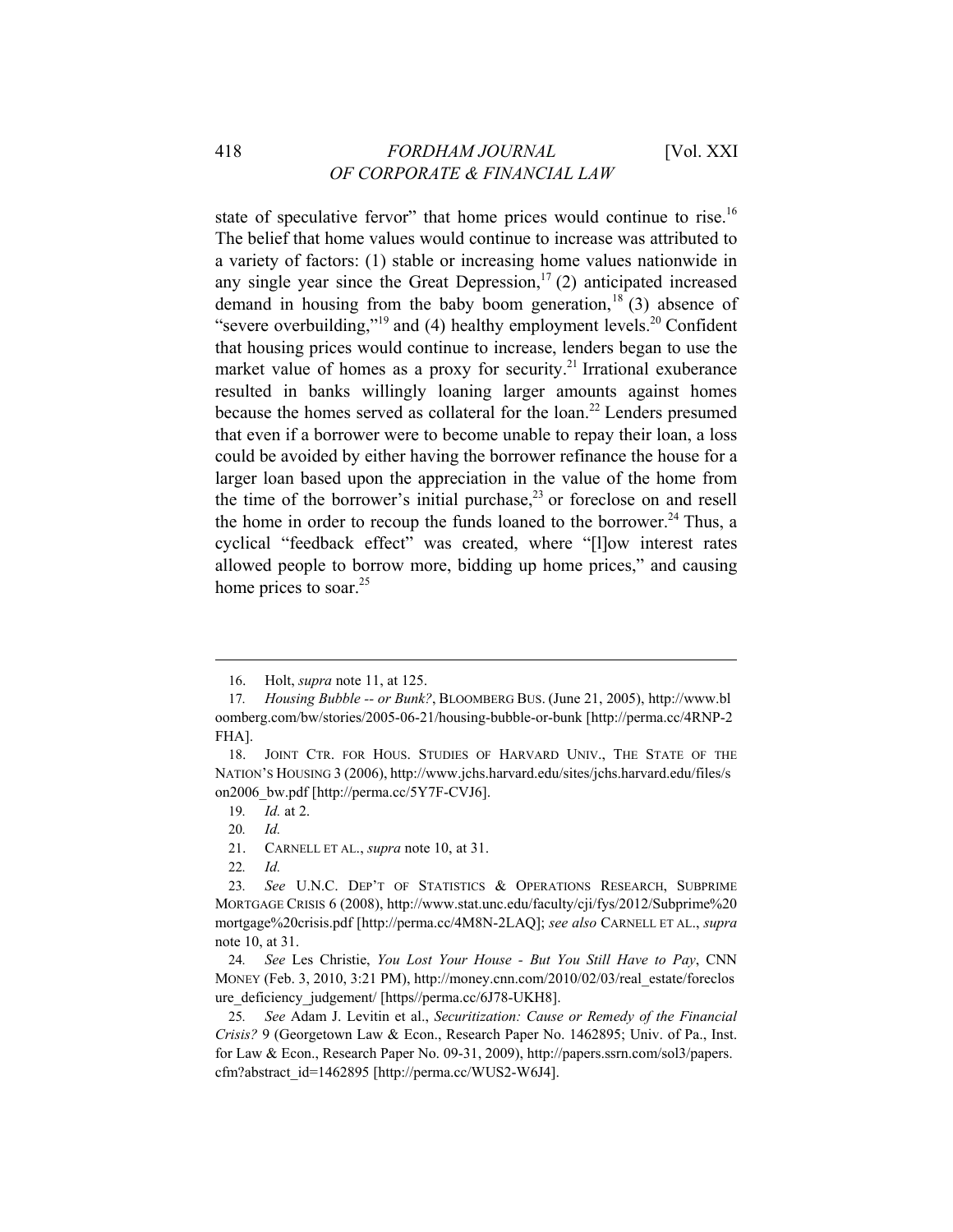# 2016] *QUALIFIED MORTGAGES &* 419  *GOVERNMENT REVERSE REDLINING*

Moreover, residential mortgage origination "began to grossly deviate from prudent underwriting guidelines." <sup>26</sup> Traditionally, mortgages have been originated with (1) "risk-based pricing,"  $^{27}$  (2) "fixed-rate interest rates that were significantly higher than the then prevailing market levels or adjustable rate mortgages with comfortable margins over the index,"  $28$  and (3) mortgage insurance when "borrowers' FICO scores were lower or [loan-to-value ratios] were higher than the underwriting norms."<sup>29</sup> However, this conservatism was noticeably missing from mortgages originated in the mid-2000s and leading up to the global financial crisis.<sup>30</sup> Low-documentation and nodocumentation mortgages, <sup>31</sup> commonly known as "liar's loans," <sup>32</sup> became prevalent as mortgage originators stopped requiring borrowers to provide extensive documentation of their assets and income.<sup>33</sup> Some originators even went so far as to collude with borrowers to overstate these items through the creation of counterfeit W-2 and 1099 forms.<sup>34</sup> Mortgages would routinely ignore the use of risk-based pricing.<sup>35</sup> Additionally, originators increasingly lowered down payments and, at times, required no down payment.<sup>36</sup> This created loans with loan-to-

30*. See id.* at 213; *see also* CARNELL ET AL., *supra* note 10, at 31.

31. "No-doc" mortgages are a class of loans that permit borrowers to limit the income, employment, or asset information on mortgage applications. *See* KATHLEEN C. ENGEL & PATRICIA A MCCOY, THE SUBPRIME VIRUS, RECKLESS CREDIT, REGULATORY FAILURE, AND NEXT STEPS 36-37 (2011).

32. Liar's loans refer to a category of low documentation loans, such as stated income/stated asset ("SISA") loans and no income/no asset ("NINA") loans, where lenders and/or borrowers would misrepresent the borrower's income and/or assets to enable the borrower to qualify for a larger mortgage. *See id.* at 36; *see also* CARNELL ET AL., *supra* note 10, at 31.

33. John C. Coffee, Jr., *Ratings Reform: The Good, The Bad, and The Ugly*, 1 HARV. BUS. L. REV. 231, 245 (2011).

34. Binyamin Appelbaum, *How Mortgage Fraud Made the Financial Crisis Worse*, N.Y. TIMES, (Feb. 12, 2015), http://www.nytimes.com/2015/02/13/upshot/howmortgage-fraud-made-the-financial-crisis-worse.html?\_r=0 [http://perma.cc/ML7F-CW QL].

35*. See* Hu, *supra* note 26, at 212.

36. CARNELL ET AL., *supra* note 10, at 31.

 26. JOSEPH C. HU, ASSET SECURITIZATION: THEORY AND PRACTICE 212-13 (2011); *see also* CARNELL ET AL., *supra* note 10, at 31.

<sup>27</sup>*. See* HU, *supra* note 26, at 212.

<sup>28</sup>*. Id.*

<sup>29</sup>*. Id.*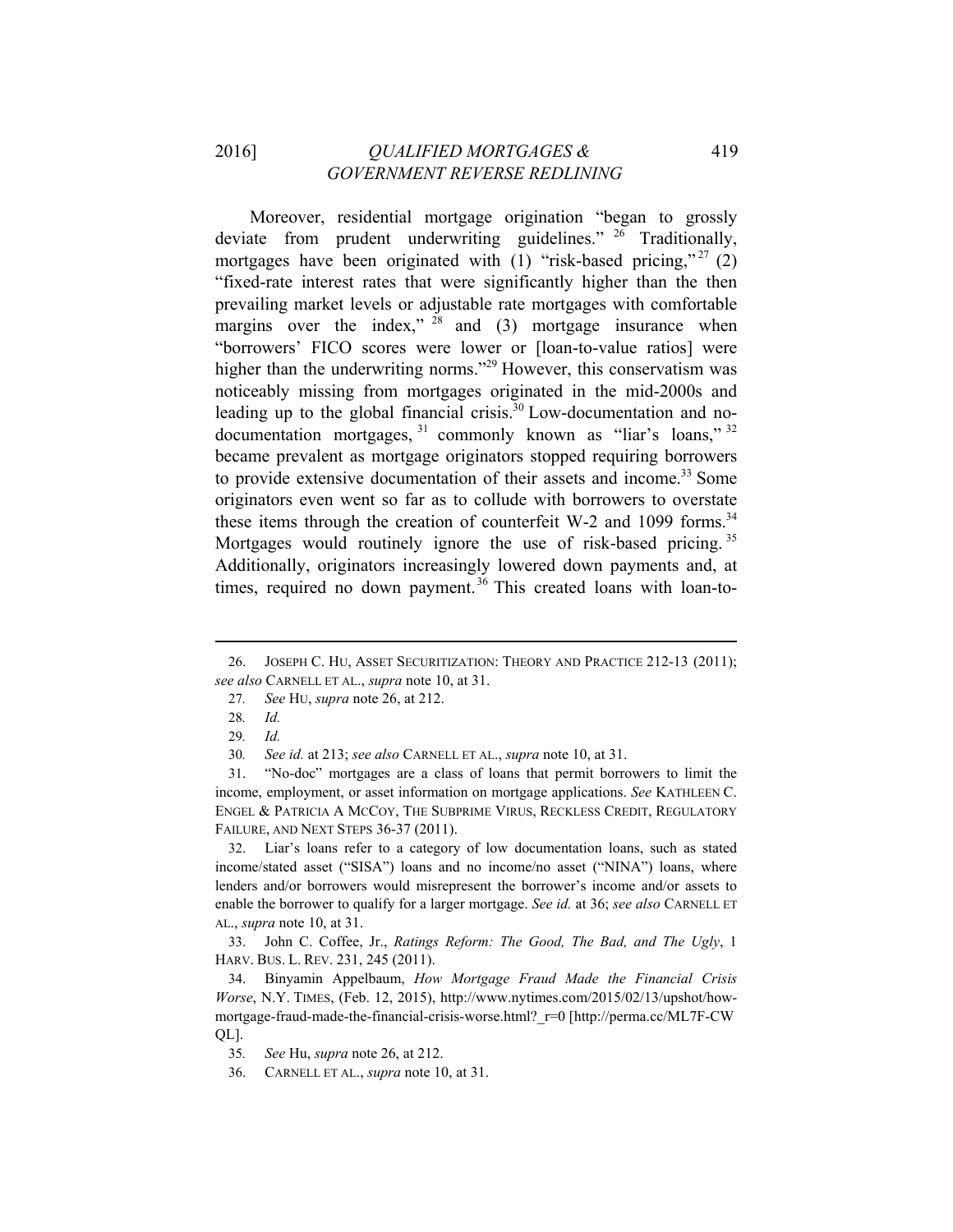value ratios that exceeded the prudent level of  $80\%$ <sup>37</sup> Loans with loanto-value ratios exceeding 80% traditionally required private loan insurance; however, originators suspended this practice during this time. <sup>38</sup> Furthermore, originators manipulated maturity terms, amortization schedules, and teaser rates in adjustable rate mortgages in order to get mortgages approved, even when originators knew that borrowers lacked sufficient income to service the mortgage over the life of the loan.<sup>39</sup>

Deviation from prudent underwriting guidelines resulted in the creation of the "originate-to-distribute" model of mortgage lending, in which mortgage originators quickly sell loans, often through a securitization transaction.<sup>40</sup> Originators, armed with the knowledge that they were immune from the risks of borrower default because originated loans were to be sold quickly, slacked in performing due diligence before loaning to borrowers with poor credit. 41 As a result of the originate-to-distribute model, subprime mortgages, accounting for only 9% of the mortgage market in the 1990s, more than doubled to account for 20% of the mortgage market by  $2006.<sup>42</sup>$ 

Securities backed by residential mortgages tie the success of the financial markets to homes values.<sup>43</sup> In the lead up to the crisis, the financial world became increasingly exposed to the risk of these

 

40. CARNELL ET AL., *supra* note 10, at 31. For a more in-depth discussion of the originate-to-distribute model and its widespread effects, see Amiyatosh K. Purnanandam, *Originate-to-Distribute Model and the Subprime Mortgage Crisis*, 24 REV. FIN. STUD. 1881 (2011).

41*. See* Benjamin J. Keys et al., *Did Securitization Lead to Lax Screening? Evidence from Subprime Loans*, 125 Q. J. ECON. 307, 354 (2010).

<sup>37</sup>*. See* HU, *supra* note 26, at 212-13. The loan-to-value ratio is "the ratio . . . between the amount of a mortgage loan and the value of the property pledged as security for the mortgage." *Loan-to-Value Ratio*, BLACK'S LAW DICTIONARY (10th ed. 2014).

<sup>38.</sup> HU, *supra* note 26, at 213.

<sup>39</sup>*. See* Tami Luhby, *Predatory-Lending Lawsuits on the Rise*, CNN MONEY (Oct. 9, 2009, 7:19 AM), http://money.cnn.com/2009/10/08/news/economy/Predatory\_lendin g\_lawsuits\_increase [http://perma.cc/HM8F-WH82]; *see also* Dennis Hevesi, *New Curbs on Predatory Loans*, N.Y. TIMES (Nov. 10, 2002), http://www.nytimes.com/2002 /11/10/realestate/new-curbs-on-predatory-loans.html [http://perma.cc/MDS9-GXGU].

<sup>42.</sup> Chris Arnold, *Economists Brace for Worsening Subprime Crisis*, NPR (Aug. 7, 2007, 12:42 PM), http://www.npr.org/templates/story/story.php?storyId=12561184 [http://perma.cc/ZC23-UMVB].

<sup>43.</sup> CARNELL ET AL., *supra* note 10, at 31.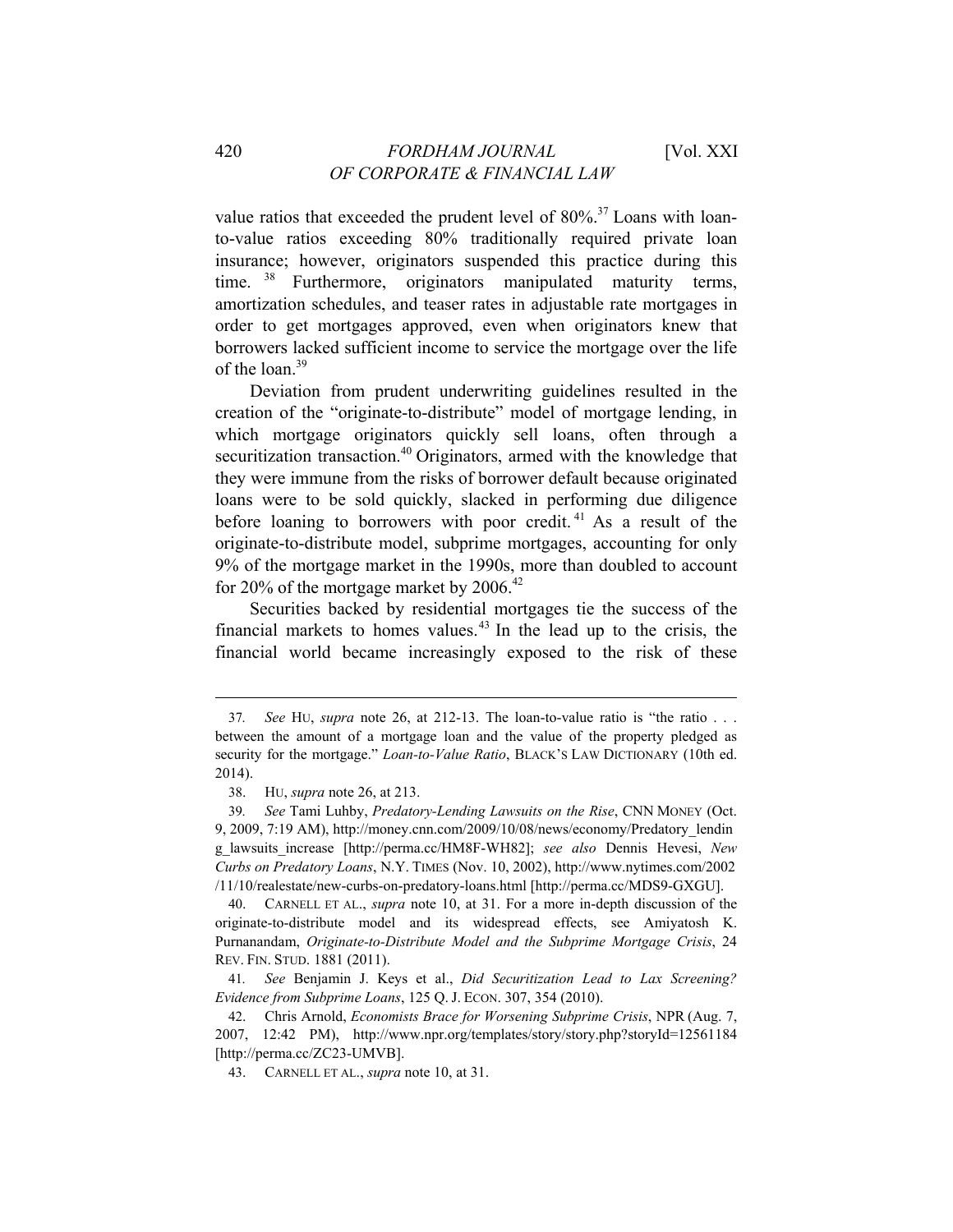# 2016] *QUALIFIED MORTGAGES &* 421  *GOVERNMENT REVERSE REDLINING*

residential mortgage-backed securities. 44 This risk exposure was exacerbated by the prevalence of residential mortgage-backed securities that included subprime mortgages in the packaged pool of assets. 45 Due to the rise in popularity of residential mortgage-backed securities, the financial world was not exposed to a general risk of loan defaults, but rather to the increased risk caused by suspect lending practices during this period.46 For example, declining home values caused borrowers to refinance their homes to obtain more money.<sup>47</sup> Simultaneously, adjustable rate mortgages that were originated at low teaser rates would increase to higher rates that many homeowners could not afford.<sup>48</sup>

Declining home values, borrowers' inability to refinance, and the increase of interest rates in adjustable rate mortgages triggered a massive foreclosure crisis.<sup>49</sup> Between January 2007 and the end of 2009, an estimated 2.5 million foreclosures occurred. 50 In addition, it is projected that nearly 13 million homes will go through foreclosure before the effects of the crisis fully dissipate.<sup>51</sup> Foreclosed homes tend to

<sup>44</sup>*. See id.* at 31-32.

<sup>45.</sup> Subprime loans are originated to borrowers who are not eligible to qualify for conventional mortgages due to poor credit scores. Subsequently, these borrowers receive higher interest rates to correspond with the heightened risk the borrowers create for lenders. *See* ENGEL & MCCOY, *supra* note 31, at 21, 25-32.

<sup>46</sup>*. See* CARNELL ET AL., *supra* note 10, at 31.

<sup>47.</sup> Katalina M. Bianco, The Subprime Lending Crisis: Causes and Effects of the Mortgage Meltdown 9-10 (2008), http://business.cch.com/images/banner/subprime.pdf [http://perma.cc/WF6P-HVC7].

<sup>48</sup>*. See* ENGEL & MCCOY, *supra* note 31, at 29 (noting that as subprime lending became mainstream, "[b]ait-and-switch tactics persisted, with lenders surprising borrowers at loan closings with . . . new interest rates [that] were adjustable and could double or triple over time.").

<sup>49</sup>*. See generally* U.S. DEP'T OF HOUS. & URBAN DEV., OFFICE OF POLICY DEV. & RESEARCH, REPORT. TO CONGRESS ON THE ROOT CAUSES OF THE FORECLOSURE CRISIS (2010), www.huduser.org/portal/publications/foreclosure\_09.pdf [http://perma.cc/9LEK -ZS27].

<sup>50.</sup> DEBBIE GRUENSTEIN BOCIAN ET AL., CTR. FOR RESPONSIBLE LENDING, FORECLOSURES BY RACE AND ETHNICITY: THE DEMOGRAPHICS OF A CRISIS 2 (2010), http://www.responsiblelending.org/mortgage-lending/research-analysis/foreclosures-by -race-and-ethnicity.pdf [https://perma.cc/9PJV-HYV6].

<sup>51.</sup> JAN HATZIUS & MICHAEL A. MARSCHOUN, GOLDMAN SACHS GLOB. ECON. RESEARCH, HOME PRICES AND CREDIT LOSSES: PROJECTIONS AND POLICY OPTIONS 16 (2009) (projecting 13 million foreclosures by 2014).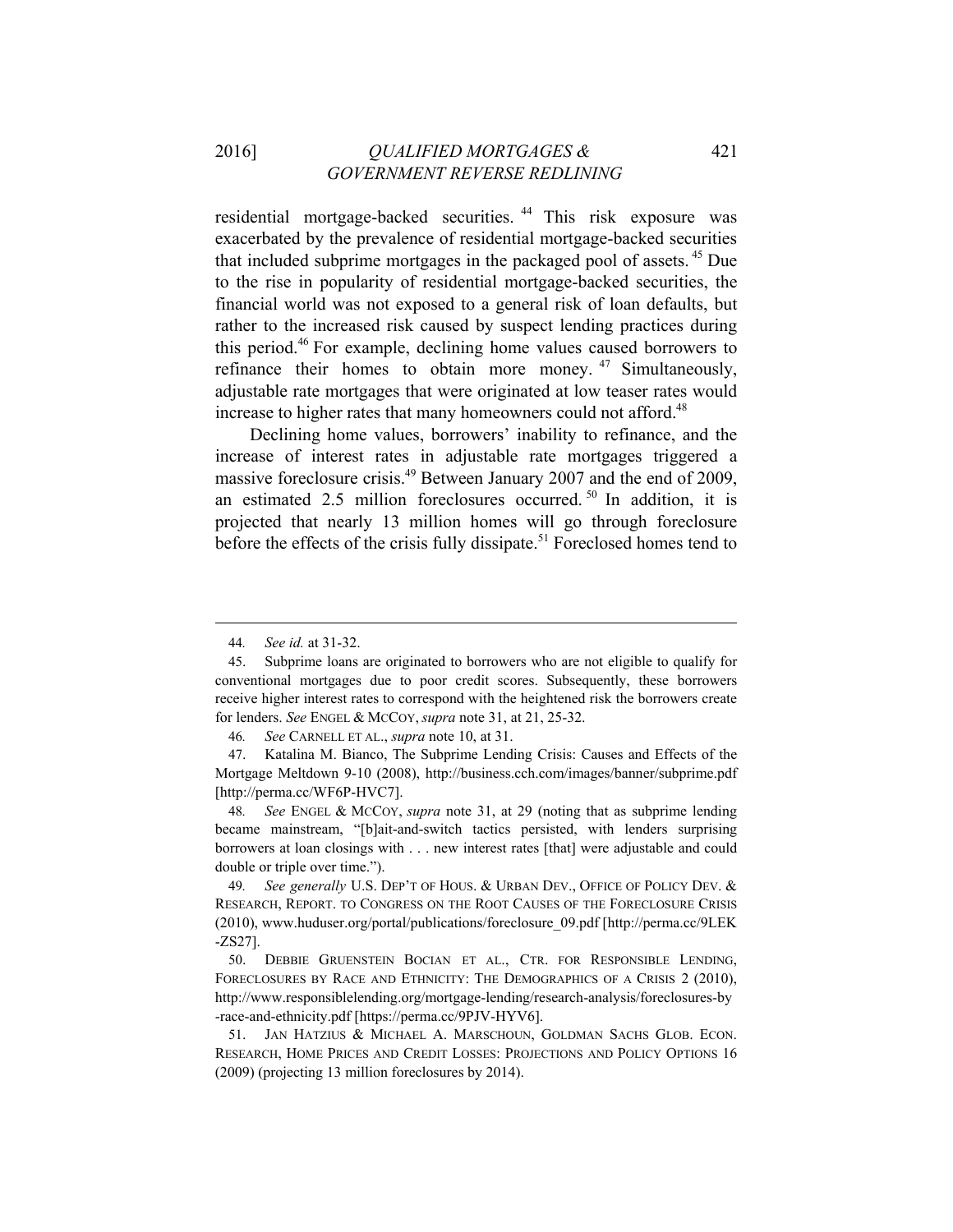lack proper maintenance<sup>52</sup> and are sold at discounted prices, which tend to erode the value of nearby homes.<sup>53</sup> This is because foreclosure sales are considered to be comparable sales when appraisers determine the value of homes in a neighborhood, even though foreclosed properties are sold for only a fraction of their original loan value.<sup>54</sup> Studies have found that foreclosures lower the price of nearby homes by at least 1%.<sup>55</sup> To make matters worse, empty homes are ravaged for copper plumbing and aluminum siding, and can also attract criminal drug activity.<sup>56</sup> Thus, foreclosed properties impair the value of neighboring properties, and harm neighboring homeowners who wish to sell or refinance their homes. <sup>57</sup> The effects of foreclosures are widespread, leading to "negative cycles of disinvestment" and the "decline [of] entire communities."58

In response to the subprime mortgage crisis, the federal government found it necessary to place Fannie Mae and Freddie Mac<sup>59</sup> into

 

54. APPRAISAL INST., GUIDE NOTE 11: COMPARABLE SELECTION IN A DECLINING MARKET 3, http://www.appraisalinstitute.org/assets/1/7/guide-note-11.pdf [http://perma .cc/MJQ8-WSEH] ("Appraisers cannot categorically discount foreclosures and short sales as potential comps in the sales comparison approach.").

55*. Id.*; *see also* Les Christie, *The Ugly Face of Foreclosure*, CNN MONEY (May 7, 2007, 6:54 PM) http://money.cnn.com/2007/05/02/real\_estate/face\_of\_foreclosure/ [htt p://perma.cc/ZW2B-B9AA].

56*. See* Christie, *supra* note 55.

57*. See Calculated Risk Assessing Non-Traditional Mortgage Products: Hearing Before the Subcomm. on Housing & Transportation and the Subcomm. on Economic Policy of the S. Comm. on Banking, Housing, & Urban Affairs*, 109th Cong. (2006) (statement of William A. Simpson, Vice President, Mortgage Insurance Companies of America); *see also* Ian Urbina, *Foreclosures Prompt Cities to Make Plea for Aid*, N.Y. TIMES (Jan. 24, 2008), nytimes.com/2008/01/24/us/24mayors.html [http://perma.cc/NZ G9-EJ76].

58*. See* John C. Dugan, Comptroller of the Currency, Remarks Before the National Foundation for Credit Counseling (April 4, 2007), http://www.occ.treas.gov/newsissuances/speeches/2007/pub-speech-2007-44.pdf [http://perma.cc/SHU5-K95E].

59. Fannie Mae and Freddie Mac are government-sponsored entities created to provide liquidity to the nation's mortgage finance system by issuing mortgage-backed

<sup>52</sup>*. See generally* Irwin M. Stelzer, *Why They Call It the Dismal Science: Everything You Need To Know About the Mortgage Crisis in Three Economics Buzzwords*, WKLY. STANDARD, Nov. 26, 2007 (discussing externalities caused by the mortgage crisis).

<sup>53</sup>*. See* CTR. FOR RESPONSIBLE LENDING, 2013 UPDATE: THE SPILLOVER EFFECTS OF FORECLOSURES (2013), http://www.responsiblelending.org/mortgage-lending/researc h-analysis/2013-crl-research-update-foreclosure-spillover-effects-final-aug-19-docx.pdf [http://perma.cc/FT76-UUJF].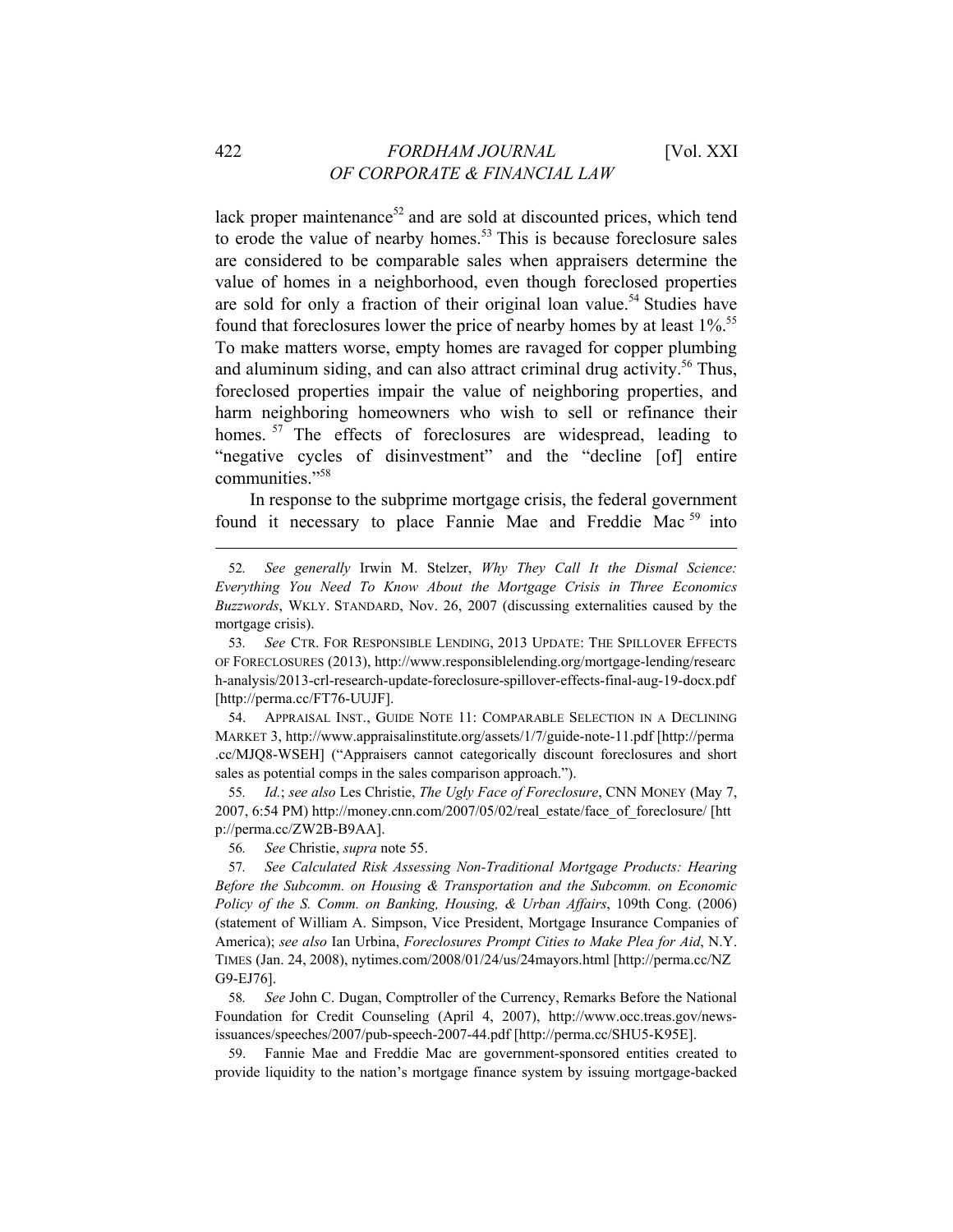# 2016] *QUALIFIED MORTGAGES &* 423  *GOVERNMENT REVERSE REDLINING*

conservatorship in September  $2008<sup>60</sup>$  In elaborating on the decision to place Fannie Mae and Freddie Mac into conservatorship, Treasury Secretary Henry Paulson opined that allowing them to fail "would affect the ability of Americans to get home loans . . . and other consumer credit and . . . would be harmful to economic growth and job creation."<sup>61</sup>

#### B. ADDRESSING THE CAUSES AND CONSEQUENCES

Congress sought to address the subprime mortgage crisis by including key sections in the Dodd-Frank Act to target these issues. $62$ Title XIV of the Dodd-Frank Act, the Mortgage Reform and Anti-Predatory Lending Act, was intended to address irresponsible lending practices that occurred prior to the financial crisis, notably those relating to subprime mortgages.63 Title XIV amends the Truth in Lending Act to require that consumers receive residential mortgage loans on terms that "reasonably reflect their ability to repay the loans on terms that are understandable and not unfair, deceptive or abusive."<sup>64</sup>

#### *1. Ability-to-Repay Rule*

Pursuant to the Dodd-Frank Act, "no creditor may make a residential mortgage loan unless the creditor makes a reasonable and good faith determination based on verified and documented information

securities. Fannie Mae and Freddie Mac lost a combined \$265 billion between January 2008 and March 2012 as a result of the U.S. subprime mortgage crisis. *See* John Griffith, *7 Things You Need to Know About Fannie May and Freddie Mac*, CTR. FOR AMERICAN PROGRESS (Sept. 6, 2012), http://www.americanprogress.org/issues/housing/ report/2012/09/06/36736/7-things-you-need-to-know-about-fannie-mae-and-freddie-ma c/ [http://perma.cc/B4YQ-AKBK].

<sup>60</sup>*. FHFA as Conservator of Fannie Mae and Freddie Mac*, FED. HOUS. FIN. AGENCY, http://www.fhfa.gov/Conservatorship/pages/history-of-fannie-mae—freddie-c onservatorships.aspx [http://perma.cc/7BG4-7R33].

<sup>61.</sup> Press Release, U.S. Dep't of the Treasury, Statement by Secretary Henry M. Paulson, Jr. on Treasury and Federal Housing Finance Agency Action to Protect Financial Markets and Taxpayers (Sept. 7, 2008), http://www.treasury.gov/presscenter/press-releases/Pages/hp1129.aspx [http://perma.cc/X5DU-TLVC].

<sup>62.</sup> Dodd-Frank Wall Street Reform & Consumer Protection Act, Pub. L. No. 111- 203, § 1402, 124 Stat. 1376, 2138-39 (2010) (codified as amended at 15 U.S.C. §§ 1639a-1639b (2012)).

<sup>63</sup>*. Id.* tit. XIV.

<sup>64</sup>*. Id.* § 1402.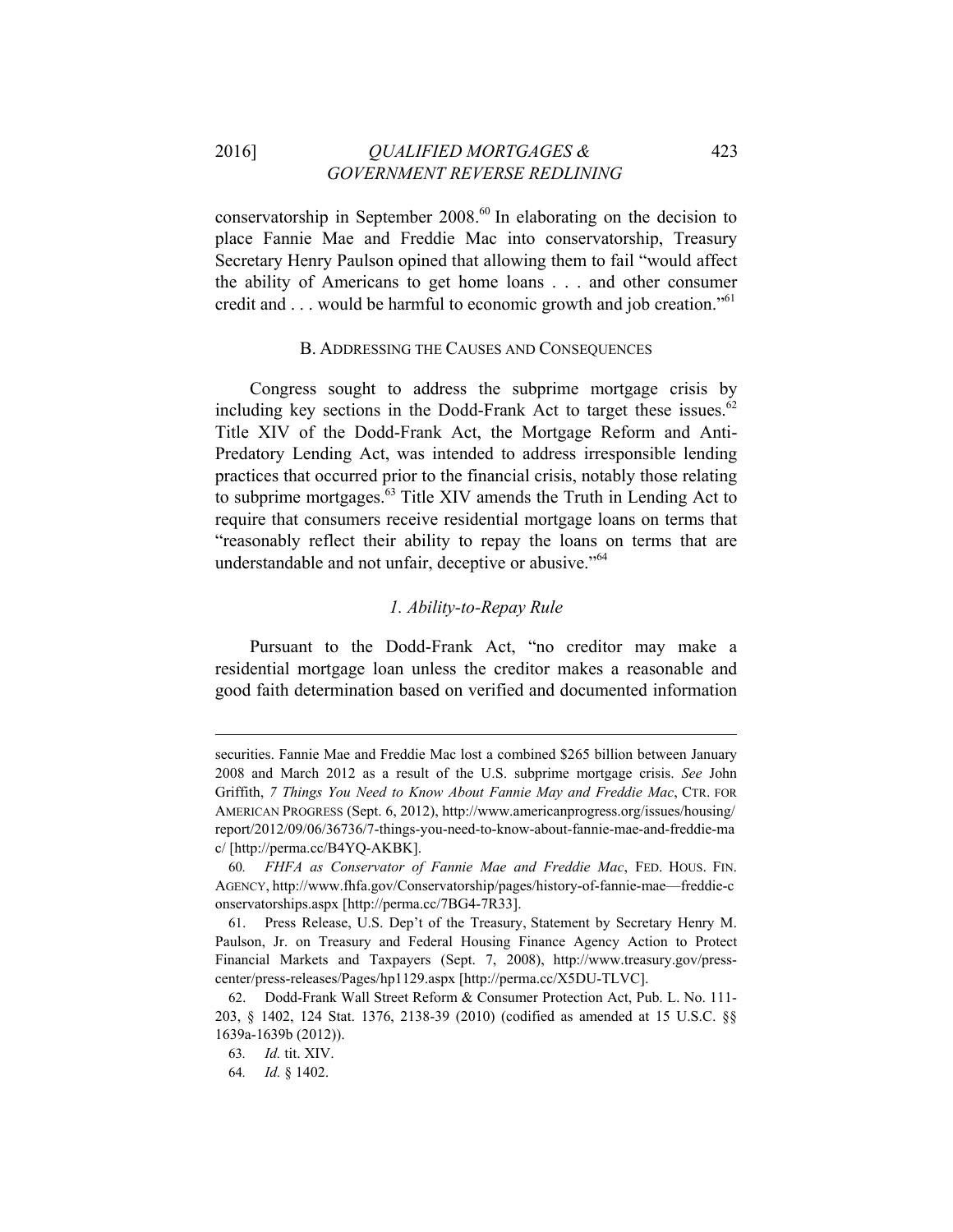that, at the time the loan is consummated, the consumer has a reasonable ability to repay the loan, according to its terms, and all applicable taxes, insurance (including mortgage guarantee insurance), and assessments."65 To ensure that mortgage lenders readopted prudent underwriting guidelines, Congress also provided for a private right of action against lenders by amending the Truth in Lending Act.<sup>66</sup> As a result, any lender that fails to comply with this ability-to-repay rule may be held liable to the borrower for "actual damages, and the cost of any successful legal action together with reasonable attorney's fees."<sup>67</sup> Lenders that fail to comply with the ability-to-repay rule may also be held liable for any of the following:

(1) In an individual action, twice the amount of the finance charge involved.<sup>68</sup>

(2) In an individual action relating to an open-end credit transaction that is not secured by real property or a dwelling, twice the amount of the finance charge involved, with a minimum of \$500 and a maximum of \$5000 or such higher amount as may be appropriate in the case of an established pattern or practice of such failure.<sup>69</sup>

(3) In an individual action relating to a closed-end credit transaction secured by real property or a dwelling, not less than \$400 and not more than \$4000.<sup>70</sup>

(4) In a class action, such amount as the court may allow (with no minimum recovery for each class member). The total amount of recovery in any class actions arising out of the same failure to comply by the same creditor, however, cannot be more than \$1 million or 1% of the lender's net worth, whichever is less.<sup>71</sup>

Furthermore, the Truth in Lending Act also affords borrowers the right to assert a violation of its ability-to-repay standards "as a matter of defense by recoupment or setoff" against a foreclosure action.<sup>72</sup> In general, the amount of recoupment or setoff shall be equal to the amount

- 67*. Id.*
- 68*. Id.* § 1640(a)(2)(A)(i).
- 69*. Id.* § 1640(a)(2)(A)(iii).
- 70*. Id.* § 1640(a)(2)(A)(iv).
- 71*. Id.* § 1640(a)(2)(B).
- 72*. Id.* § 1640(e).

<sup>65</sup>*. Id.* § 1411.

<sup>66. 15</sup> U.S.C. § 1640.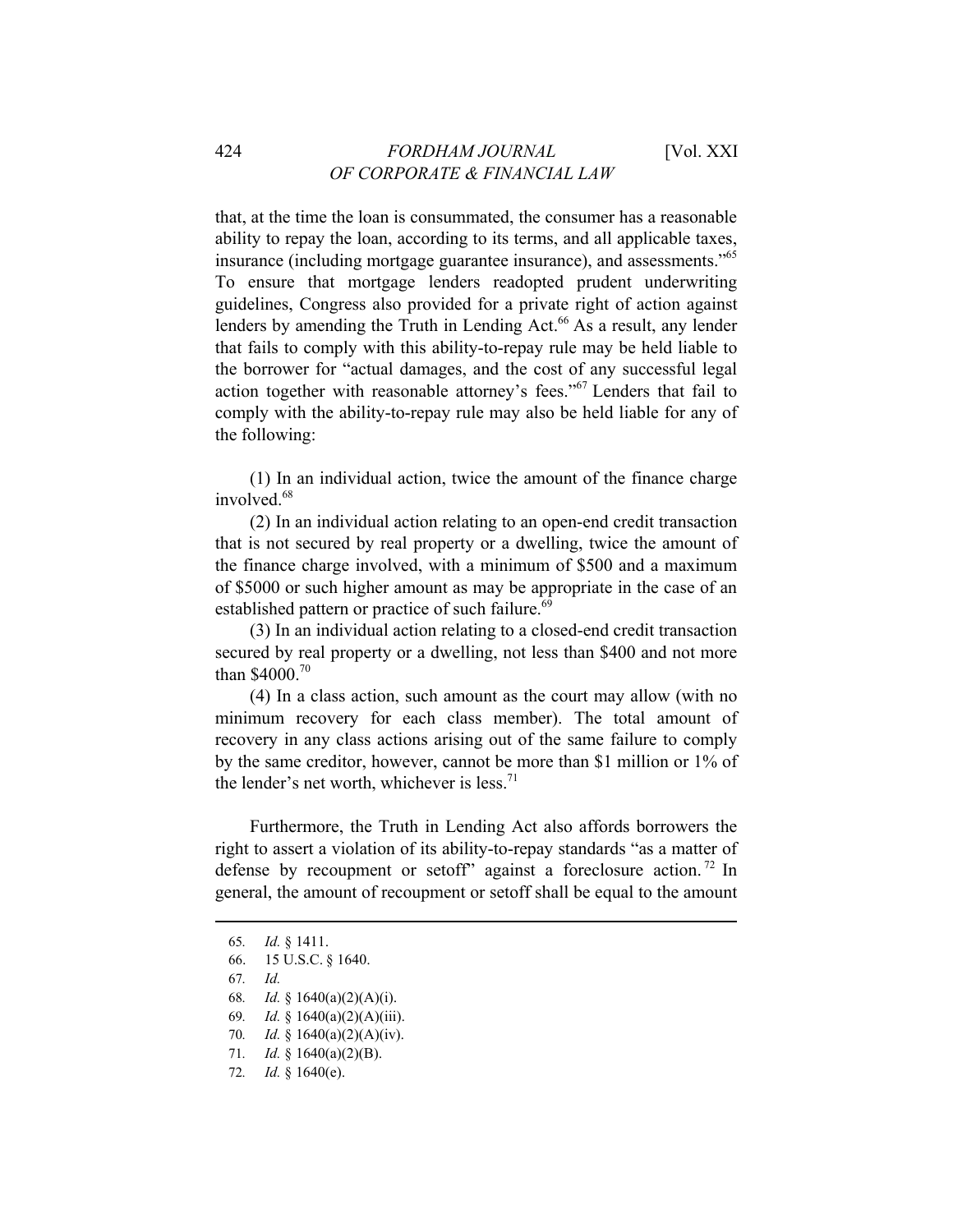2016] *QUALIFIED MORTGAGES &* 425  *GOVERNMENT REVERSE REDLINING*

that the borrower would be entitled to under 15 U.S.C. §1640(a) for a valid claim, plus the cost to the borrower of the action, including reasonable attorney's fees.<sup>73</sup>

# *2. Qualified Mortgage as a Safe Harbor*

To prevent lenders from having to defend against a vast number of suits for an alleged failure to comply with the ability-to-repay rule, Congress also provided lenders with a safe harbor.<sup>74</sup> The Dodd-Frank Act carves out a presumption that if a loan satisfies the requirements of a qualified mortgage, the borrower has the ability to repay the loan.<sup>75</sup> Any loan that is accepted by a government sponsored entity, such as Fannie Mae and Freddie Mac, will be considered a qualified mortgage even if its debt-to-income ratio is above 43%.<sup>76</sup> Additionally, lenders can achieve a rebuttable presumption of compliance with the Truth in Lending Act's ability-to-repay rule for "higher-priced" mortgage  $loans.<sup>77</sup>$ 

# *3. Qualified Mortgage Requirements*

In implementing Title XIV, the CFPB promulgated a definition for a qualified mortgage, meant to ensure that "residential borrowers only take loans that are suitable for them." 78 In order to be considered a qualified mortgage, the covered transaction must meet the following requirements:

(1) The regular periodic payments for the loan are substantially equal; $^{79}$ 

<sup>73</sup>*. Id.* § 1640(k)(2)(A).

<sup>74. 12</sup> C.F.R. § 1026.43(e)(1) (2015).

<sup>75</sup>*. Id.*

<sup>76</sup>*. See id.* § 1026.43(e)(2)(vi); *see also* Kate Berry, *Six Months Later, Does the QM Rule Still Matter?,* NAT'L MORTGAGE NEWS (June 17, 2014, 12:22 PM), http://www.nationalmortgagenews.com/news/origination/six-months-later-does-the-qm -rule-still-matter-1041986-1.html [https://perma.cc/7CX6-JSPV].

<sup>77</sup>*. See* 12 § 1026.43(e)(1)(ii); A "higher-priced" mortgage loan is defined as having an annual percentage rate that exceeds the average prime offer rate by 1.5 or more percentage points for first liens and 3.5 or more percentage points for second liens. *See id.* § 1026.35(a)(1).

<sup>78</sup>*. See* Weiser, *supra* note 3.

<sup>79. 12</sup> C.F.R. § 1026.43(e)(2)(i).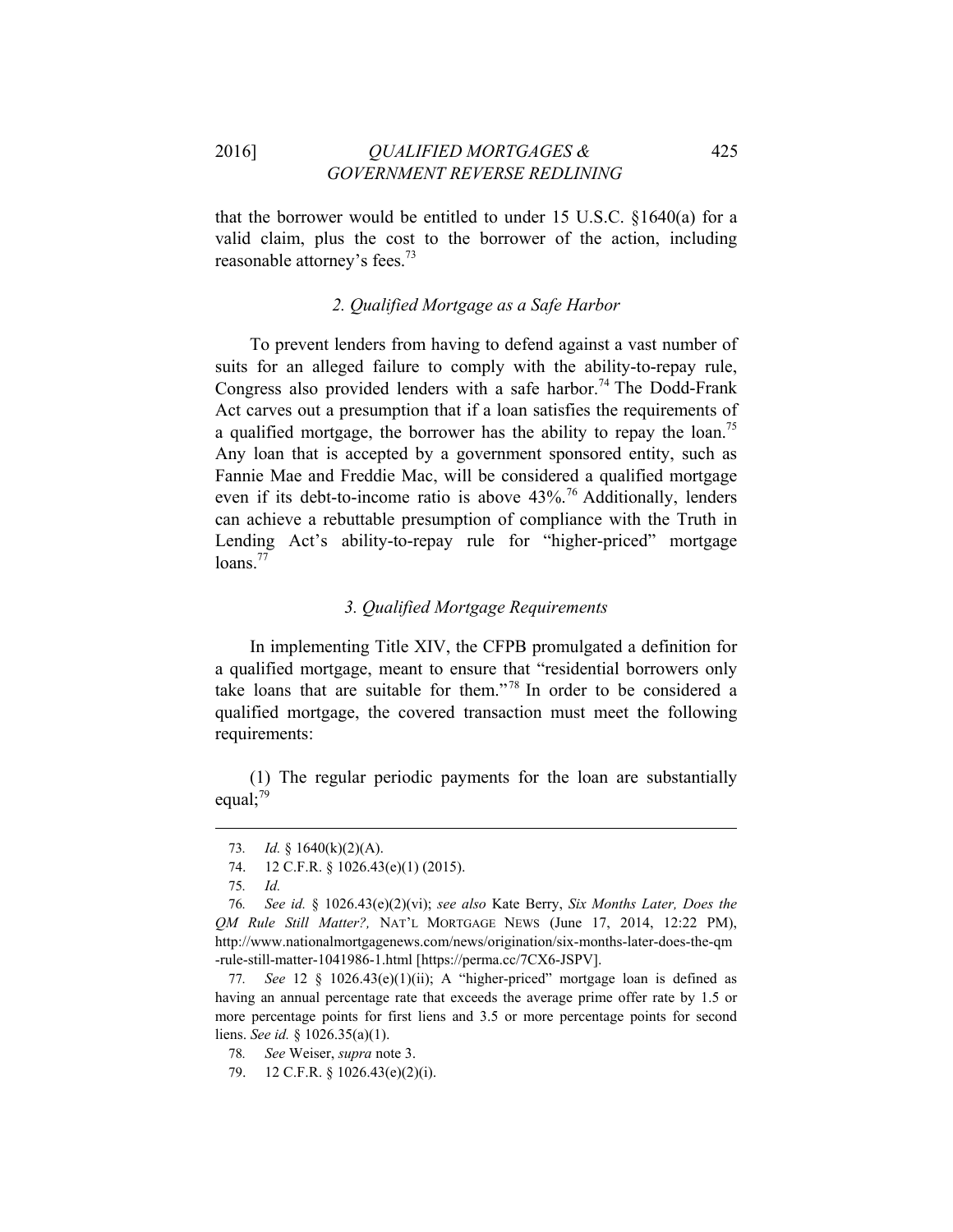(2) the loan does not have any negative amortization, interest-only, or balloon features;<sup>80</sup>

(3) the loan term does not exceed thirty years; $81$ 

(4) the total points and fees do not exceed a specified percentage of the total loan amount, as listed in the regulation; $82$ 

(5) the creditor underwrites the loan using the maximum interest rate that may apply during the first five years after the date on which the first regular periodic payment is due, and periodic payments of principal and interest that will repay either the outstanding principal balance over the remaining term of the loan as of the date the interest rate adjusts to the maximum or the loan amount over the loan;<sup>83</sup>

(6) at or before consummation of the loan, the creditor considers and verifies the consumer's income and assets, including employment status if relied upon, and current debt obligations, mortgage-related obligations, alimony and child support;<sup>84</sup> and

(7) the total debt-to-income ratio does not exceed  $43\%$ .<sup>85</sup>

#### C. ALTERNATIVES TO QUALIFIED MORTGAGE RULE COMPLIANT LOANS

For borrowers who are unable to satisfy the requirements of the  $CFPB's$  qualified mortgage rule,<sup>86</sup> a potential alternative option is to obtain a loan backed by the Department of Housing and Urban

 

- 83*. Id.* § 1026.43(e)(2)(iv).
- 84*. Id.* § 1026.43(e)(2)(v).
- 85*. Id.* § 1026.43(e)(2)(vi).

86. At a minimum, 34% of Black borrowers and 32% of Hispanic borrowers are unable to satisfy the requirements of the CFPB's qualified mortgage rule. *See* Neil Bhutta & Glenn B. Canner, *Mortgage Market Conditions and Borrower Outcomes: Evidence from the 2012 HMDA Data and Matched HMDA–Credit Record Data*, FED. RES. BULL., Nov. 2013, at 37.

<sup>80</sup>*. Id. §* 1026.43(e)(2)(i)(A)-(C).

<sup>81</sup>*. Id.* § 1026.43(e)(2)(ii).

<sup>82</sup>*. Id.* § 1026.43(e)(2)(iii). For a loan greater than or equal to \$100,000, the total points and fees cannot exceed 3% of the total loan amount. *Id.* § 1026.43(e)(3)(i)(A). For a loan greater than or equal to \$60,000 but less than \$100,000, the total points and fess cannot exceed \$3000. *Id.* § 1026.43(e)(3)(i)(B). For a loan greater than or equal to \$20,000 but less than \$60,000, the total points and fees cannot exceed 5% of the total loan amount. *Id.*  $\frac{8}{3}$  1026.43(e)(3)(i)(C). For a loan greater than or equal to \$12,500 but less than \$20,000, the total points and fees cannot exceed \$1000. *Id.* §  $1026.43(e)(3)(i)$  For a loan less than \$12,500, the total points and fees cannot exceed 8% of the total loan amount. *Id.* § 1026.43(e)(3)(i)(E).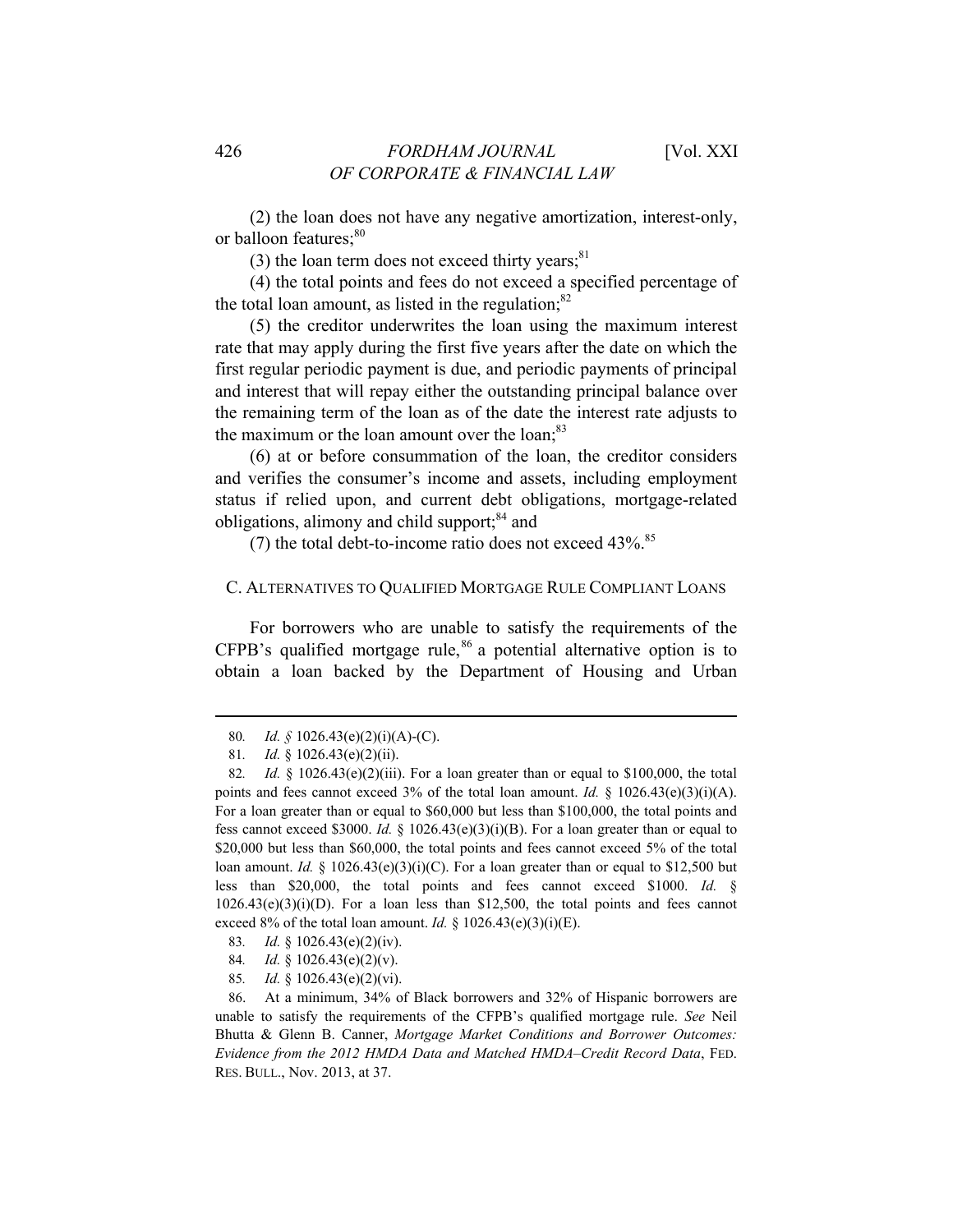# 2016] *QUALIFIED MORTGAGES &* 427  *GOVERNMENT REVERSE REDLINING*

Development (the "HUD"). $87$  In its qualified mortgage rule, the HUD chose not to adopt the CFPB's 43% debt-to-income ratio in order to "remain consistent with [its] mission with respect to underserved borrowers." <sup>88</sup> Instead, the HUD's qualified mortgage rule allows borrowers with debt-to-income ratios above 43% to obtain a Federal Housing Administration ("FHA") mortgage based upon "compensating factors."89 Compensating factors that may be used to justify the approval of mortgages originated to borrowers with debt-to-income ratios above 43% include:

(1) verified and documented cash reserves;

(2) minimal increase in housing payment;

(3) no discretionary debt;

(4) significant additional income not reflected in gross effective income; and

 

 $(5)$  residual income.<sup>90</sup>

<sup>87. 24</sup> C.F.R. pts. 201, 203, 1005, 1007 (2015).

<sup>88.</sup> Qualified Mortgage Definition for HUD Insured and Guaranteed Single Family Mortgages, 78 Fed. Reg. 59,890, 59,897 (Sept. 30, 2013) (codified at 24 C.F.R. pts. 201, 203, 1005, & 1007). Research has shown that underwriting criteria, such as debtto-income ratio, can limit minority access to homeownership. *See* ROBERTO G. QUERCIA, LEI DING & CAROLINA REID, CTR. FOR CMTY. CAPITAL ET AL., BALANCING RISK AND ACCESS: UNDERWRITING STANDARDS AND QUALIFIED RESIDENTIAL MORTGAGES 1, 10 (2012) ("setting low [debt-to-income] thresholds will serve to exclude primarily lower-income and minority borrowers") (citing Zhu Xiao Di & X. Liu, Joint Ctr. for Hous. Studies, *The Importance of Wealth and Income in the Transition to Homeownership* (HUD Office of Policy Dev. & Research, Working Paper No. 05-6, 2005), http://www.jchs.harvard.edu/sites/jchs.harvard.edu/files/w05-6.pdf [http://perma.cc/HQV6-T2XB]); *see also* Stuart S. Rosenthal, *Eliminating Credit Barriers: How Far Can We Go?*, *in* LOW INCOME HOMEOWNERSHIP: EXAMINING THE UNEXAMINED GOAL 111-45 (Nicholas P. Retsinas & Eric S. Belsky eds., 2002); Roberto G. Quercia et al., *The Impacts of Affordable Lending Efforts on Homeownership Rates*, 12 J. HOUS. ECON. 29, 29-59 (2003); Raphael W. Bostic et al., *Hitting the Wall: Credit as an Impediment to Homeownership*, *in* BUILDING ASSETS, BUILDING CREDIT: CREATING WEALTH IN LOW-INCOME COMMUNITIES 155-172 (Nicholas P. Retsinas & Eric S. Belsky eds., 2005).

<sup>89</sup>*. See generally* U.S. DEP'T OF HOUS. & URBAN DEV., HUD MORTGAGEE LETTER 2014-02, MANUAL UNDERWRITING (2014), http://portal.hud.gov/hudportal/documents/h uddoc?id=14-02ml.pdf [http://perma.cc/YV3G-J2S3].

<sup>90</sup>*. Id.* at 11-13.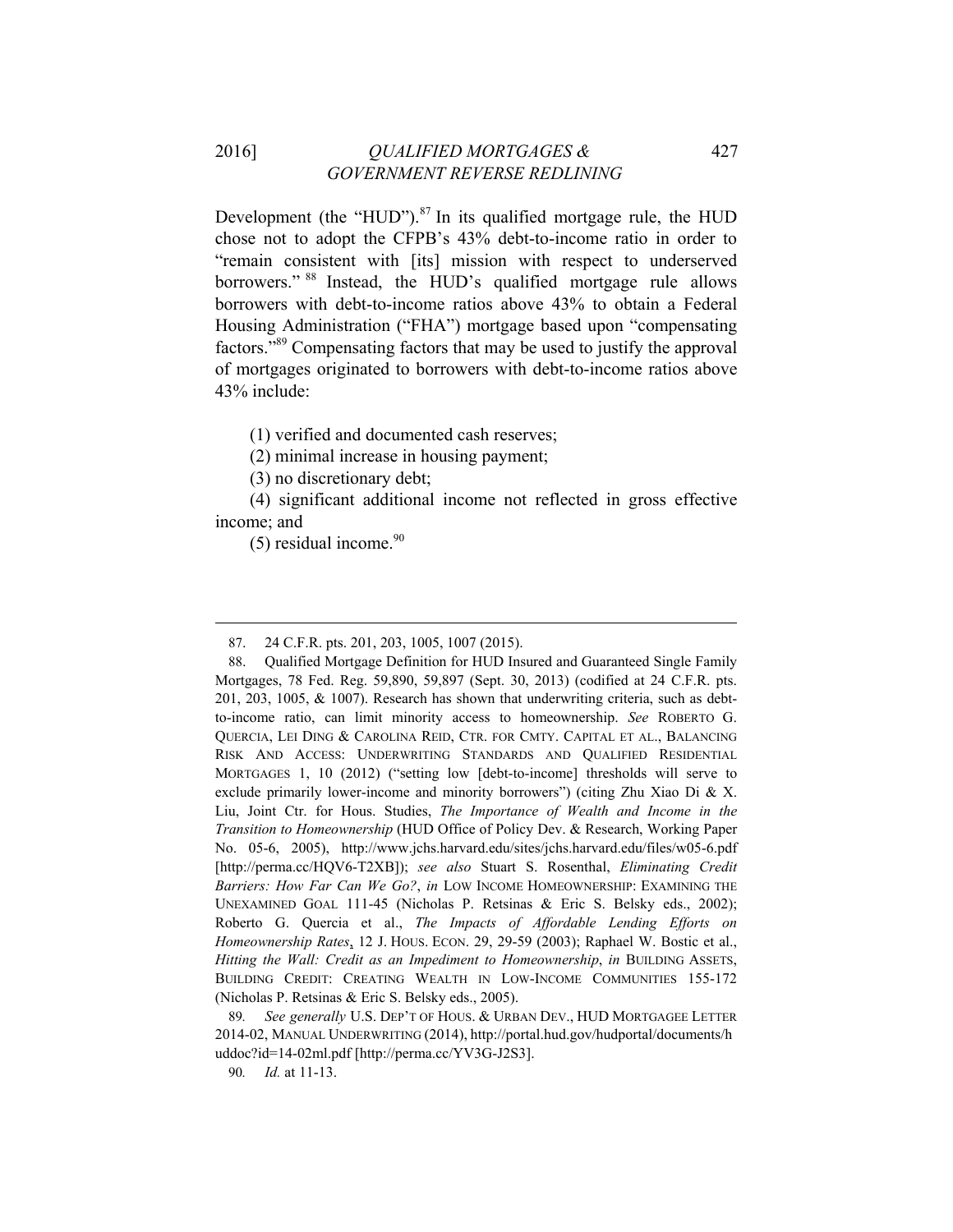Although FHA mortgages present an alternative source of financing to borrowers who cannot satisfy the CFPB's qualified mortgage rule, the requirements of the CFPB's qualified mortgage rule may result in a dual lending market that unintentionally discriminates against Black and Hispanic borrowers.<sup>91</sup> Current data provides that 34% of Black mortgage borrowers and 32% of Hispanic mortgage borrowers cannot satisfy the CFPB's qualified mortgage rule based solely upon the 43% debt-toincome ratio cap.  $92$  Thus, in order to obtain government-sponsored loans, which are accepted as qualified mortgage loans, these borrowers will be forced to obtain a FHA mortgage.<sup>93</sup> If mortgages that satisfy the CFPB's qualified mortgage rule and mortgages that satisfy the HUD's qualified mortgage rule came at the same cost to borrowers, the differences between the two types of mortgages would likely be negligible; however, FHA mortgages are costlier than conventional loans.<sup>94</sup> Additionally, Home Mortgage Disclosure Act data from 2012 analyzed by the Federal Reserve Board revealed that over 78% of Black and over 70% of Hispanic residential real estate purchasers used a nonconventional loan, such as a FHA mortgage, to finance their purchase.<sup>95</sup> As a result of being unable to meet the standards of the CFPB's qualified mortgage rule, a larger percentage of Black and Hispanic borrowers may be forced to pay more money to obtain government-sponsored loans than both Asian and White borrowers.<sup>96</sup>

Admittedly, government-sponsored loans are not the only means available to borrowers to finance the purchase of residential real estate.<sup>97</sup>

<sup>91</sup>*. See* Rachel Witkowski, *Blacks and Hispanics Likely to Be Hurt By 'Qualified Mortgage' Rule*, NAT'L MORTGAGE NEWS (Oct. 22, 2013, 3:48 PM), http://www.nation almortgagenews.com/dailybriefing/blacks-and-hispanics-likely-to-be-hurt-by-qualifiedmortgage-rule-1039521-1.html?pg=1 [http://perma.cc/AE8B-Z8E8].

<sup>92</sup>*. See* Bhutta & Canner, *supra* note 86, at 37 tbl. 15.

<sup>93</sup>*. See* 12 C.F.R. § 1026.43(e)(2)(vi) (2015) (setting the maximum debt-to-income threshold for qualified mortgages at 43%).

<sup>94</sup>*. See* Kenneth R. Harney, *Fee Increases Are Making FHA Mortgages More Expensive*, L.A. TIMES (Feb. 10, 2013), http://articles.latimes.com/2013/feb/10/business /la-fi-harney-20130210 [http://perma.cc/LKV3-8LNV]; Witkowski, *supra* note 91.

<sup>95.</sup> Bhutta & Canner, *supra* note 86, at 26.

<sup>96</sup>*. Id.* at 4 ("lower-income borrowers and black and Hispanic-white borrowers were more likely than other groups to have debt-to-income ratios above 43[%].").

<sup>97</sup>*. See* Brena Swanson, *Non-QM Lending: The New Normal For Mortgages?*, HOUSINGWIRE (Aug. 6, 2014, 12:05 PM), http://www.housingwire.com/articles/30937 non-qm-lending-the-new-normal-for-mortgages [http://perma.cc/64H3-WWUV] (non-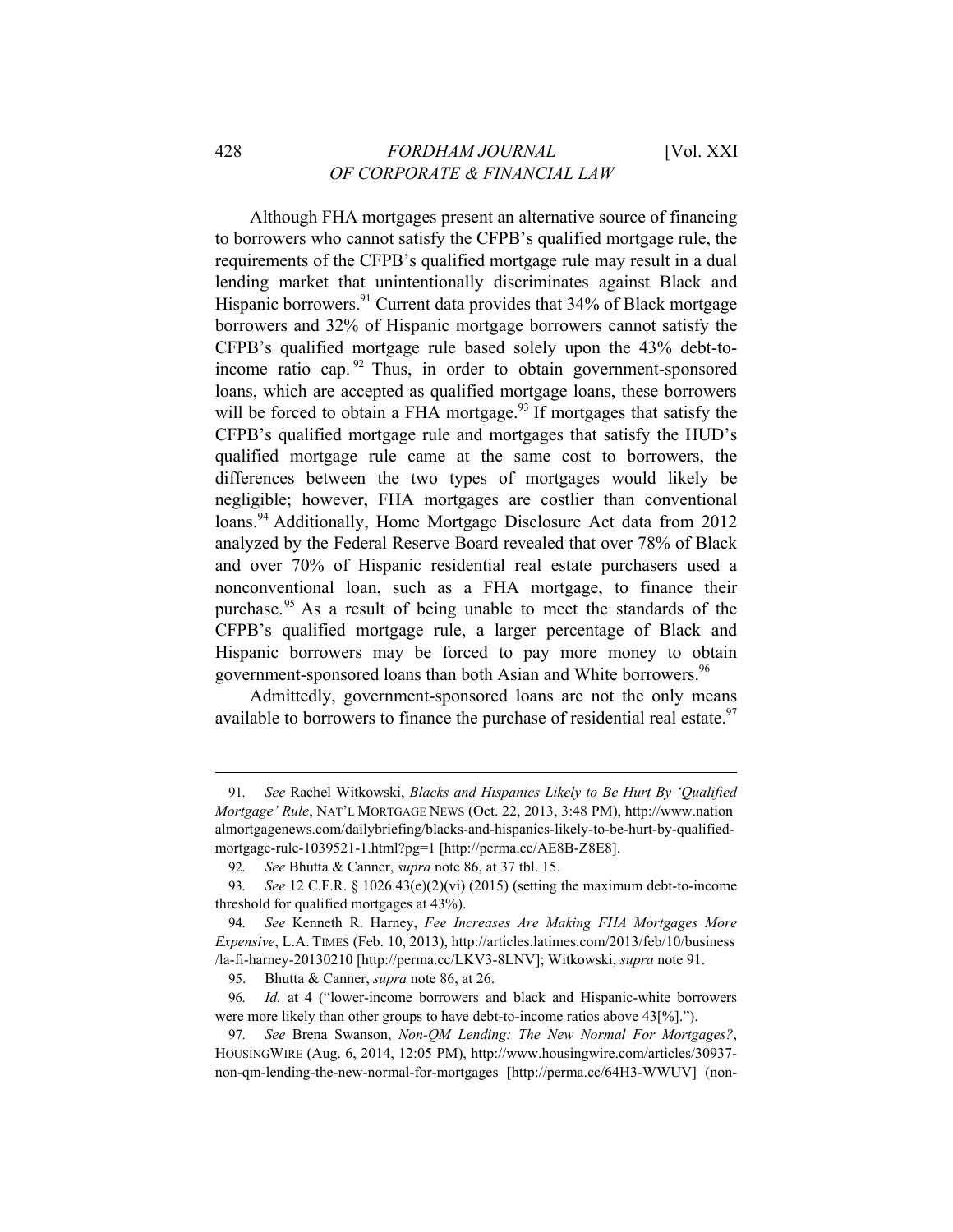# 2016] *QUALIFIED MORTGAGES &* 429  *GOVERNMENT REVERSE REDLINING*

Borrowers may seek private mortgages that are not sponsored by the government.<sup>98</sup> However, the availability of private mortgages does not offer a solution to the difference in cost between mortgages that satisfy the CFPB's qualified mortgage rule and FHA mortgages.<sup>99</sup> Fannie Mae, Freddie Mac, and the HUD all have a preferable cost of capital to any private mortgage originator.<sup>100</sup> Therefore, borrower's can reasonably expect any private mortgage to cost more than a loan compliant with either of the qualified mortgage rules.<sup>101</sup> As a result of being unable to meet the standards of the CFPB's qualified mortgage rule, a larger percentage of Black and Hispanic borrowers may be forced to pay more money to obtain mortgages, qualified or unqualified, than both Asian and White borrowers.<sup>102</sup>

Consequently, two problems arise when borrowers are faced with these options. First, the creation of two different markets, one for Black and Hispanic borrowers, and the other for Asian and White borrowers is a problematic social policy.103 Legal differentiation amongst borrowers that results in segregated pools of borrowers (supported by adherence to the CFPB's qualified mortgage rule) may easily enable more nefarious discrimination against Black and Hispanic borrowers.<sup>104</sup> Second, research indicates that the discretion held by mortgage originators has led to creditworthy Black and Hispanic borrowers paying more for mortgages than similarly situated Asian and White borrowers.<sup>105</sup> The

 

102*. See* Bhutta & Canner, *supra* note 86, at 4.

qualified mortgage lending constitutes roughly 10% of current mortgage originations, valued at approximately \$50 billion per year).

<sup>98</sup>*. Id.*

<sup>99</sup>*. See* Witkowski, *supra* note 91.

<sup>100</sup>*. Id.*

<sup>101</sup>*. Id.*

<sup>103</sup>*. See id.* at 25 ("concerns have been raised about the possibility that lenders steer borrowers in certain neighborhoods toward government-backed loans.").

<sup>104</sup>*. Id.*

<sup>105</sup>*. See* Charlie Savage, *Wells Fargo Will Settle Mortgage Bias Charges*, N.Y. TIMES (Jul. 12, 2012), http://www.nytimes.com/2012/07/13/business/wells-fargo-tosettle-mortgage-discrimination-charges.html? r=0 [http://perma.cc/MNR5-WZ85] ("mortgage brokers . . . charged higher fees and rates to more than 30,000 minority borrowers across the country than they had to white borrowers who posed the same credit risk . . . ."); Associated Press, *Study: Blacks, Latinos Pay More For Mortgages*, NBC NEWS (Jun. 6, 2006 3:43 PM), http://www.nbcnews.com/id/13081865/ns/business -real\_estate/t/study-blacks-latinos-pay-more-mortgages/#.Vj6WsRCrQ6g [http://perma.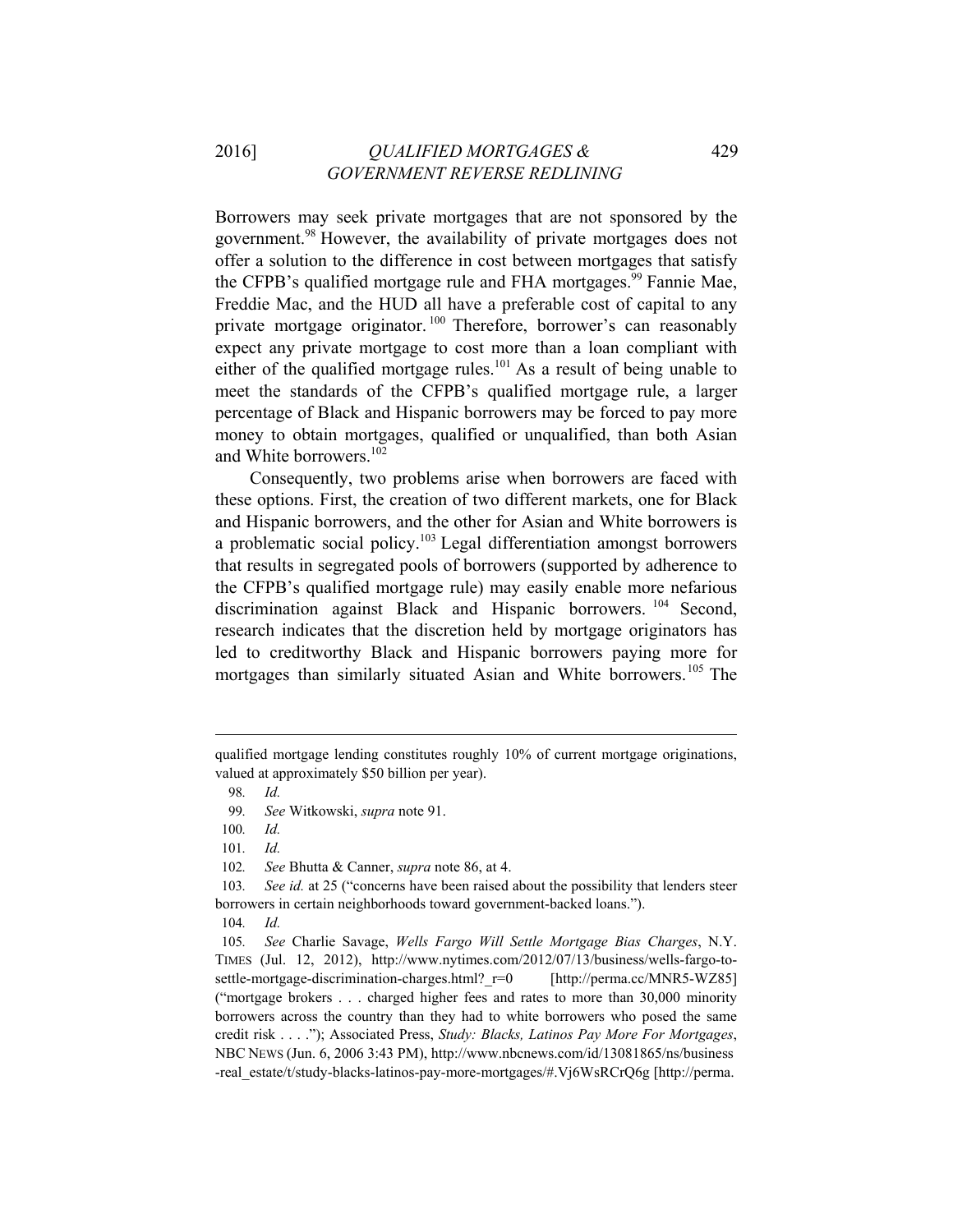# 430 *FORDHAM JOURNAL* [Vol. XXI *OF CORPORATE & FINANCIAL LAW*

disparity in cost between CFPB's qualified mortgages and FHA mortgages<sup>106</sup> creates the possibility that mortgage originators may discriminate against minority borrowers in the cost of credit, under the guise of complying with the CFPB's qualified mortgage rule.<sup>107</sup> As a result, the new mortgage rules have had unintended implications.

#### **II. CONFLICTS**

#### A. ARGUMENTS AGAINST QUALIFIED MORTGAGE RULE

# *1. The Safe Harbor in the Qualified Mortgage Rule Will Discourage the Origination of Non-Qualified Mortgage Rule Loans*

By providing lenders with a safe harbor, there is a disincentive for lenders to originate loans that do not meet the CFPB's qualified mortgage rule requirements.<sup>108</sup> In fact, the CFPB concedes that it is "concerned that creditors may initially be reluctant to make loans that are not qualified mortgages, even though they are responsibly underwritten."<sup>109</sup> For lenders that offer "higher-priced" mortgages, they

cc/N75D-E2QN] ("Black and Hispanic home buyers are more likely to pay high mortgage rates than white borrowers with similar credit ratings and income levels . . . ."); Sandra Fleishman, *Minorities Often Pay More for Mortgages*, WASH. POST (Sept. 14, 2005), http://www.washingtonpost.com/wp-dyn/content/article/2005/09/13/AR2005 091302070.html [http://perma.cc/ME8L-89WU] (analysis of home-lending data found that "after adjusting for factors such as income level, loan size and property location that could raise the interest rate offered on a mortgage, blacks are still nearly twice as likely as whites to be given a high-cost loan.").

<sup>106</sup>*. See* Harney, *supra* note 94.

<sup>107</sup>*. See* Rachel Witkowski, *Lawmakers Voice Support for Disparate Impact*, NAT'L MORTGAGE NEWS (Nov. 20, 2013), http://www.nationalmortgagenews.com/dailybriefin g/Lawmakers-Voice-Support-for-Disparate-Impact-1039982-1.html [http://perma.cc/T2 WJ-Q5SF] (regarding disparate impact in lending, Rep. Emanuel Cleaver of Missouri said, "nobody is going to admit discrimination . . . [s]o if nobody admits it then they are either unintentionally committing it—committing discriminatory acts—or they are denying that what they're doing is in fact discriminatory.").

<sup>108.</sup> Diane Katz, *Dodd-Frank Mortgage Rules Unleash Predatory Regulators*, THE HERITAGE FOUND. (Dec. 16, 2003), http://www.heritage.org/research/reports/2013/12/d oddfrank-mortgage-rules-unleash-predatory-regulators#\_ftn27 [http://perma.cc/4NGT-JM9X] ("The relative safety of the QM means that lenders will be far less likely to offer loans that do not meet the QM criteria.").

<sup>109.</sup> CONSUMER FIN. PROT. BUREAU, SUMMARY OF THE ABILITY-TO-REPAY AND QUALIFIED MORTGAGE RULE AND THE CONCURRENT PROPOSAL 5 (2013), http://files.co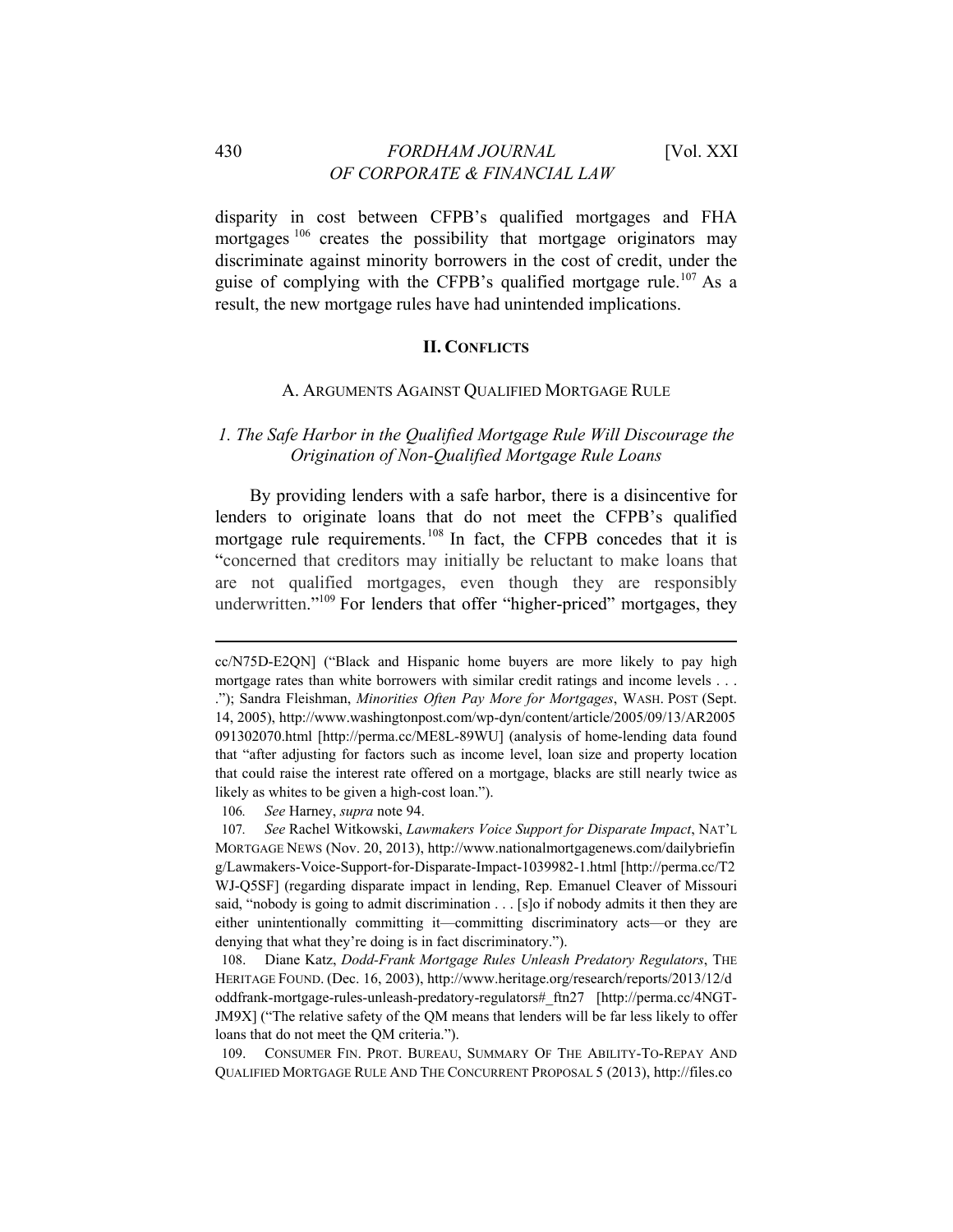are only protected by a "rebuttable presumption" of compliance with the ability-to-repay rule, therefore they also face the risk of litigation.<sup>110</sup> Conversely, each loan that is originated that conforms to the qualified mortgage rule provides the lender with the guarantee that the lender will not be subject to any suit for an alleged failure to comply with the ability-to-repay rule.<sup>111</sup> When juxtaposed, it becomes clear that lenders will opt to originate loans that satisfy the qualified mortgage rule requirements so as to be afforded the protection of the safe harbor.<sup>112</sup>

Moreover, the final qualified residential mortgage rule gave lenders further incentive to originate loans that conform to the qualified mortgage rule.<sup>113</sup> The qualified residential mortgage rule lays out the requirements for mortgages to be pooled for securitization.<sup>114</sup> The rule is an exemption to the Dodd-Frank Act's risk retention rules that require lenders to retain 5% of the loans they sell into the secondary mortgage market.<sup>115</sup> Although the initially proposed rules for a qualified mortgage and a qualified residential mortgage differed, the recently promulgated final qualified residential mortgage rule was designed to align with the qualified mortgage rule.<sup>116</sup> This gives lenders further incentive to originate loans that conform to the qualified mortgage rule (and also the qualified residential mortgage rule), because these loans can be wholly

nsumerfinance.gov/f/201301\_cfpb\_ability-to-repay-summary.pdf [http://perma.cc/AKC 7-L5UG].

<sup>110.</sup> SEAN M. HOSKINS, CONG. RESEARCH SERV., R43081, THE ABILITY-TO-REPAY RULE: POSSIBLE EFFECTS OF THE QUALIFIED MORTGAGE DEFINITION ON CREDIT AVAILABILITY AND OTHER SELECTED ISSUES 5 (2014), http://www.fas.org/sgp/crs/misc/ R43081.pdf [http://perma.cc/7QA7-3M3L]; *Potential for Increased Litigation Risk Under the Ability to Repay Rule for Mortgage Lenders as a Result of the Affordable Care Act*, MD & DC CREDIT UNION ASS'N (Mar. 17, 2014), http://www.mddccua.org/c ommunications-exchange/press-room/6152 [http://perma.cc/947C-H9MN] ("Mortgage lenders will need to take a serious look at the litigation risk associated with offering higher-priced qualified mortgages.").

<sup>111. 12</sup> C.F.R. § 1026.43(e)(1)(i) (2015); *see also* Rachel Witkowski, *'Safe Harbor' for QM Loans May Not Protect Banks*, NAT'L MORTGAGE NEWS (Sept. 6, 2013), http://www.nationalmortgagenews.com/dailybriefing/Safe-Harbor-QM-Loans-May-Not -Protect-Banks-1038649-1.html [http://perma.cc/XL65-KCEL].

<sup>112</sup>*. See* Katz, *supra* note 108 and accompanying text.

<sup>113.</sup> Kevin L. Petrasic, *Dodd-Frank Securitization Rule Is a Win for Banks*, LAW360 (Nov. 6, 2014, 1:32 PM), http://www.law360.com/articles/593766/dodd-franksecuritization-rule-is-a-win-for-banks [http://perma.cc/2PF8-NBCF].

<sup>114. 15</sup> U.S.C. § 78o-11(c)(1) (2012).

<sup>115</sup>*. Id.* § 78o-11(c)(4)(B).

<sup>116.</sup> Credit Risk Retention, 79 Fed. Reg. 77,602, 77,686 (Dec. 24, 2014).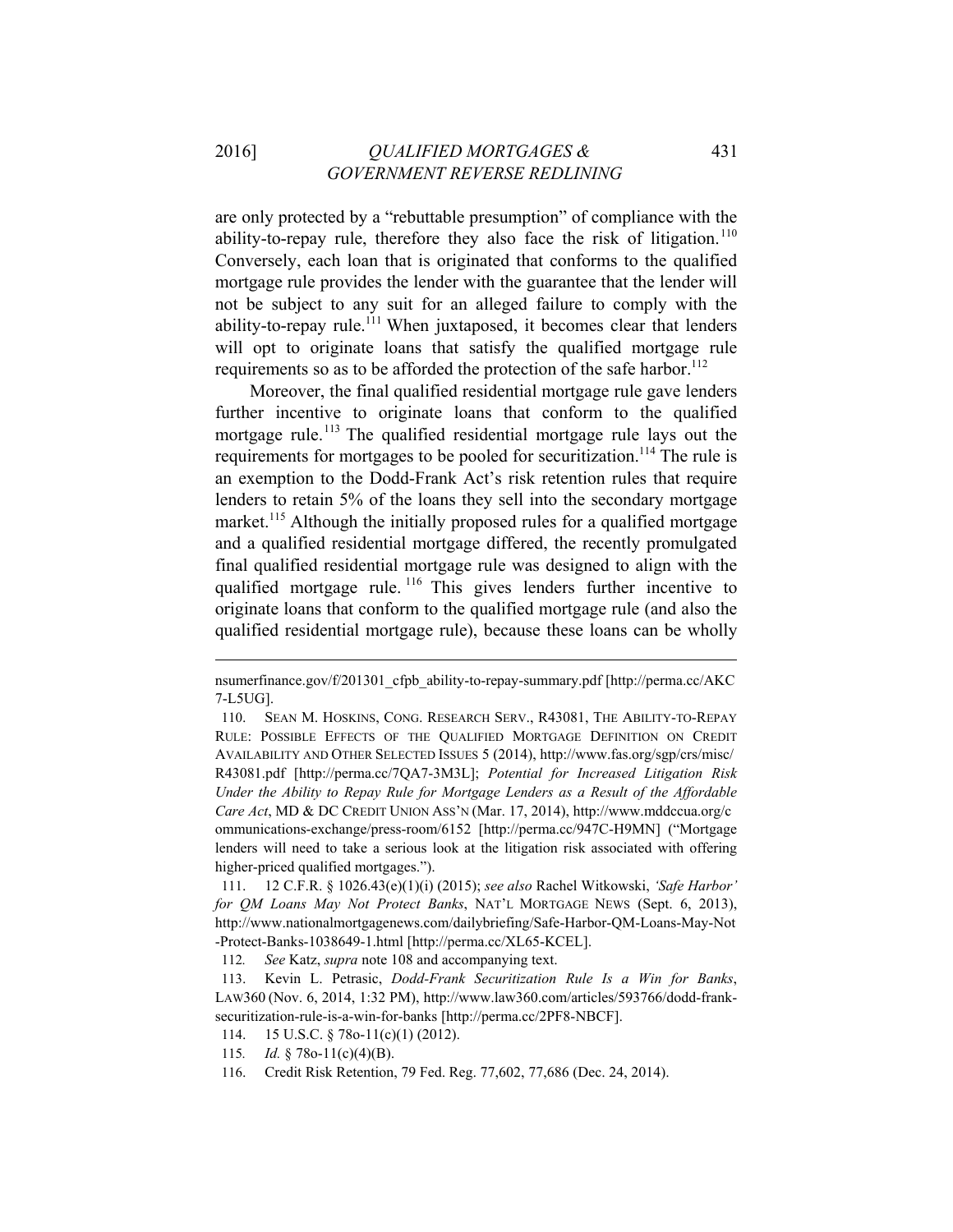securitized in the secondary market.<sup>117</sup> To the contrary, lenders are required to retain 5% of the credit risk for loans that are not eligible to be designated as a qualified mortgage (and are similarly incapable of the qualified residential mortgage designation).<sup>118</sup> Thus, in order to avoid this requirement, lenders will originate mortgages that conform to the qualified residential mortgage rule, and by default, the qualified mortgage rule.

# *2. The 43% Debt-To-Income Threshold Will Unduly Preclude Creditworthy Borrowers From Obtaining Qualified Mortgages*

By singularly emphasizing a borrower's debt-to-income ratio, the qualified mortgage rule fails to take into account other underwriting criteria that are salient to a borrower's ability to repay his loan.<sup>119</sup> Although a borrower's debt-to-income ratio is usually one factor taken into account during the underwriting process,<sup>120</sup> multiple other borrower characteristics also factor into the underwriting process, including, but not limited to (1) loan-to-value ratio, (2) credit rating, (3) residual income, (4) liquid cash reserves, and (5) past payment history.  $^{121}$ Research has shown that a borrower's inability to satisfy the current debt-to-income ratio does not mean that the borrower will be incapable of repaying his or her mortgage.122 When loan-to-value ratio, total loan amount, and a borrower's credit score are all considered during the underwriting process, borrowers with a debt-to-income ratio between 43% and 45% were only slightly more likely to become delinquent on loan payments than borrowers with a debt-to-income ratio between 36% and 40%<sup>123</sup> The CFPB itself has acknowledged that Federal Reserve Board research shows that "debt-to-income ratios may not have significant predictive power once the effects of credit history, loan type,

<sup>117</sup>*. See* 15 U.S.C. § 78o–11(c)(1)(C)(iii).

<sup>118.</sup> Credit Risk Retention, 79 Fed. Reg. at 77,603.

<sup>119</sup>*. See* Ctr. for Responsible Lending et al., *supra* note 4, at 11.

<sup>120</sup>*. See generally* FANNIE MAE, ELIGIBILITY MATRIX (2015), http://www.fanniemae .com/content/eligibility\_information/eligibility-matrix.pdf [http://perma.cc/7HSQ-8UN H].

<sup>121</sup>*. See* Ctr. for Responsible Lending et al., *supra* note 4, at 1, 5-6, 24.

<sup>122</sup>*. See id.* at 1, 15.

<sup>123</sup>*. Id*. at 15.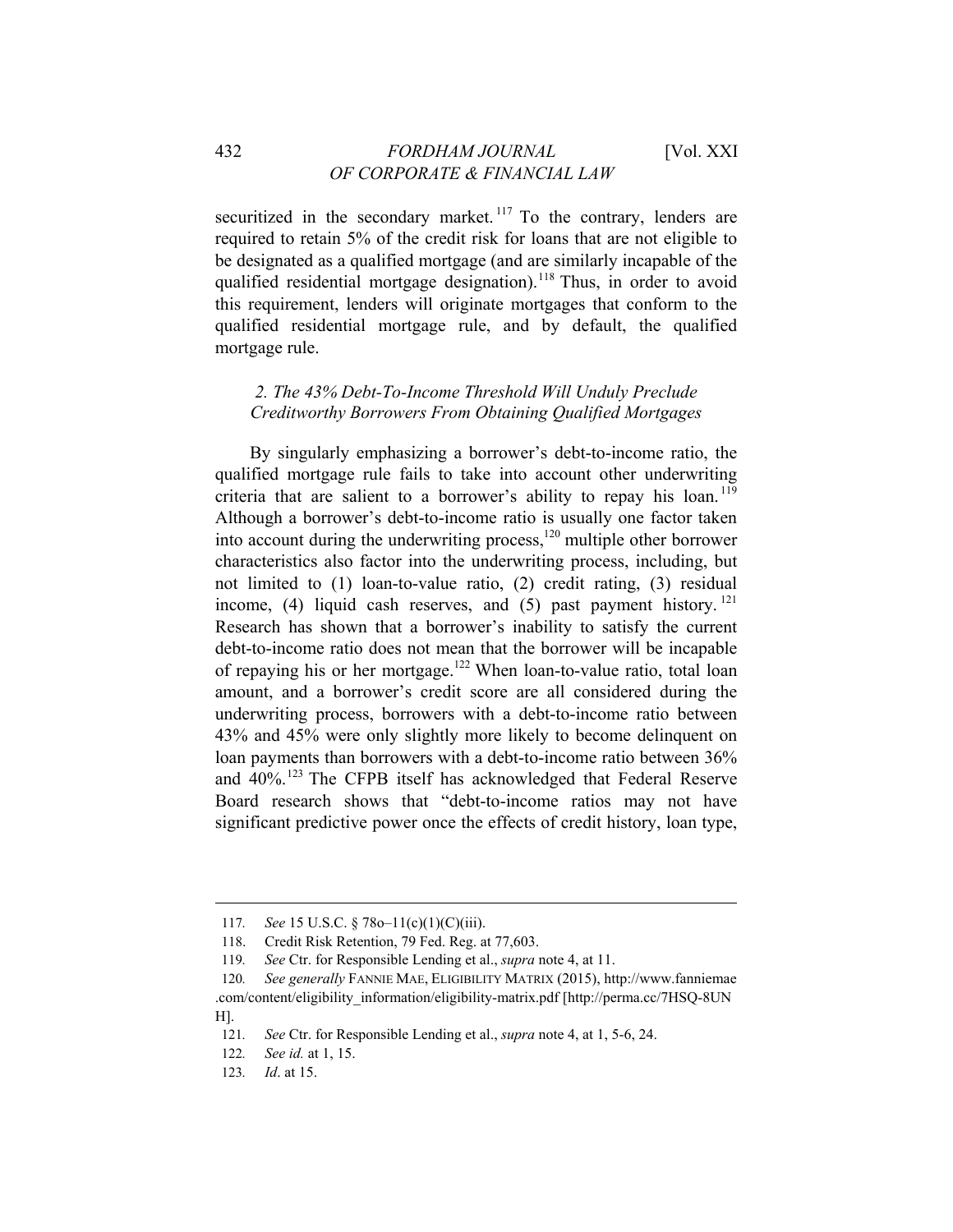# 2016] *QUALIFIED MORTGAGES &* 433  *GOVERNMENT REVERSE REDLINING*

and loan-to-value are considered."124 Moreover, not only have loan-tovalue ratios and a borrower's credit score been found to be more indicative of future loan performance than a borrower's debt-to-income ratio,<sup>125</sup> but a borrower's past payment history, residual income, and liquid cash reserves can also signal a borrowers' ability to repay a mortgage, even at debt-to-income ratios between  $43\%$  and  $50\%$ .<sup>126</sup> By exclusively focusing upon a borrower's debt-to-income ratio, the qualified mortgage rule unnecessarily denies potential creditworthy borrowers the opportunity to obtain a qualified mortgage.<sup>127</sup>

Additionally, the qualified mortgage rule's 43% debt-to-income threshold is too rigid. 128 When the Federal Reserve Board initially contemplated implementing a quantitative debt-to-income ratio as part of the rule,129 the Board was concerned that "setting a specific debt-toincome ratio or residual income level could limit credit availability without providing adequate off-setting benefits.<sup>"130</sup> Currently, between

<sup>124.</sup> Ability-to-Repay and Qualified Mortgage Standards Under the Truth in Lending Act (Regulation Z), 78 Fed. Reg. 6408 (Jan. 30, 2013); *see also* Yuliya Demyanyk & Otto Van Hemert, *Understanding the Subprime Mortgage Crisis*, 24 REV. FIN. STUD. 1848 (2011); James A. Berkovec et al., *Race, Redlining, and Residential Mortgage Loan Performance*, 9 J. REAL EST. FIN. & ECON. 263 (1994).

<sup>125.</sup> Mortgage Bankers Ass'n, Comment Letter on Proposed Rule to Implement the Ability to Repay/Qualified Mortgage Provisions of the Dodd-Frank Wall Street Reform and Consumer Protection Act of 2010, at 9 (July 9, 2012), http://mba.informz.net/MBA/ data/images/qmcommentletter070912.pdf [http://perma.cc/KY4Y-XL4Y].

<sup>126</sup>*. See* Ctr. for Responsible Lending et al., *supra* note 4.

<sup>127</sup>*. See* Demyanyk & Van Hemert, *supra* note 124; Berkovec et al., *supra* note 124; Mortgage Bankers Ass'n, *supra* note 125; Ctr. for Responsible Lending et al., *supra* note 4.

<sup>128</sup>*. See* Ctr. for Responsible Lending et al., *supra* note 4, at 15 (stating that the organization found "no statistical difference in the likelihood of delinquency among loans with a [debt-to-income] of between 40 and 43[%] and those with a [debt-toincome] between 36 and 40[%]" and that "loans with a [debt-to-income] of between 43 and 45[%] were only marginally more likely to become delinquent than loans with a [debt-to-income] between 36 and 40[%].").

<sup>129.</sup> On July 21, 2011, rulemaking responsibility was transferred from the Federal Reserve Board to the then newly established CFPB. *See Mortgage Origination: Hearing Before Subcomm. on Ins., Hous., & Cmty. Opportunity of the H. Comm. on Fin. Servs.*, 112th Cong. 12 (2011) (statement of Sandra F. Braunstein, Director, Division of Consumer & Community Affairs), http://www.federalreserve.gov/newseven ts/testimony/braunstein20110713a.htm [http://perma.cc/9T79-TZ6Z].

<sup>130.</sup> Ability-to-Repay and Qualified Mortgage Standards Under the Truth in Lending Act (Regulation Z), 78 Fed. Reg. 6408, 6525 (Jan. 30, 2013).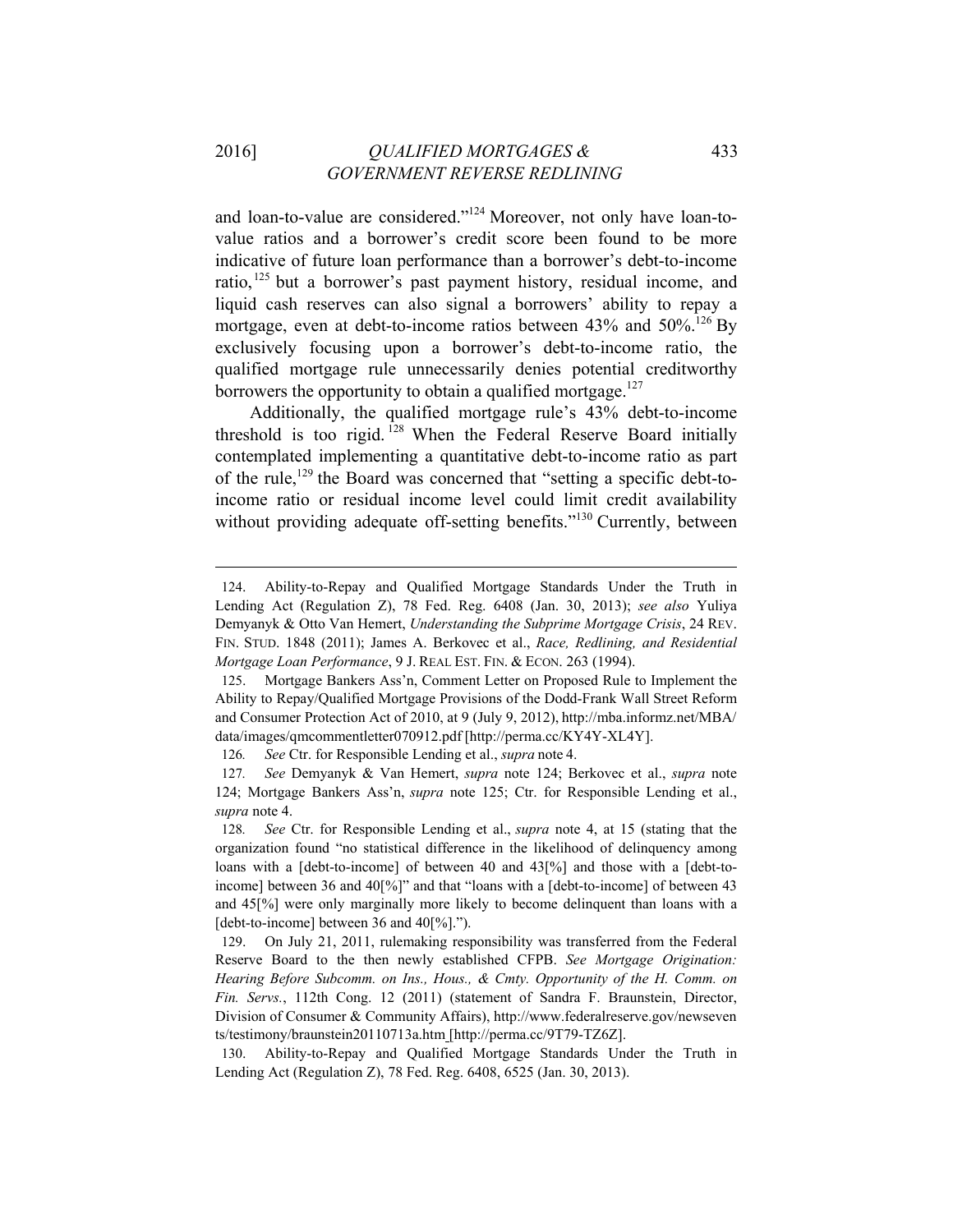15% and 20% of the mortgage market is comprised of loans above the 43% debt-to-income ratio, and some of these loans perform well.<sup>131</sup> Additionally, 23% of the loans acquired by Fannie Mae and Freddie Mac between 1997 and 2009 had debt-to-income ratios of 44% or more, while 19% of those loans had debt-to-income ratios equal to or exceeding 46%.<sup>132</sup> Despite the CFPB's admission that no "magic" debtto-income ratio exists that separates "affordable from unaffordable mortgages,<sup>"133</sup> they still opted to implement a fixed threshold based on a general "gradual increase in delinquency rates as debt-to-income ratios increase."134 However, there is only a negligible difference between a debt-to-income ratio of  $42\%$  and  $45\%$ .<sup>135</sup> In fact, borrowers possessing debt-to-income ratios over 43% with ample residual income and liquid reserves have been shown to perform better than borrowers with debt-toincome ratios below 43% who did not meet these tests.<sup>136</sup> Additionally, even though loans underwritten with a debt-to-income ratio of over 46% are correlated with higher delinquency rates,137 Fannie Mae continues to purchase loans originated to borrowers with debt-to-income ratios as high as  $50\%$ <sup>138</sup> This is further evidence that undercuts the value of the current ratio. Therefore, by instituting an inflexible debt-to-income threshold in the qualified mortgage rule, the CFPB has placed too much importance on the correlation between delinquency rates and debt-to-

<sup>131</sup>*. See* Witkowski, *supra* note 91.

<sup>132.</sup> Katz, *supra* note 108.

<sup>133.</sup> Ability-to-Repay and Qualified Mortgage Standards Under the Truth in Lending Act (Regulation Z), 78 Fed. Reg. at 6527.

<sup>134</sup>*. Id.*; *see also* Truth in Lending (Regulation Z), 77 Fed. Reg. 33,120, 33,122 to 33,123 (June 5, 2012) (summarizing the HLP dataset by volume of loans and percentage that were ever sixty days or more delinquent, tabulated by the total debt-toincome on the loans and year of origination).

<sup>135.</sup> Katz, *supra* note 108.

<sup>136</sup>*. See* Ctr. for Responsible Lending et al.,*supra* note 4, at 18.

<sup>137</sup>*. Id.* at 14.

<sup>138.</sup> Fannie Mae will purchase non-HARP loans underwritten by Desktop Underwriter that meet credit and collateral tests with compensating factors even if a borrower's debt-to-income is less than or equal to 50%. *See* FANNIE MAE, PRIVATE MORTGAGE INSURER ELIGIBILITY REQUIREMENTS 41 (2015), http://www.fanniemae.co m/content/eligibility\_information/private-mortgage-insurer-eligibility-requirements.pdf [http://perma.cc/UQR3-B2PU].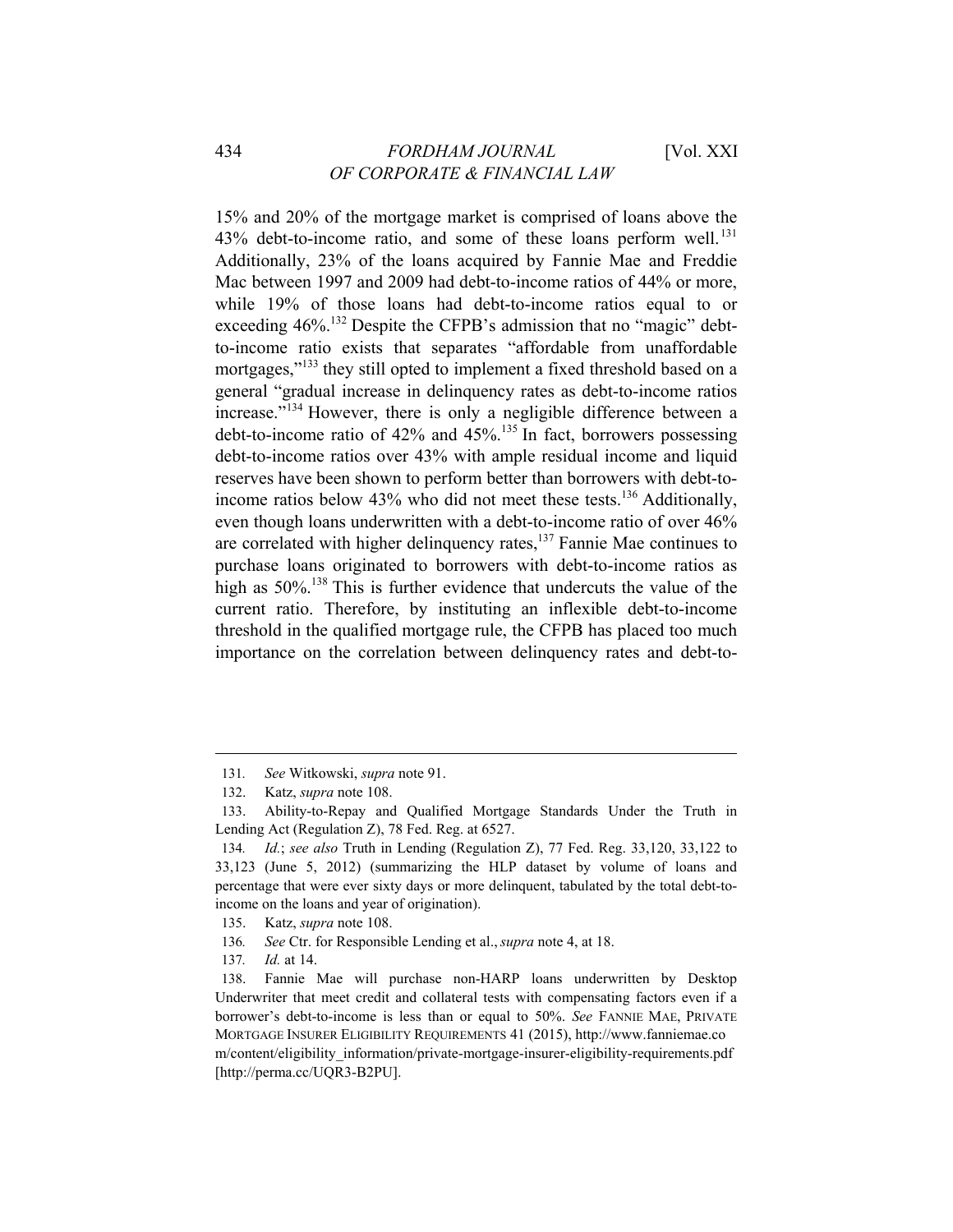2016] *QUALIFIED MORTGAGES &* 435  *GOVERNMENT REVERSE REDLINING*

income ratios above  $43\%$ ,<sup>139</sup> despite evidence that loans to borrowers with debt-to-income ratios above this threshold can be successful.<sup>140</sup>

# B. ANTICIPATED EFFECTS OF QUALIFIED MORTGAGE RULE: RACE AND AFFLUENCE CORRELATION

Although the qualified mortgage rule is intended to ensure that borrowers receive loans that they are capable of repaying,  $141$  the qualified mortgage rule may ultimately be shown to adversely affect minority borrowers.<sup>142</sup> Mortgage lending has decreased after the rule became effective in January 2014.<sup>143</sup> Although some critics point to the implementation of the qualified mortgage rule as the cause of the decrease in mortgage lending, alternative explanations for the decrease in mortgage origination include (1) a sluggish economy, (2) student loan debt, (3) tepid income growth, (4) borrower obligations to underwater mortgages (meaning that the outstanding balance remaining on the loan exceeds the market value of the property), (5) fewer mortgage originators,  $144$  (6) the increased cost to originate a loan, and (7) the removal of unconventional loans from the marketplace.<sup>145</sup> Furthermore, it has been proffered that minority borrowers have not been impacted by the qualified mortgage rule  $146$  because there is also a seven-year exemption granted to loans accepted by the government-sponsored enterprises' automated underwriting engines (due to the fact that loans with a debt-to-income ratio above 43% can still be approved by the

<sup>139</sup>*. See* Ctr. for Responsible Lending et al.,*supra* note 4, at 15.

<sup>140</sup>*. See id.*; Demyanyk & Van Hemert, *supra* note 124; Berkovec et al., *supra* note 124; Mortgage Bankers Ass'n, *supra* note 125.

<sup>141</sup>*. See* Dodd-Frank Wall Street Reform & Consumer Protection Act, Pub. L. No. 111-203, §§ 1411-1412, 124 Stat. 1376, 2142-48 (2010).

<sup>142</sup>*. See* Witkowski, *supra* note 91.

<sup>143</sup>*. See* Berry, *supra* note 76.

<sup>144.</sup> The qualified mortgage rule's requirement that total points and fees do not exceed 3% of the total loan amount is alleged to: (1) "disproportionately affect smaller loans" and the community banks that primarily originate them; and (2) be the cause of lowered profits for mortgage brokers, resulting in an estimated 30% fewer mortgage originators still operating by the end of 2015. *See* Berry, *supra* note 76.

<sup>145</sup>*. See* Berry, *supra* note 76.

<sup>146</sup>*. Id*.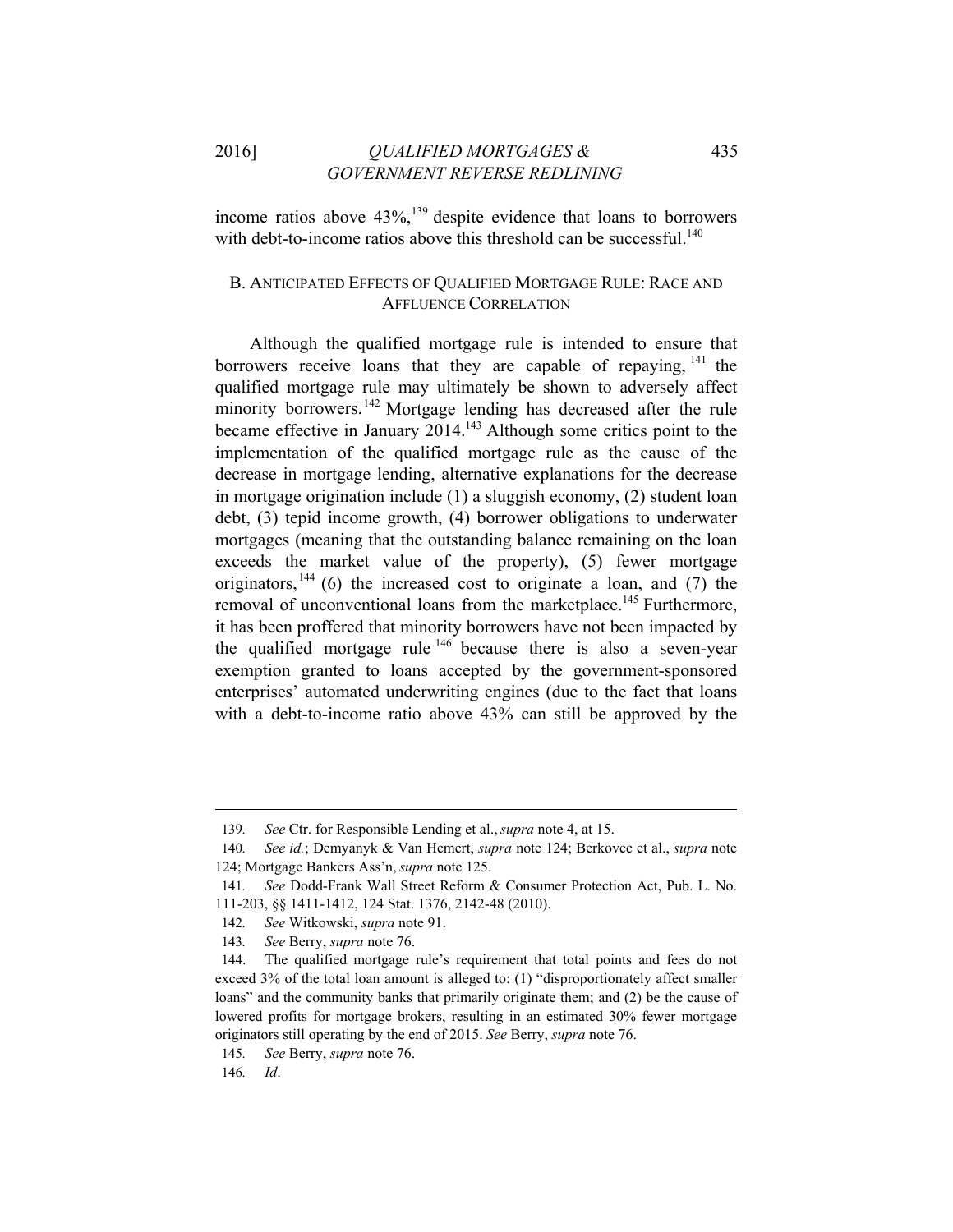automated underwriting engines of either Fannie Mae or Freddie  $Mac).<sup>147</sup>$ 

Despite various causes being attributed to the decrease in mortgage origination since the implementation of the qualified mortgage rule, the projected effects of the qualified mortgage are much more concentrated than an "across the board" 148 decrease in lending. 149 Although the qualified mortgage rule is neutral on its face, the rule will disproportionately impact less affluent borrowers, a significant portion of which tend to be minority borrowers.<sup>150</sup>

To begin, a projected disproportionate impact upon less affluent borrowers correlates directly with a projected disproportionate impact upon minority borrowers.<sup>151</sup> Real median household incomes for both Black and Hispanic households are lower than the real median household incomes of both Asian and White households.<sup>152</sup> Even more striking is the gap between the median net worth of White households (\$141,900) compared to the median net worth of Hispanic households  $(13,700)$  and Black households  $(11,000)$  in 2013.<sup>153</sup> Furthermore, between 2010 and 2013, the median wealth of Black and Hispanic households fell, while the median wealth of White households increased. 154 As a result, a larger percentage of Black and Hispanic borrowers will be less affluent than the percentage of Asian and White borrowers who are less affluent.<sup>155</sup>

<sup>147.</sup> CONSUMER FIN. PROT. BUREAU, EXAMINATION PROCEDURES: MORTGAGE ORIGINATION 6 (2014), http://files.consumerfinance.gov/f/201401\_cfpb\_mortgage-origi nation-exam-procedures.pdf [http://perma.cc/WDE2-FWVM].

<sup>148</sup>*. See* Berry, *supra* note 76.

<sup>149</sup>*. See* Witkowski, *supra* note 91.

<sup>150</sup>*. Id*.

<sup>151</sup>*. See* DENAVAS-WALT & PROCTOR, *supra* note 6; Kochhar & Fry, *supra* note 6.

<sup>152.</sup> In 2013, the real median household income by race was as follows: Asian: \$67,065; White: \$58,270; Hispanic: \$40,963; Black: \$34,598. *See* DENAVAS-WALT & PROCTOR, *supra* note 6, at 61 tbl. D-1.

<sup>153</sup>*. See* Kochhar & Fry, *supra* note 6.

<sup>154.</sup> Median wealth of White households increased by 2.4% from \$138,600 to \$141,900; median wealth of Black households fell 33.7%, from \$16,600 to \$11,000; median wealth of Hispanic households fell 14.3%, from \$16,000 to \$13,700. *See* Kochhar & Fry, *supra* note 6. Please note that the author *does not* mean to imply that the disparity in the growth rate of median household wealth by race is attributable to either the Dodd-Frank Act or the qualified mortgage rule. Rather, this is only meant to further illustrate the correlation between affluence and race.

<sup>155</sup>*. See* DENAVAS-WALT & PROCTOR, *supra* note 6; Kochhar & Fry, *supra* note 6.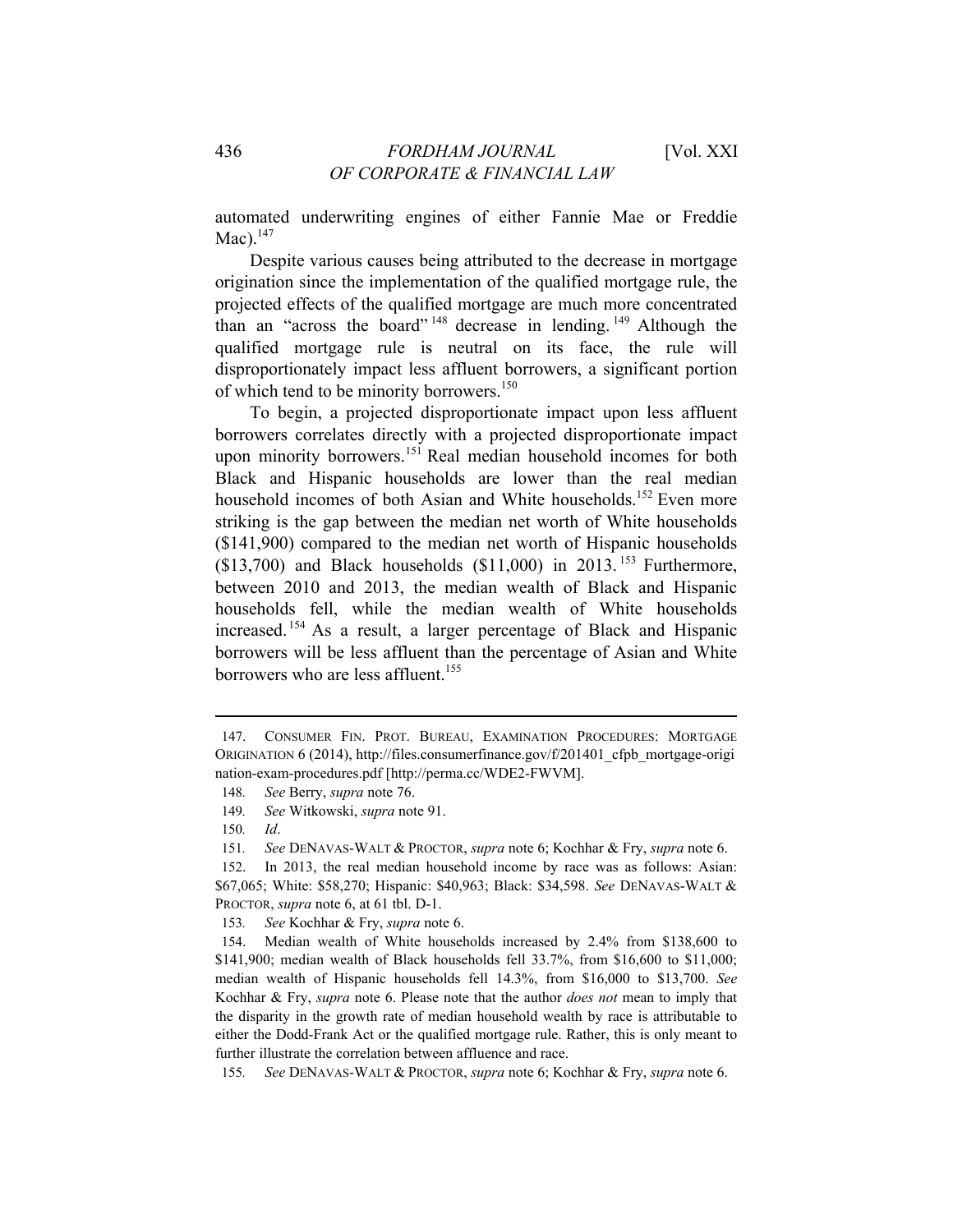Additionally, lower-income borrowers who applied for a loan in  $2010$  were more likely to exceed the 43% debt-to-income ratio limit.<sup>156</sup> Not only were mortgage denial rates "significantly higher" for Black and Hispanic mortgage applicants, 157 but those Black and Hispanic borrowers who were approved for a mortgage were more likely to have a higher priced mortgage compared to either Asian or White borrowers.<sup>158</sup> Not surprisingly, Home Mortgage Disclosure Act data from 2012 analyzed by the Federal Reserve Board revealed that Black and Hispanic mortgage borrowers also had lower credit scores and higher delinquency rates on mortgages than Asian and White borrowers in 2012.159 Looking ahead, the Federal Reserve Board's analysis also found that in 2010 34% of Black mortgage borrowers and 32% of Hispanic mortgage borrowers would be ineligible for a qualified mortgage based solely on their inability to satisfy the 43% debt-toincome requirement.<sup>160</sup>

Despite these statistics, some claim that the qualified mortgage rule will not impact minority borrowers because any government-sponsored loan is considered to be a qualified mortgage.<sup>161</sup> The Federal Reserve Board's analysis of Home Mortgage Disclosure Act data noted that 70% of the 22% of residential mortgage borrowers who would not meet the qualified mortgage rule's required debt-to-income ratio would still obtain government-sponsored loans,<sup>162</sup> which are accepted as qualified mortgage loans during the seven-year exemption, or until Fannie Mae and Freddie Mac are removed from conservatorship, whichever comes first. <sup>163</sup> Although any government-sponsored loan is currently considered to be a qualified mortgage, there is no indication of what will happen to Black and Hispanic borrowers who cannot satisfy the 43%

<sup>156</sup>*. See* Bhutta & Canner, *supra* note 86, at 4.

<sup>157</sup>*. Id*. at 3

<sup>158</sup>*. Id*.

<sup>159</sup>*. Id*.; Notably, the delinquency rates of Black and Hispanic borrowers remain higher than the delinquency rates of Asian and White borrowers even after controlling for borrower credit score, geographic reductions in home value, and "higher-priced loan status." *See id*.

<sup>160</sup>*. Id*. at 37.

<sup>161</sup>*. See* Berry, *supra* note 76; *see also* CONSUMER FIN. PROT. BUREAU, *supra* note 147, at 6.

<sup>162</sup>*. See* Bhutta & Canner, *supra* note 86, at 40. Included within this 22% are 33% of Black borrowers and 31% of Hispanic borrowers. *Id*. at 37.

<sup>163.</sup> CONSUMER FIN. PROT. BUREAU, *supra* note 147, at 6.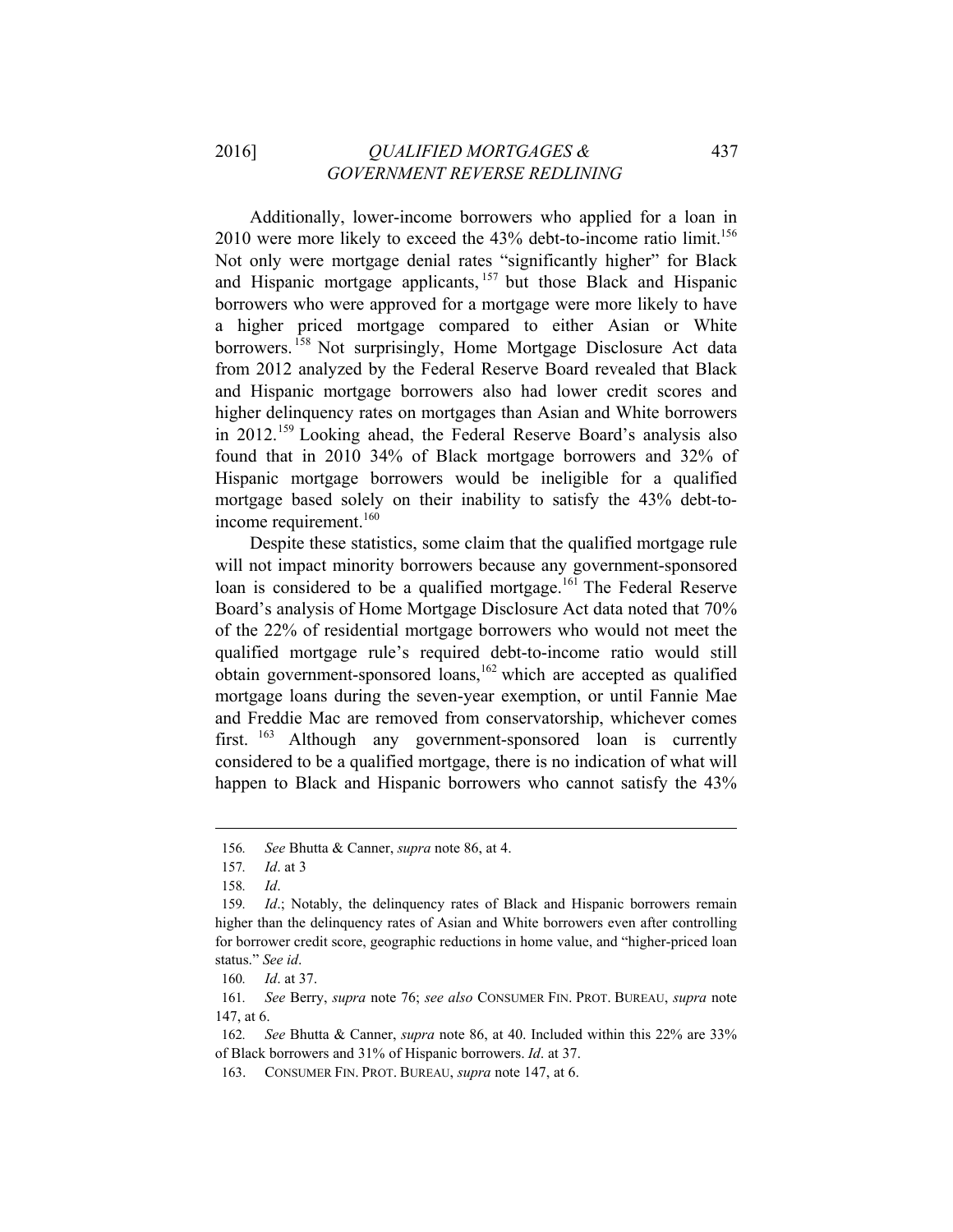debt-to-income ratio when the seven-year exemption has ended or when Fannie Mae and Freddie Mac are removed from conservatorship.<sup>164</sup> Some hope that stronger economic conditions, such as healthy growth in salaries, employment, and the value of residential real estate, will result in a decreased percentage of borrowers who cannot satisfy the debt-toincome ratio.<sup>165</sup> Although the prospect of improved economic conditions may provide hope to some of the 34% of Black borrowers and 32% of Hispanic borrowers who currently cannot satisfy the debt-to-income ratio, these borrowers have neither a guarantee of stronger economic conditions in the future<sup>166</sup> nor a guarantee that their loans will remain qualified mortgages when the seven-year exemption has ended or Fannie Mae and Freddie Mac are removed from conservatorship.<sup>167</sup>

# C. POTENTIAL SOURCES OF FUTURE LITIGATION: THE FAIR HOUSING ACT AND THE EQUAL CREDIT OPPORTUNITY ACT

Mortgage lenders are fearful of being prosecuted for violations of the Fair Housing Act or the Equal Credit Opportunity Act.<sup>168</sup> The Fair Housing Act makes it illegal to "discriminate against any person in the terms, conditions, or privileges of sale . . . of a dwelling . . . because of race, color . . . or national origin."169 Notably, in *Texas Department of Housing and Community Affairs v. Inclusive Communities Project, Inc.*, the Supreme Court held that "[r]ecognition of disparate-impact claims is consistent with the [Fair Housing Act's] central purpose," noting that the Fair Housing Act "was enacted to eradicate discriminatory practices within a sector of our Nation's economy."<sup>170</sup> Similarly, the Equal Credit

<u> 1989 - Johann Stein, mars anders de finlande en de finlande en de finlande en de finlande en de finlande en d</u>

169*. See* 42 U.S.C. § 3604(b) (2012).

<sup>164</sup>*. See* Witkowski, *supra* note 91.

<sup>165</sup>*. Id*.; *see also* Berry, *supra* note 76; Brad Finkelstein, *MBA Cuts Loan Forecast Again, Cites Lagging Home Purchases*, NAT'L MORTGAGE NEWS (May 19, 2014), http://www.nationalmortgagenews.com/news/origination/mba-cuts-loan-forecast-againcites-lagging-home-purchases-1041815-1.html [http://perma.cc/83KH-WMWQ].

<sup>166.</sup> Improvement in borrower credit score customarily occurs only over a gradual period of time. *See* Bhutta & Canner, *supra* note 86, at 4. Although "financial assets, such as stocks," have regained their value following the recession, they are "much more likely" to be owned by White borrowers than either Black or Hispanic borrowers. *See* Kochhar & Fry, *supra* note 6.

<sup>167</sup>*. See* Witkowski, *supra* note 91.

<sup>168</sup>*. See* Witkowski, *supra* note 107.

<sup>170.</sup> Texas Dep't of Hous. & Cmty. Affairs v. Inclusive Communities Project, Inc., 135 S. Ct. 2507, 2521 (2015) (citing 42 U.S.C. § 3601); *see also* H.R. REP. 100-711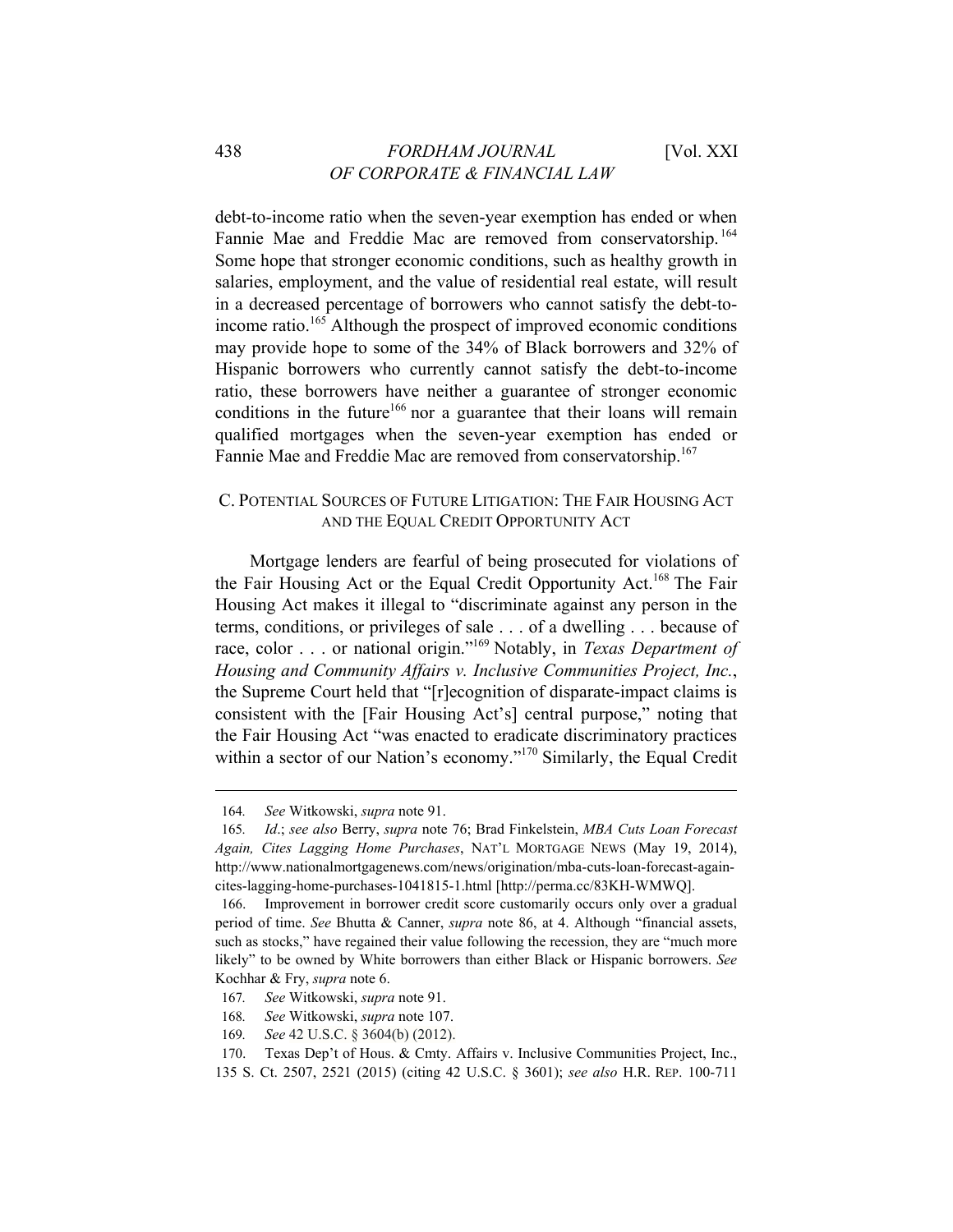Opportunity Act makes it unlawful for a lender to discriminate against an applicant on the basis of race, color, or national origin. $171$ 

Lenders may be apprehensive about the possibility of facing suits under either the Fair Housing Act or the Equal Credit Opportunity Act.172 In a potential lawsuit, lenders would face liability either for not offering qualified mortgages loans to a larger percentage of Black and Hispanic applicants due to their inability to meet the 43% debt-toincome requirement, $173$  or for pricing loans to applicants with a debt-toincome ratio above 43% more expensively on account of the higher risk associated with the borrower.<sup>174</sup> These fears, however, are unfounded.<sup>175</sup> In *Texas Department of Housing and Community Affairs*, the Supreme Court explicitly held:

> [A] disparate-impact claim that relies on a statistical disparity must fail if the plaintiff cannot point to a defendant's policy or policies causing that disparity. A robust causality requirement ensures that '[r]acial imbalance . . . does not, without more, establish a prima

<sup>(1988),</sup> *as reprinted in* 1988 U.S.C.C.A.N. 2173, 2176 (stating that the Fair Housing Act "provides a clear national policy against discrimination in housing").

<sup>171</sup>*. See* 15 U.S.C. § 1691 (2012). Although the Supreme Court's reasoning in *Texas Department of Housing & Community Affairs* regarding the Fair Housing Act may be applicable to the Equal Credit Opportunity Act, there are reasons to believe that the Supreme Court may not allow for disparate impact claims to be brought pursuant to the Equal Credit Opportunity Act. *See Special Alert: Disparate Impact Under The Equal Credit Opportunity Act After Inclusive Communities*, BUCKLEYSANDLER LLP (June 27, 2015), http://buckleysandler.com/news-detail/special-alert-disparate-impactunder-the-equal-credit-opportunity-act-after-inclusive-communities [http://perma.cc/ZH 9G-H5TG].

<sup>172</sup>*. See* Witkowski, *supra* note 91; Witkowski, *supra* note 107; Evan Weinberger, *Feds Say QM Loans Won't Spur Fair Lending Suits*, LAW360 (Oct. 22, 2013, 6:37 PM), http://www.law360.com/articles/482337/feds-say-qm-loans-won-t-spur-fair-lending-sui ts [http://perma.cc/94AV-3M7L].

<sup>173.</sup> Evan Weinberger, *Banks Fear CFPB Rule Could Spur Fair Lending Fights*, LAW360 (Feb. 21, 2013, 7:47 PM), http://www.law360.com/articles/417424 [http://per ma.cc/6VJY-Q5XV].

<sup>174</sup>*. See* Marcus McCue, *It's Time to Get Serious About Non-QM Loans*, HOUSINGWIRE (Apr. 15, 2014), http://www.housingwire.com/blogs/1-rewired/post/296 75-its-time-to-get-serious-about-non-qm-loans [http://perma.cc/53U6-HZ2K] ("With non-QM comes more risk"); *Understanding Mortgage Loan Underwriting*, HUD EXCHANGE, http://www.hudexchange.info/resource/797/understanding-mortgage-loan-u nderwriting/ [http://perma.cc/JRZ2-ACAH] ("The key to profitable mortgage lending is pricing loans according to their risk of default.").

<sup>175</sup>*. See* Weinberger, *supra* note 172.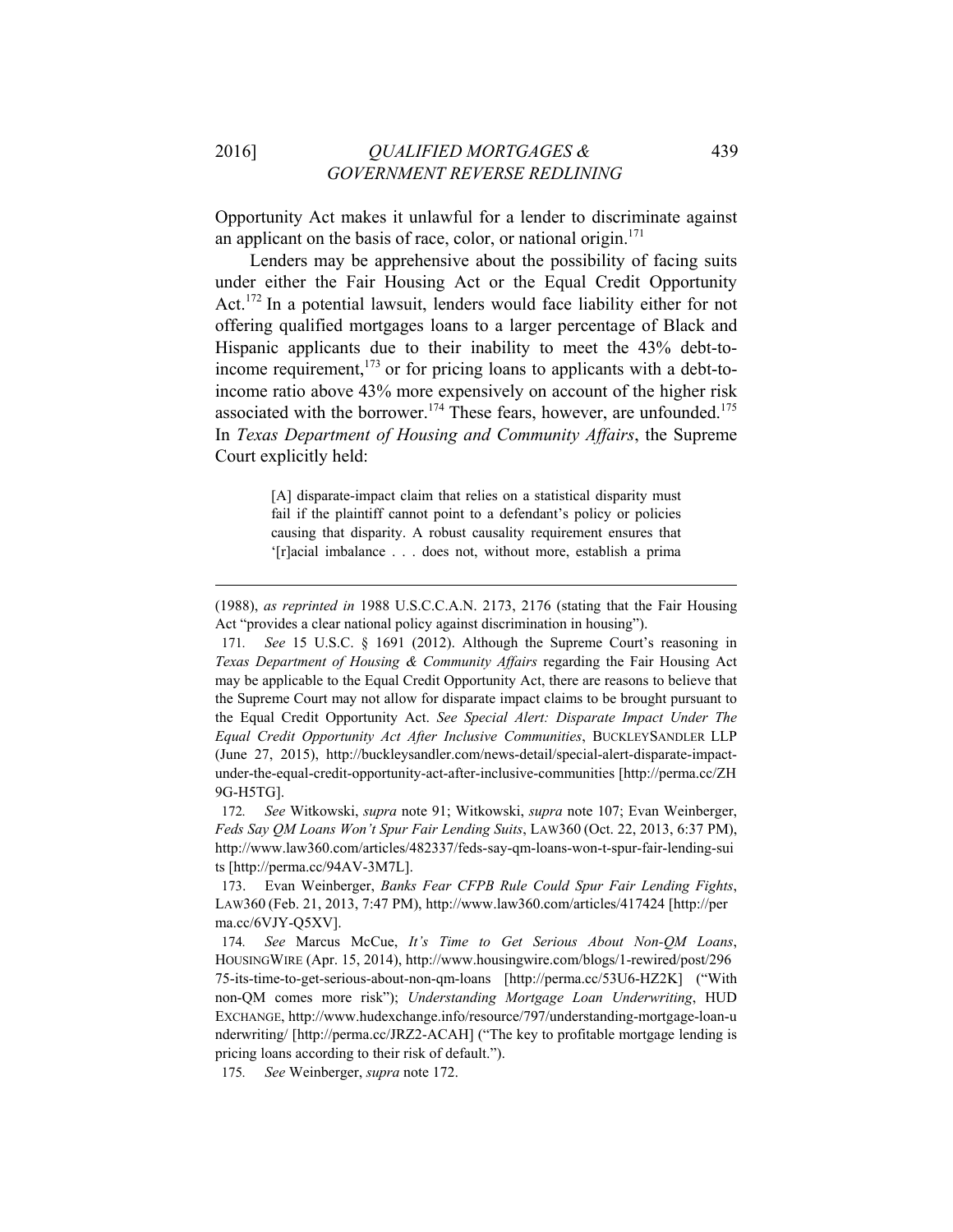facie case of disparate impact' and thus protects defendants from being held liable for racial disparities they did not create.<sup>176</sup>

A mortgage originator will not be held liable for a violation of the Fair Housing Act under a disparate impact theory because it is not the mortgage originator's policy that is causing the racial imbalance, but rather it is the mortgage originator's compliance with the CFPB's qualified mortgage rule that is the source of the racial imbalance.<sup>177</sup> Therefore, fears of being prosecuted for violations of the Fair Housing Act or the Equal Credit Opportunity Act for complying with the CFPB's qualified mortgage rule are both misguided and farfetched.<sup>178</sup>

Further, Congress' inability to advance reforms regarding Fannie Mae and Freddie Mac has aroused concern that the seven-year exemption granted to the qualified mortgage rule will toll without a solution for the large number of mortgages backed by Fannie Mae and Freddie Mac. Under the current exemption, a loan with a debt-to-income ratio exceeding 43% may still receive an automated underwriting approval, despite the debt-to-income ratio exceeding the qualified mortgage rule limit.<sup>179</sup> This is significant because the Dodd-Frank Act creates a presumption that if a loan is a qualified mortgage then the borrower has the ability to repay the loan.<sup>180</sup> Lenders fear that at the expiration of the seven-year exemption, Fannie Mae and Freddie Mac will determine that automated underwriting approvals are insufficient to achieve qualified mortgage status on account of the debt-to-income ratio of a loan actually exceeding threshold limit.181 Under this scenario, not only would lenders be required to repurchase the mortgage from the government-sponsored enterprise, $182$  but the repurchased loan may also lose its presumption that the borrower had the ability to repay the loan at the time of origination.<sup>183</sup>

<sup>176.</sup> Texas Dep't of Hous. & Cmty. Affairs v. Inclusive Communities Project, Inc., 135 S. Ct. 2507, 2523 (2015) (citing Wards Cove Packing Co. v. Atonio, 490 U.S. 642, 653 (1989)).

<sup>177</sup>*. See* Weinberger, *supra* note 172.

<sup>178</sup>*. Id.*

<sup>179</sup>*. See* Berry, *supra* note 76; *see also* CONSUMER FIN. PROT. BUREAU, *supra* note 147, at 6.

<sup>180. 12</sup> C.F.R. § 1026.43(e)(1)(i) (2015).

<sup>181</sup>*. See* Berry, *supra* note 76.

<sup>182</sup>*. See id.*

<sup>183</sup>*. See* 12 C.F.R. § 1026.43(e)(2). Furthermore, it is worth noting that lenders may have a reliance interest in the qualified mortgage status of loans approved by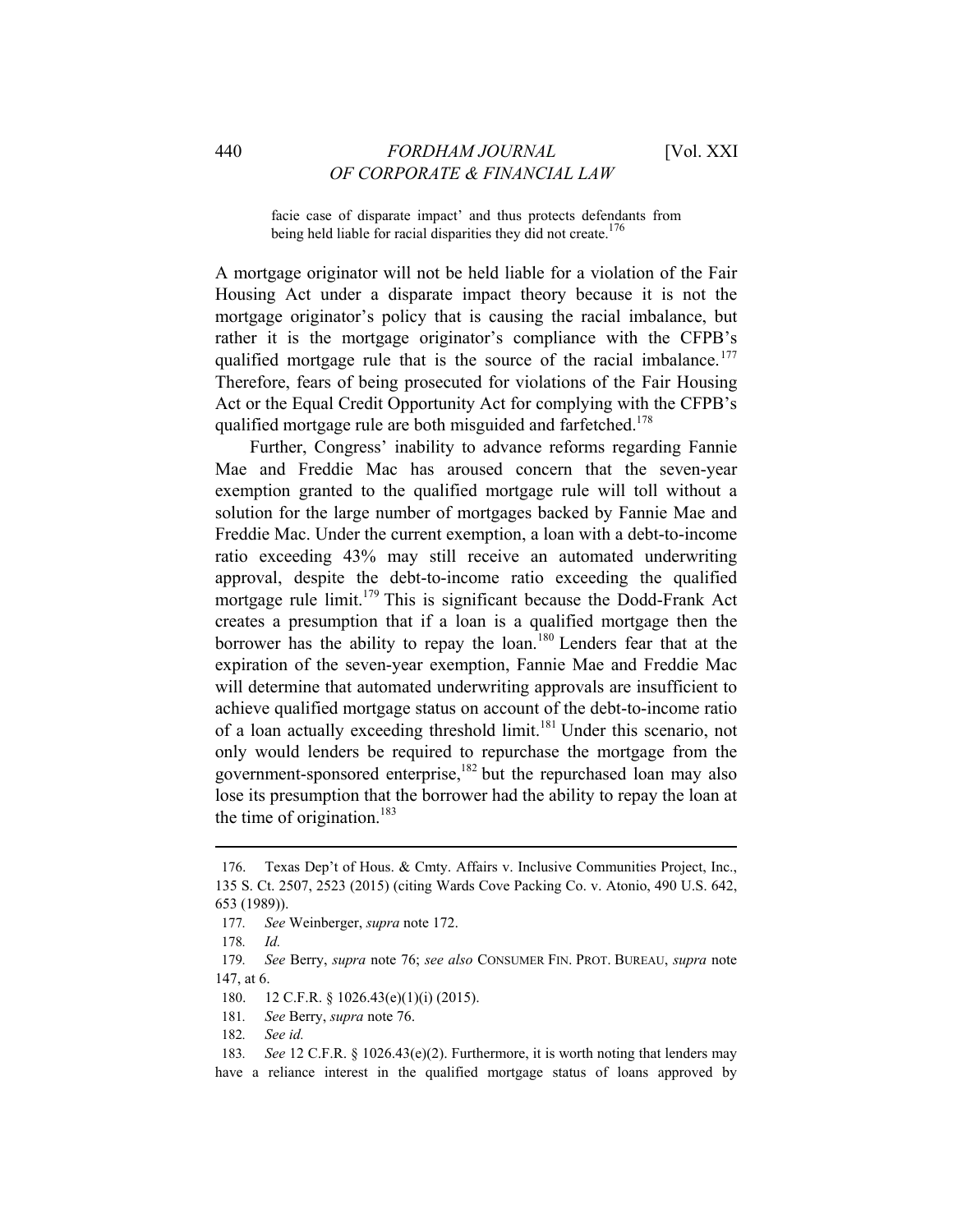# 2016] *QUALIFIED MORTGAGES &* 441  *GOVERNMENT REVERSE REDLINING*

Although this situation is only supposition for the moment, it still highlights an important dilemma for mortgage originators. Lenders are currently relying upon the qualified mortgage status for loans approved by government-sponsored enterprises' automated underwriting engines to afford them a safe harbor.<sup>184</sup> To enable mortgage lenders to properly assess their exposure to litigation, the qualified mortgage rule should be amended to clarify what will happen to loans with a debt-to-income ratio exceeding 43% that receive an automated underwriting approval after the expiration of the seven-year exemption or when Fannie Mae and Freddie Mac are removed from conservatorship.185 If these loans are to lose their qualified mortgage status, lenders should be put on notice, as this will afford them the opportunity to modify their loan origination practices.186 This, in turn, will ensure that lenders are not exposed to ability-to-repay litigation for loans issued under the misconception that they would satisfy the qualified mortgage rule despite debt-to-income ratios exceeding 43%.<sup>187</sup>

## **III. RESOLUTION: PROPOSALS TO PROVIDE EQUAL ACCESS TO CREDIT FOR CREDITWORTHY MINORITY BORROWERS**

Having identified that (1) the qualified mortgage rule's creation of a safe harbor will discourage the origination of non-qualified mortgage rule loans, $^{188}$  (2) the 43% debt-to-income threshold will unduly preclude creditworthy borrowers from obtaining qualified mortgages,  $^{189}$  and (3) the qualified mortgage rule is projected to disproportionately impact less

government-sponsored enterprises' automated underwriting engines. *See* Omnia Commercial Co. v. United States, 261 U.S. 502, 508 (1923) (holding that a contract interest represents "property" within the meaning of the Takings Clause). Thus, if Fannie Mae and/or Freddie Mac determine that the automated underwriting approval of a loan is invalid on account of the debt-to-income ratio of the loan exceeding the 43% qualified mortgage rule limit, the loss of the safe harbor protections that were previously afforded to the lender may be found to constitute a taking of property.

<sup>184</sup>*. See* Berry, *supra* note 76; Brian Collins, *Final QM Rule Will Keep the GSE Loan Market Going for Years*, NAT'L MORTGAGE NEWS (Jan. 10, 2013), http://www.nationalmortgagenews.com/dailybriefing/final-qm-rule-favors-gses-103380 7-1.html [http://perma.cc/69XZ-CR67].

<sup>185</sup>*. See* Berry, *supra* note 76.

<sup>186</sup>*. See id.*

<sup>187</sup>*. Id.*; 12 C.F.R. § 1026.43(e)(1)(i).

<sup>188</sup>*. See supra* Part II.A.1.

<sup>189</sup>*. See supra* Part II.A.2.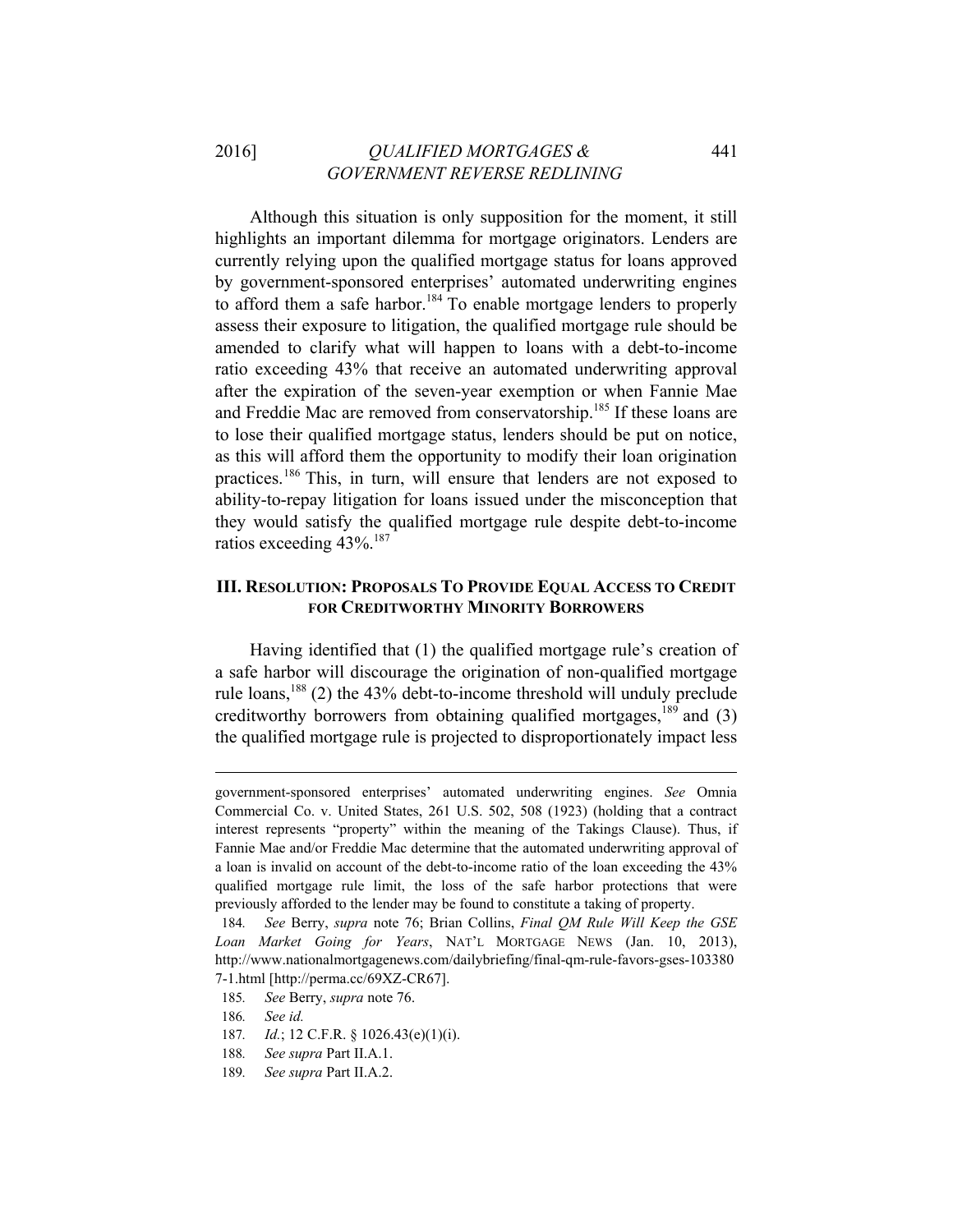affluent borrowers, and consequently more minority borrowers, $190$  it is apparent that alternative options to the inflexible debt-to-income requirements of the qualified mortgage rule must be identified.<sup>191</sup> In crafting alternative solutions, it is necessary to ensure that borrowers receive a loan that they are capable of repaying, fulfilling the intent of the qualified mortgage rule,  $^{192}$  while also making certain that low income consumers who are unable to comply with the 43% debt-toincome ratio, but who are otherwise creditworthy, are not improperly excluded from obtaining qualified mortgages.<sup>193</sup>

#### A. ALLOW FOR THE CONSIDERATION OF COMPENSATING FACTORS

Although the CFPB settled on an unwavering 43% debt-to-income threshold in the qualified mortgage rule, the CFPB also points out "that there are many instances in which individual consumers can afford a debt-to-income ratio above 43[%] based on their particular circumstances," 194 and that "the [CFPB] emphasizes that it does not believe that a 43[%] debt-to-income ratio represents the outer boundary of responsible lending." 195 With this information in mind, the CFPB should heed its own advice and allow for the consideration of the compensating factors of individual borrowers in order to enable them to receive qualified mortgages.196 Although a borrower's debt-to-income ratio is usually one factor taken into account during the underwriting process,197 multiple other borrower characteristics should factor into the underwriting process, including, but not limited to (1) loan to value ratio, (2) credit score, (3) residual income, (4) liquid cash reserves, and  $(5)$  past payment history.<sup>198</sup>

<u> 1989 - Johann Stein, mars anders de finlande en de finlande en de finlande en de finlande en de finlande en d</u>

196*. See* Ctr. for Responsible Lending et al., *supra* note 4.

<sup>190</sup>*. See supra* Part II.B.

<sup>191</sup>*. See* Ctr. for Responsible Lending, *supra* note 4; Cmty. Depository Inst. Advisory Council, *supra* note 5; Nat'l Cmty. Reinvestment Coal., *supra* note 5.

<sup>192</sup>*. See* CONSUMER FIN. PROT. BUREAU, *supra* note 109, at 1 ("The Consumer Financial Protection Bureau is issuing a final rule to implement laws requiring mortgage lenders to consider consumers' ability to repay home loans before extending them credit.").

<sup>193</sup>*. See* Witkowski, *supra* note 91.

<sup>194</sup>*. See* CONSUMER FIN. PROT. BUREAU, *supra* note 109, at 5.

<sup>195.</sup> Ability-to-Repay and Qualified Mortgage Standards Under the Truth in Lending Act (Regulation Z), 78 Fed. Reg. 6408, 6527 (Jan. 30, 2013).

<sup>197</sup>*. See* FANNIE MAE, *supra* note 120.

<sup>198</sup>*. See* Ctr. for Responsible Lending et al., *supra* note 4.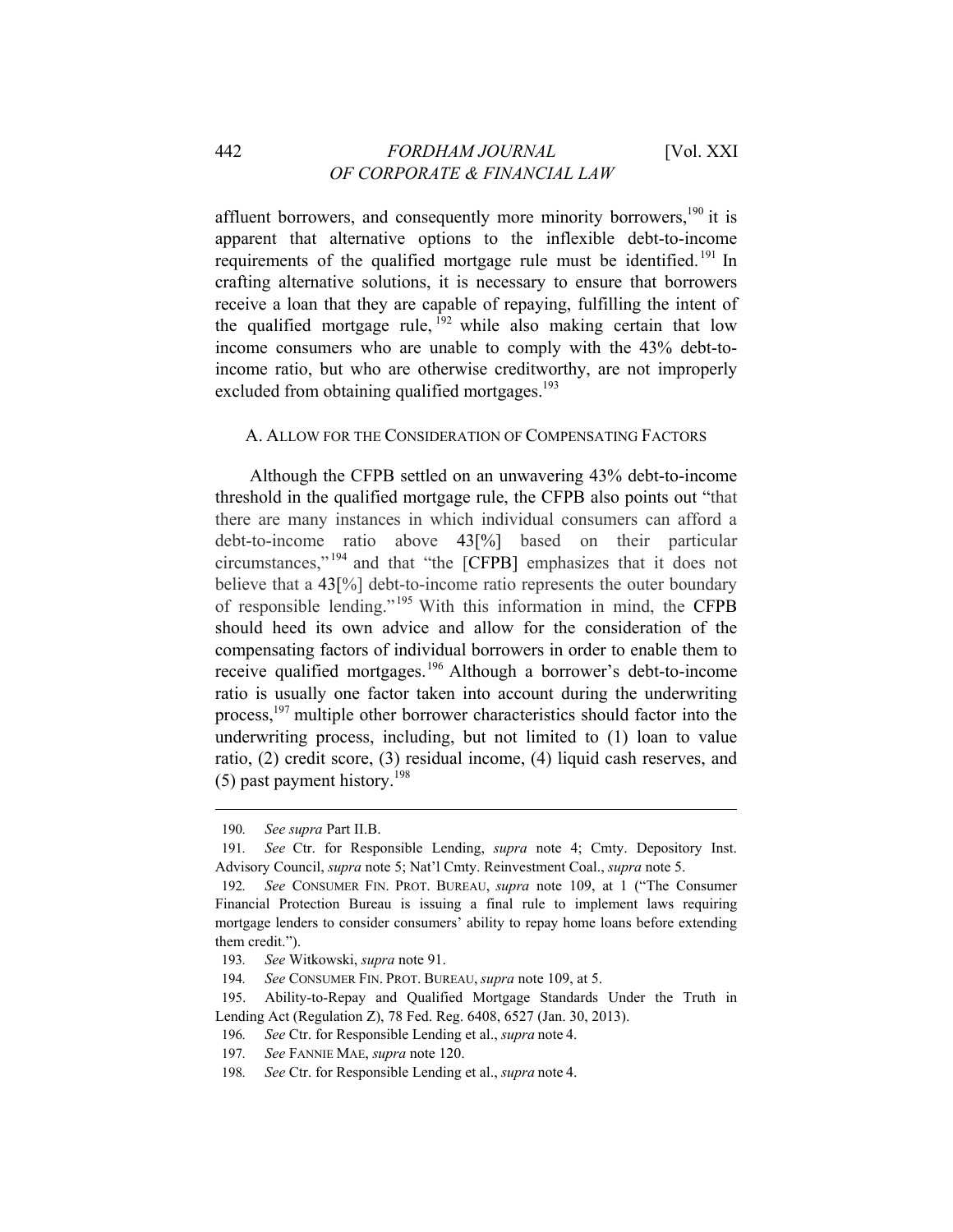State programs, such as the Connecticut Housing Finance Agency<sup>199</sup> and the Virginia Housing Development Authority,<sup>200</sup> can serve as examples for the CFPB of how to reconcile these additional compensating factors with the debt-to-income threshold when determining whether a loan is entitled to the qualified mortgage classification. Under the Connecticut Housing Finance Agency regime, underwriting requirements demand the review of compensating factors such as a borrower's (1) capacity to afford a substantial down payment, (2) established capability to accrue savings, or (3) significant recorded cash reserves for consumers with debt-to-income ratios that surpass the Connecticut Housing Finance Agency's debt-to-income ratio limits.<sup>201</sup> Similarly, under the Virginia Housing Development Authority regime, underwriting protocols allow underwriters to approve loans to consumers whose debt-to-income ratios exceed the Virginia Housing Development Authority's debt-to-income ratio limits by up to 2% by taking into consideration factors such as a borrower's (1) employment and income, (2) credit history, (3) availability of liquid savings to complete a transaction, and (4) monthly housing expenditures. <sup>202</sup> By modifying its qualified mortgage requirements to be more similar to those of either the Connecticut Housing Finance Agency or the Virginia Housing Development Authority, the CFPB will cease to unnecessarily prohibit less affluent, and consequently more minority borrowers, who are otherwise creditworthy, from obtaining qualified mortgages simply due to an inability to satisfy the current debt-to-income ratio. $2^{03}$ 

# B. CREATION OF LOSS RESERVES BY LENDERS

Moreover, in an effort to encourage lenders to originate mortgages to creditworthy borrowers with debt-to-income ratios above 43%, the CFPB should allow lenders to originate qualified mortgage loans to these borrowers if the lenders establish loss reserves to self-insure these

<sup>199</sup>*. See* CONN. HOUS. FIN. AGENCY, OPERATING MANUAL § 5 (2015), http://www.c hfa.org/content/CHFA%20Documents/Operating%20Manual%20%20Section%2005% 20Underwriting%20Rev%209-24-15.pdf [http://perma.cc/SK76-GNRL].

<sup>200</sup>*. See* VIRGINIA HOUS. DEV. AUTH., ORIGINATION GUIDE § 2.3 (2011), http://www.vhda.com/BusinessPartners/Lenders/LoanInfoGuides/Loan%20Information %20and%20Guidelines/OriginationGuide.pdf [http://perma.cc/XM4G-28HX].

<sup>201</sup>*. See* CONN. HOUS. FIN. AGENCY, *supra* note 199.

<sup>202</sup>*. See* VIRGINIA HOUS. DEV. AUTH., *supra* note 200.

<sup>203</sup>*. See* Ctr. for Responsible Lending et al., *supra* note 4.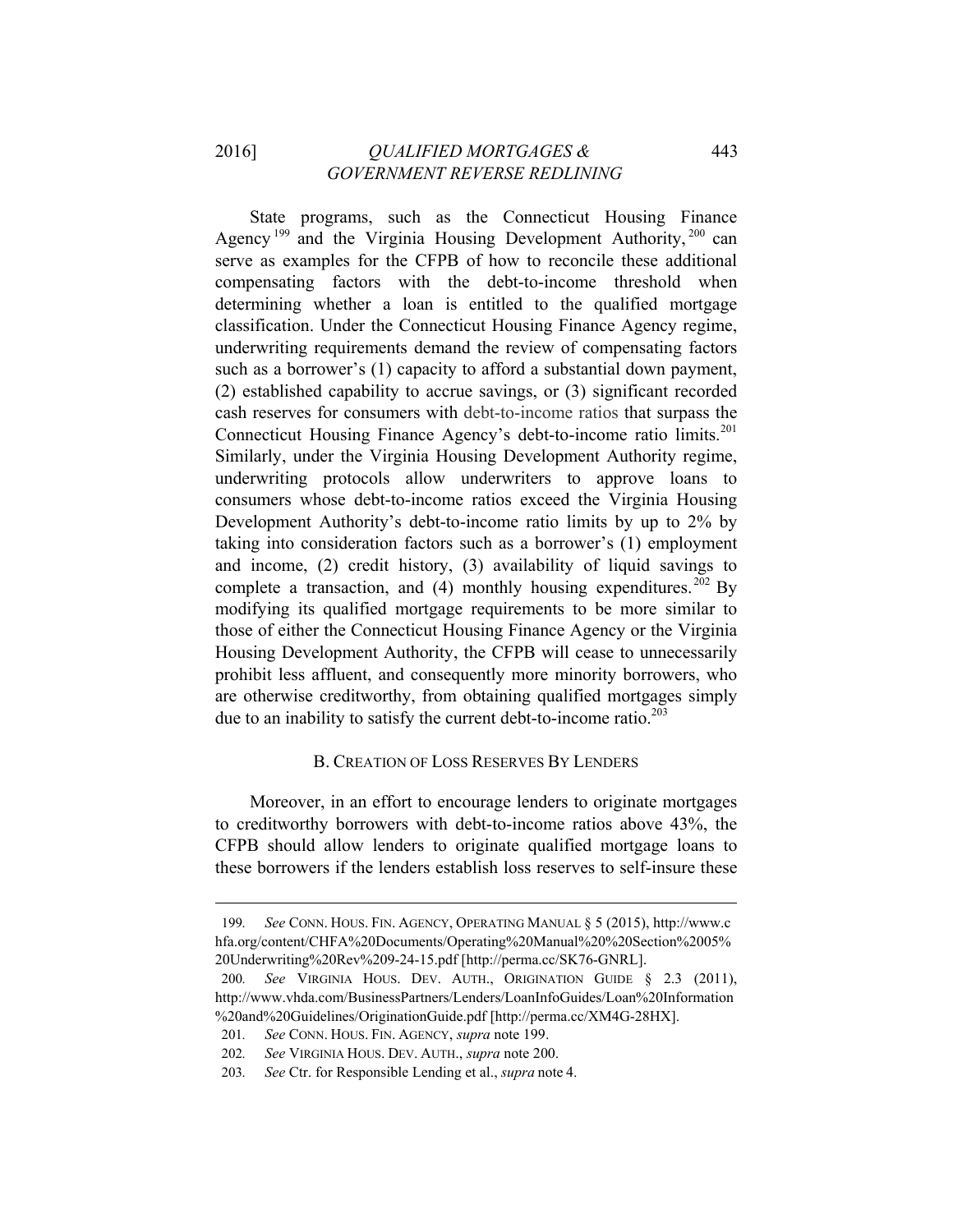loans.<sup>204</sup> Under this scenario, the government, mortgage originators, and consumers all benefit. The government would benefit because the risk of default on these loans will not be shouldered by the government, as the originator-created loss reserves would be used to cover any losses that arise from defaults. 205 The mortgage originators would benefit by obtaining the safe harbor from ability-to-repay litigation for qualified mortgages.<sup>206</sup> These lenders would also benefit by having an expanded qualified mortgage market because this proposal would enable them to originate qualified mortgages to consumers with debt-to-income ratios greater than 43% *without* approval from a government-sponsored enterprise's automated underwriting engines.207 Furthermore, originators would bear no extra risk under this scenario because as long as the loans to borrowers with debt-to-income ratios greater than 43% are correctly underwritten and based upon the compensating factors, the funds in the loss reserves should rarely be lost.<sup>208</sup> Less affluent, and consequently more minority borrowers, would benefit by now receiving qualified mortgages because lenders will seek out the untapped profits that would be available from a lending market that previously was not being

 

207*. See id.* § 1026.43(e)(2)(vi).

<sup>204.</sup> John R. Walter, Fed. Reserve Bank of Richmond, *Loan Loss Reserves*, ECON. REV., July/Aug. 1991, at 20, http://www.richmondfed.org/~/media/richmondfedorg/pub lications/research/economic\_review/1991/pdf/er770402.pdf [http://perma.cc/XM5T-6L G9] (describing how loan loss reserves have been used to absorb "loan losses both from loans the bank can currently identify as bad loans and from some apparently good loans that will later prove to be uncollectible.").

<sup>205.</sup> Moral hazard results in the removal of market discipline by industry actors predicated on the expectation that the government will indemnify industry actors against the losses. Thus, if originators are self-indemnified, it follows that originators should engage in market discipline, removing moral hazard. Gary H. Stern, President, Fed. Reserve Bank of Minneapolis, Remarks at the University of Minnesota Economics Roundtable: Government Safety Nets and Banking System Stability (Mar. 11, 1998), http://www.minneapolisfed.org/news-and-events/presidents-speeches/government-safet y-nets-and-banking-system-stability [http://perma.cc/64MJ-LE8S].

<sup>206</sup>*. See* 12 C.F.R. § 1026.43(e)(1)(i) (2015).

<sup>208.</sup> Christopher Palmer, Why Did So Many Subprime Borrowers Default During the Crisis: Loose Credit or Plummeting Prices?, 1, 8 (Nov. 15, 2013) (unpublished manuscript), http://web.mit.edu/cjpalmer/www/CPalmer\_JMP.pdf [http://perma.cc/L2G Q-Y2MB]. Palmer states that "loose underwriting standards increase default rates." *Id.* at 8. Therefore, it follows that stringent underwriting practices should decrease default rates, and thus the need for funds to be withdrawn from the loss reserves to cover the defaults.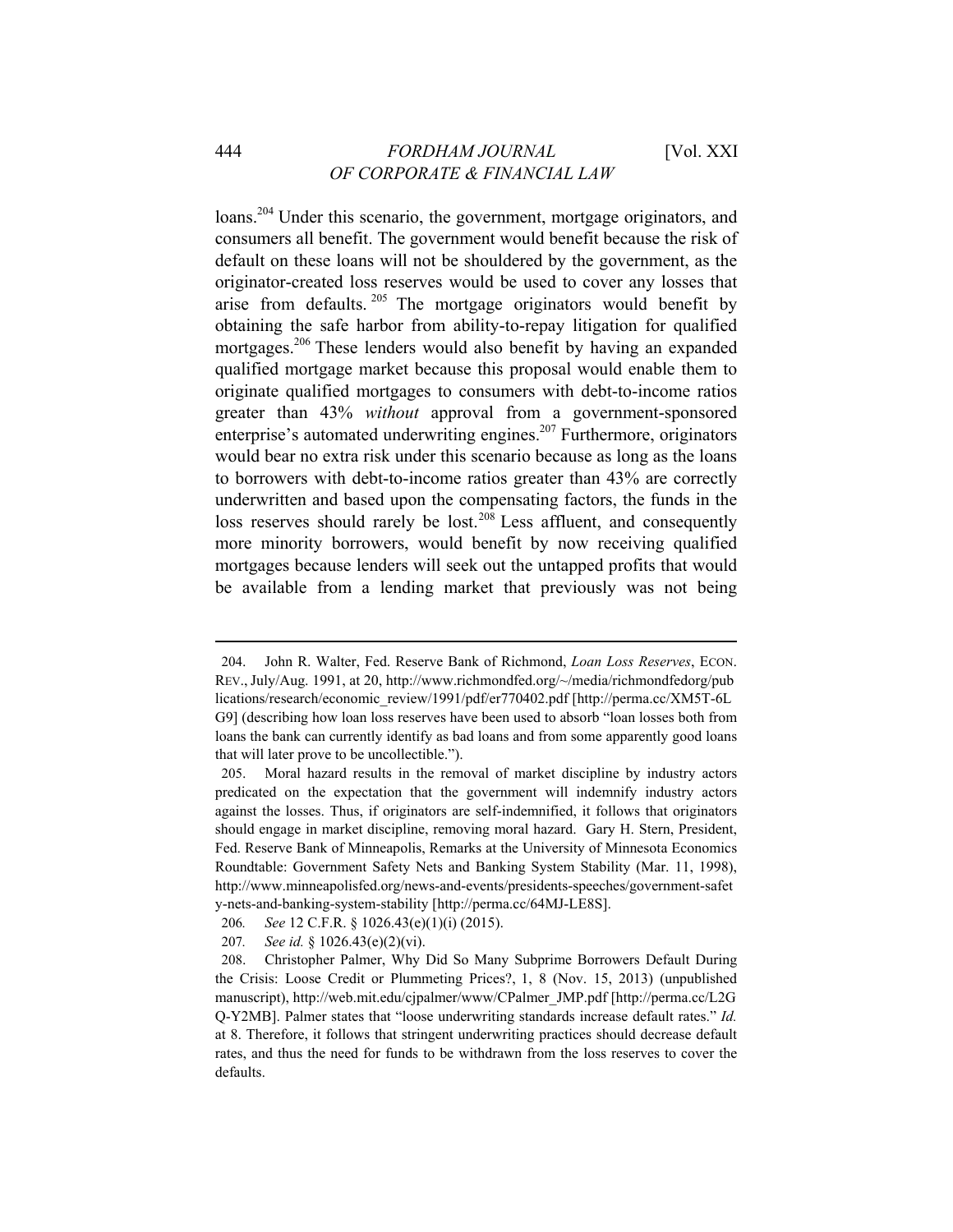addressed.<sup>209</sup> This system would provide wider market access that is well underwritten because lenders will be incentivized to undergo proper due diligence when underwriting loans in order to not expend its funds that are tied up in the loss reserves.<sup>210</sup> The government, mortgage originators, and consumers would all benefit if the CFPB were to implement this proposal.

#### C. INCREASE FOCUS ON THE CREATION OF AFFORDABLE HOUSING

It may also be necessary to redirect some attention from modifying the CFPB's qualified mortgage rule to initiatives that can increase the development of affordable housing. Although the qualified mortgage rule has its shortcomings, the CFPB chose a 43% debt-to-income ratio because "[e]vidence from studies of mortgage loans suggest that borrowers with a higher debt-to-income ratio are more likely to run into trouble making monthly payments."211 Furthermore, the CFPB contends that the current ratio "protects consumer interests because debt-toincome ratios are a common and important tool for evaluating consumers' ability to repay their loans over time, and the [43%] threshold has been utilized by the . . . FHA . . . for many years as its general boundary for defining affordability."<sup>212</sup>

The CFPB has admitted that "[a] consumer with a relatively low household income may not be able to afford a 43[%] debt-to-income ratio because the remaining income, in absolute dollar terms, is too small to enable the consumer to cover his or her living expenses."<sup>213</sup> As previously mentioned, the median net worth of Hispanic households and Black households in 2013 was \$13,700 and \$11,000, respectively, compared to \$141,900 for White households.<sup>214</sup> Meanwhile, the median

<sup>209</sup>*. See* Swanson, *supra* note 97 (valuing the non-qualified mortgage market at approximately fifty billion dollars per year).

<sup>210</sup>*. See* PHILIP F. BARTHOLOMEW, CONG. BUDGETING OFFICE, REFORMING FEDERAL DEPOSIT INSURANCE 104 (1990) (explaining that a self insurance system incentivizes actors to "contain moral hazard and minimize potential loss.").

<sup>211</sup>*. Ask CFPB: What Is a Debt-to-Income Ratio? Why Is the 43% Debt-to-Income Ratio Important?*, CONSUMER FIN. PROT. BUREAU (Feb. 8, 2016*)* [hereinafter *Ask CFPB*]*,* http://www.consumerfinance.gov/askcfpb/1791/what-debt-income-ratio-why-43-debt-income-ratio-important.html [http://perma.cc/7D22-7SBF].

<sup>212.</sup> Ability-to-Repay and Qualified Mortgage Standards Under the Truth in Lending Act (Regulation Z), 78 Fed. Reg. 6408 (Jan. 30, 2013).

<sup>213</sup>*. Id.*

<sup>214</sup>*. See* Kochhar & Fry, *supra* note 6.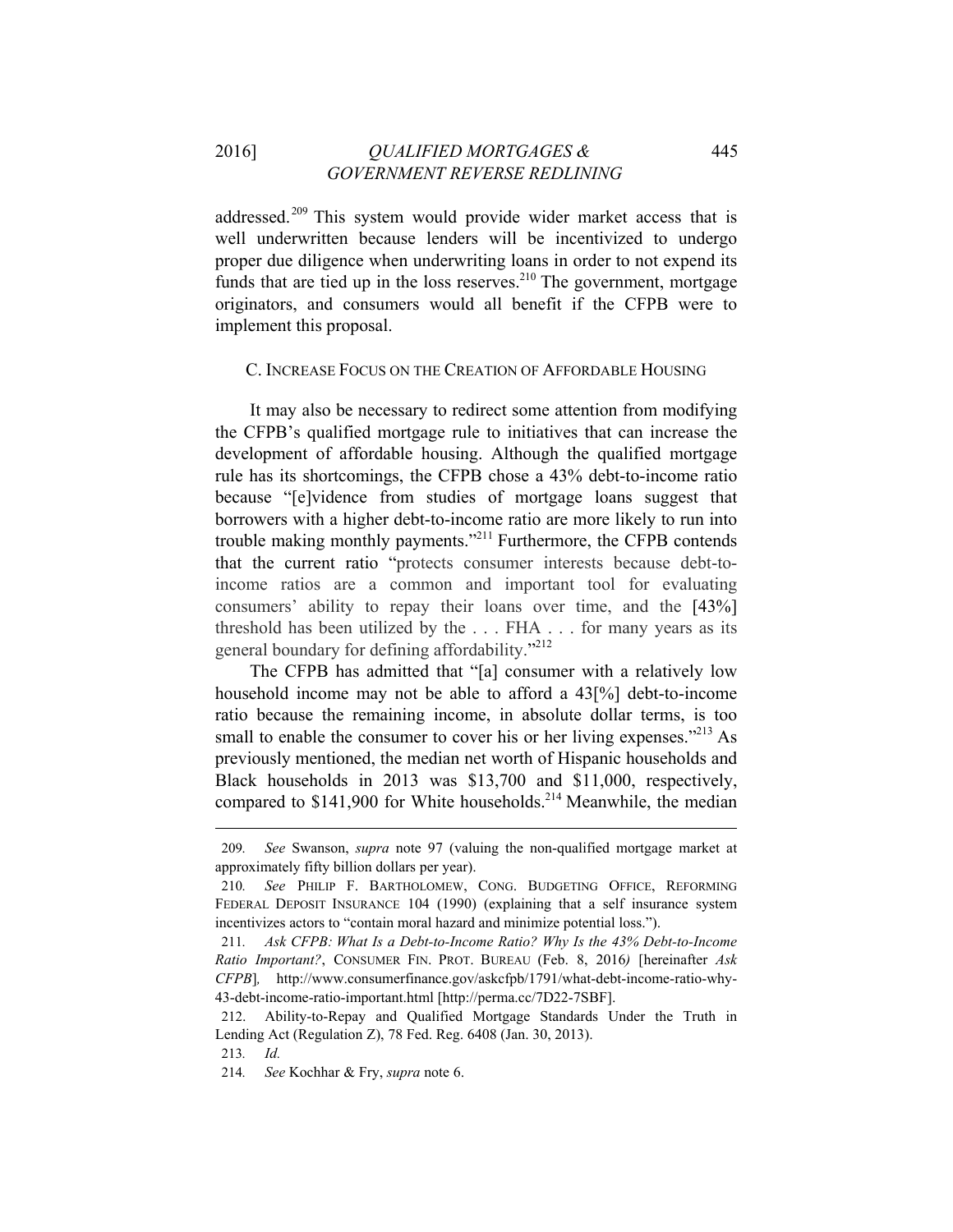# 446 *FORDHAM JOURNAL* [Vol. XXI *OF CORPORATE & FINANCIAL LAW*

household income of Hispanic households and Black households in 2014 was \$42,491 and \$35,398, respectively, in comparison to \$60,256 for White households and \$74,297 for Asian households.<sup>215</sup> Looking at these figures, it becomes apparent that the lower household incomes of Black and Hispanic households, when compared to the incomes of Asian and White households, may be correlated with the inability of more minority borrowers to comply with the 43% debt-to-income ratio. 216 Thus, if the 43% threshold protects consumer interests, but simultaneously excludes a portion of borrowers from obtaining qualified mortgages, the CFPB should work with other federal agencies on initiatives that can increase the development of affordable housing.<sup>217</sup>

An example of a program the CFPB should strive to emulate is the Low-Income Housing Tax Credit, which is "the federal government's primary program for encouraging the investment of private equity in the development of affordable rental housing for low-income households."<sup>218</sup> Under the Low-Income Housing Tax Credit program, individual and corporate investors are allowed to claim tax credits on their federal income tax returns for investing "in the development, acquisition, and rehabilitation of affordable rental housing."219 Rather than provide tax credits for the rehabilitation or development of *rental* housing, the CFPB should work with other federal agencies to provide tax credits for the rehabilitation or development of affordable housing *for purchase*, as lower home prices would afford less affluent borrowers the opportunity to receive qualified mortgages. $220$ 

<sup>215.</sup> DENAVAS-WALT & PROCTOR, *supra* note 6, at 5.

<sup>216</sup>*. See* Witkowski, *supra* note 91.

<sup>217.</sup> Emily Badger, *The Housing Recovery Is Leaving Minorities Behind*, WASH. POST, (Mar. 17, 2014), http://www.washingtonpost.com/news/wonk/wp/2014/03/17/the -housing-recovery-is-leaving-minorities-behind/ [http://perma.cc/ZGK4-SUKA] (noting that minorities are disproportionately excluded from the housing market during periods of constricted credit availability).

<sup>218.</sup> OFFICE OF THE COMPTROLLER OF THE CURRENCY, LOW-INCOME HOUSING TAX CREDITS: AFFORDABLE HOUSING INVESTMENT OPPORTUNITIES FOR BANKS 1 (2014), http://www.occ.gov/topics/community-affairs/publications/insights/insights-low-incom e-housing-tax-credits.pdf [http://perma.cc/6F2L-3FJW].

<sup>219</sup>*. Id.* at 1-2.

<sup>220</sup>*. See Ask CFPB*, *supra* note 211. To calculate a debt-to-income ratio, the Consumer Financial Protection Bureau instructs to add all monthly debt payments and divide this number by gross monthly income. *Id.* It follows that smaller home prices will lead to smaller monthly debt payments, which will result in smaller debt-to-income ratios for borrowers.